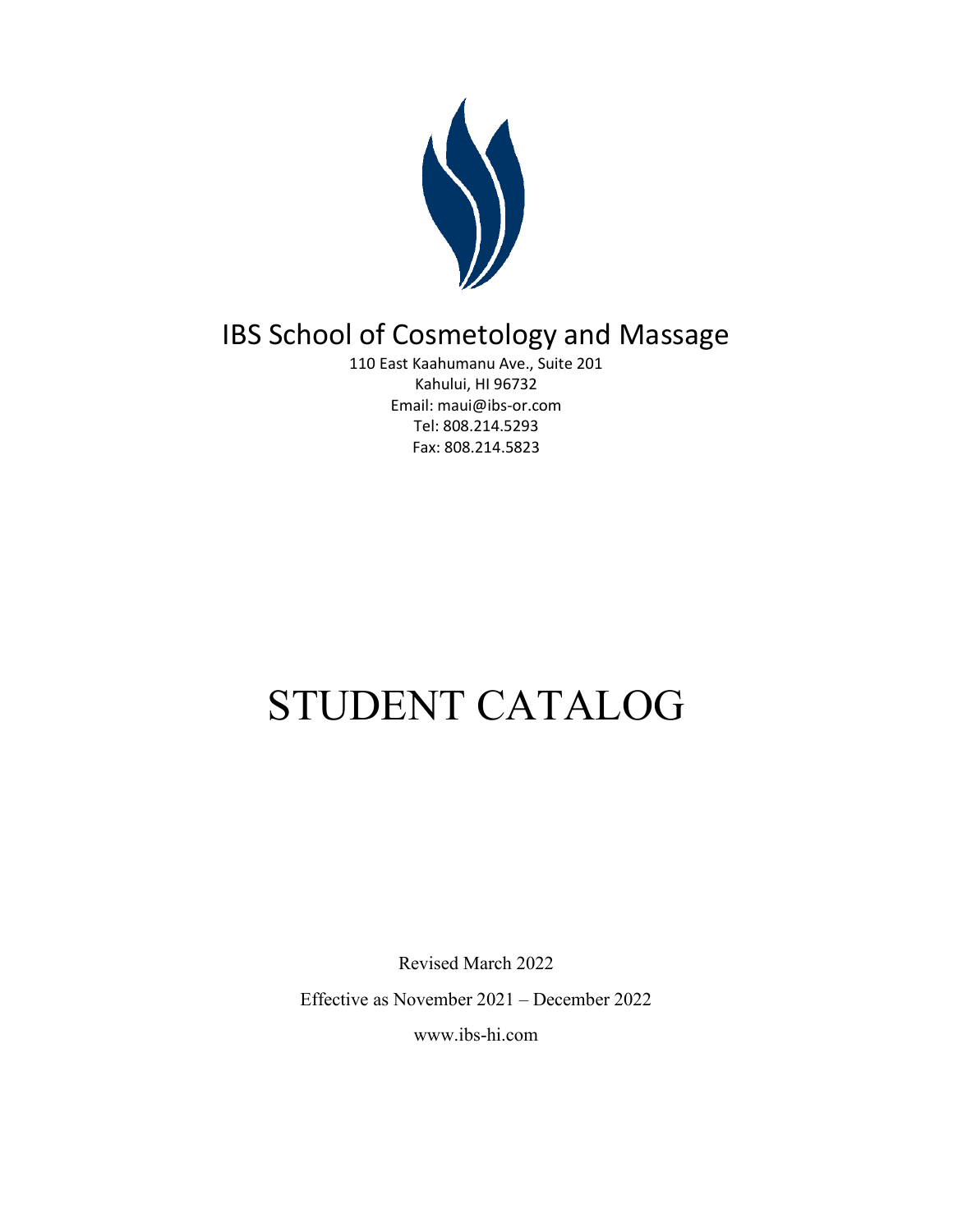| <b>Contents</b>                                        |    |
|--------------------------------------------------------|----|
| <b>GENERAL INFORMATION</b>                             | 4  |
| <b>Mission Statement</b>                               |    |
| <b>Educational Objectives</b>                          | 4  |
| <b>Career Paths</b>                                    |    |
| <b>Career Requirements</b>                             |    |
| Hawaii Cosmetology Professional Licensure Requirements |    |
|                                                        |    |
|                                                        |    |
|                                                        |    |
|                                                        |    |
|                                                        |    |
|                                                        |    |
|                                                        |    |
| <b>ADMISSIONS POLICIES</b>                             |    |
|                                                        |    |
|                                                        |    |
|                                                        |    |
|                                                        |    |
|                                                        |    |
| <b>FINANCIAL AID</b>                                   | 11 |
|                                                        |    |
|                                                        |    |
|                                                        |    |
|                                                        |    |
|                                                        |    |
|                                                        |    |
|                                                        |    |
|                                                        |    |
|                                                        |    |
|                                                        |    |
|                                                        |    |
|                                                        |    |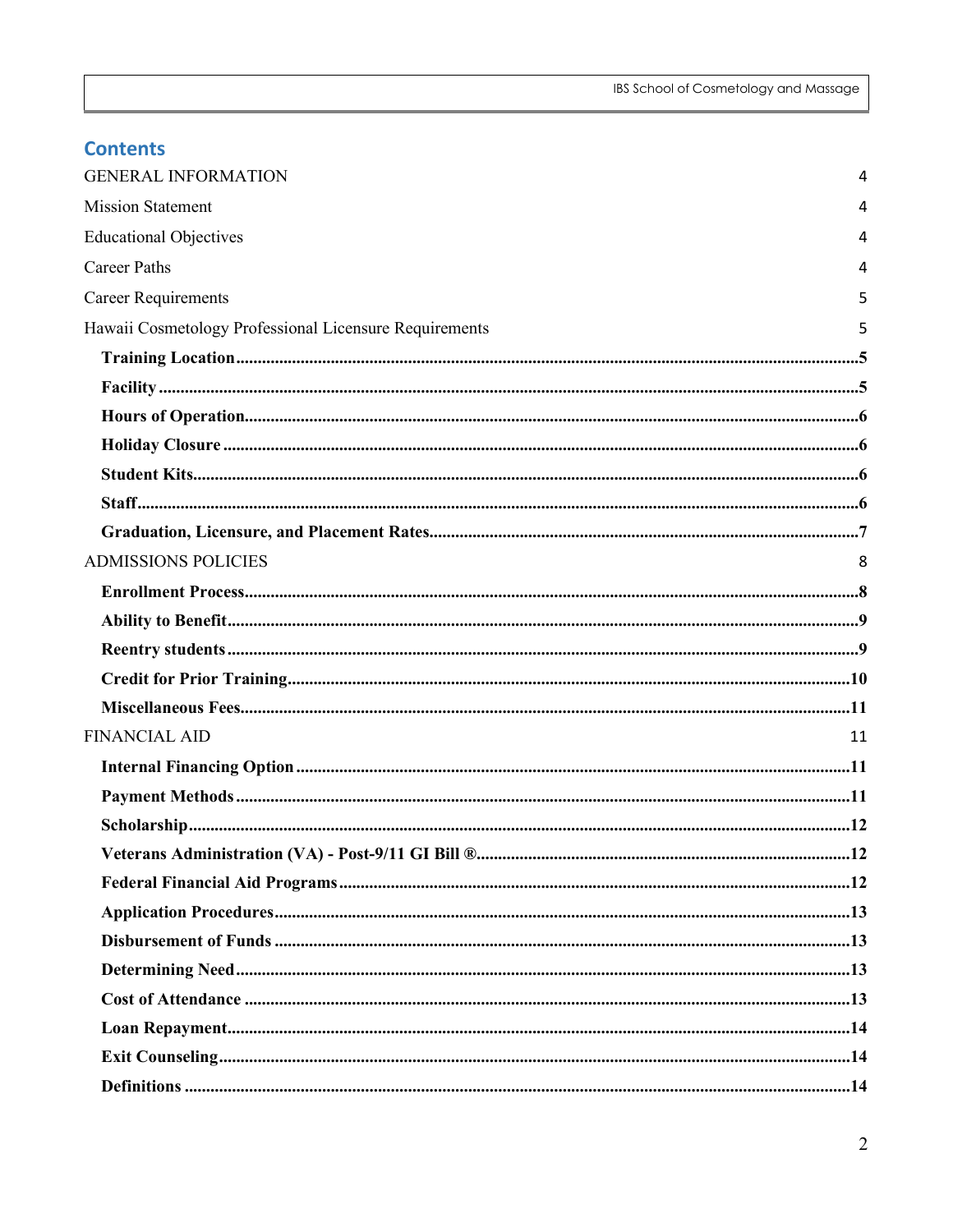| <b>SCHOOL POLICIES</b>                    | 17 |
|-------------------------------------------|----|
|                                           |    |
|                                           |    |
|                                           |    |
|                                           |    |
|                                           |    |
|                                           |    |
| STUDENT CONDUCT POLICIES AND SCHOOL RULES | 20 |
|                                           |    |
|                                           |    |
| VIOLATION OF POLICY AND PROCEDURES        | 24 |
| <b>SCHOOL RULES AND REGULATIONS</b>       | 25 |
| SATISFACTORY ACADEMIC PROGRESS POLICY     | 28 |
| <b>SCHOOL REFUND POLICY</b>               | 30 |
| RETURN OF TITLE IV FUNDS POLICY           | 32 |
| <b>GRIEVANCE POLICY</b>                   | 33 |
| <b>GRADUATION POLICIES</b>                | 34 |
| <b>LICENSING</b>                          | 35 |
| <b>AMENDMENTS</b>                         | 35 |
| PROGRAM INFORMATION                       | 36 |
|                                           |    |
| ENROLLMENT CONTRACT OPTIONS               | 57 |
|                                           |    |
|                                           |    |
| ACKNOWLEDGMENT                            | 59 |
|                                           |    |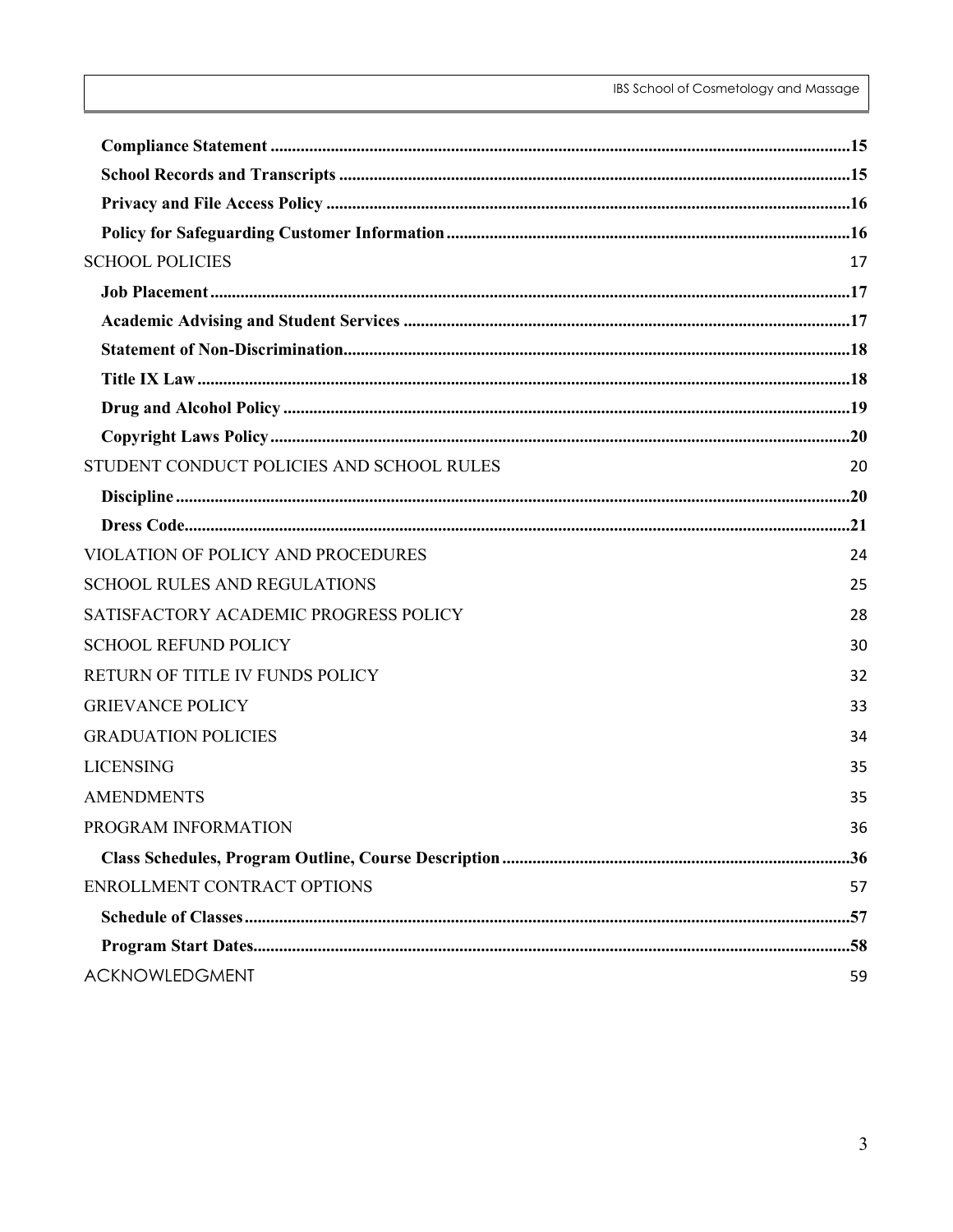## APPROVAL DISCLOSURE STATEMENT

The IBS School of Cosmetology and Massage, furthermore known in the document as "IBS", located at 110 East Kaahumanu Ave., Suite 201 Kahului, Maui 96732 was granted institutional approval from the Department of Commerce and Consumer Affairs ("**DCCA**") and the Hawaiian Department of Education ("**HDE**"). DCCA and HDE's approval to operate means compliance with minimum state standards and does not imply any endorsement or recommendations by the State. The following courses are approved:

| Hairdressing (1250 hours)   | Cosmetology (1800 hours)        |
|-----------------------------|---------------------------------|
| Esthetics (600 hours)       | Massage Therapy (600 hours)     |
| Nail Technology (350 hours) | Instructor Training (600 hours) |
| Barbering (1500 hours)      |                                 |

DCCA and HDE's contact details are as follows:

| DCCA:                              | HDE:                   |
|------------------------------------|------------------------|
| Board of Barbering and Cosmetology | 475 22nd Ave.,         |
| DCCA, PVL, Licensing Branch        | Room 124               |
| 335 Merchant St., Room 301         | Honolulu, Hawaii 96816 |
| Honolulu, Hawaii 96813             | Tel: 808.586.3230      |
| Tel: 808.586.3000                  |                        |

The institution is Accredited by the National Accrediting Commission of Career Arts & Sciences (NACCAS).

NACCAS 3015 Colvin St Alexandria, VA 22314 703-600-7600 www.naccas.org

## **GENERAL INFORMATION**

#### <span id="page-3-1"></span><span id="page-3-0"></span>**Mission Statement**

IBS strives to provide students a comprehensive program of instruction with the highest possible standards. One of the primary goals of IBS is to prepare individuals for the State certifying exams required to obtain a practitioner's certificates. Beyond the State testing, the focus of our efforts is to lay a foundation for a professional career in various practice areas of cosmetology.

#### <span id="page-3-2"></span>**Educational Objectives**

IBS has been preparing professionals since 2003 and offers programs in Hairdressing, Nail Technology, Esthetics, Cosmetology, Massage Therapy, Barbering and Instructor Training. Our primary goal is to establish a solid base of education and experience to equip students with the essential tools needed to pass the Hawaii state exam and prepare students for a successful career in cosmetology, barbering and massage therapy. This will be just the beginning of the journey as we expect students to continue the learning process post-graduation. To succeed in today's workplace, it is more important than ever for individuals to take charge of their careers by investing time and energy into sharpening their professional skills and image. With our curriculum and our salon experience we will make sure our students will succeed in the salon and spa industry.

#### <span id="page-3-3"></span>**Career Paths**

Hairdressing, Salon/Spa Manager, Beauty College Owner, Beauty Supply Representative, Specialty Stylist, Competitive Stylist, State Board Participant, Salon/Spa Director, Beauty College Manager, Beauty College Administration, Cruise Line/Resort Personnel, Nail Technician , Esthetician, Salon/Spa Owner, Film/Movie Set Stylist, Product Development, Fashion Shows, Makeup Artist, Theater Production, Platform Artist, Industry Blogger, Educator/Trainer, Product Representative, Department Store Product Buyer/Seller, State Salon/College Inspector,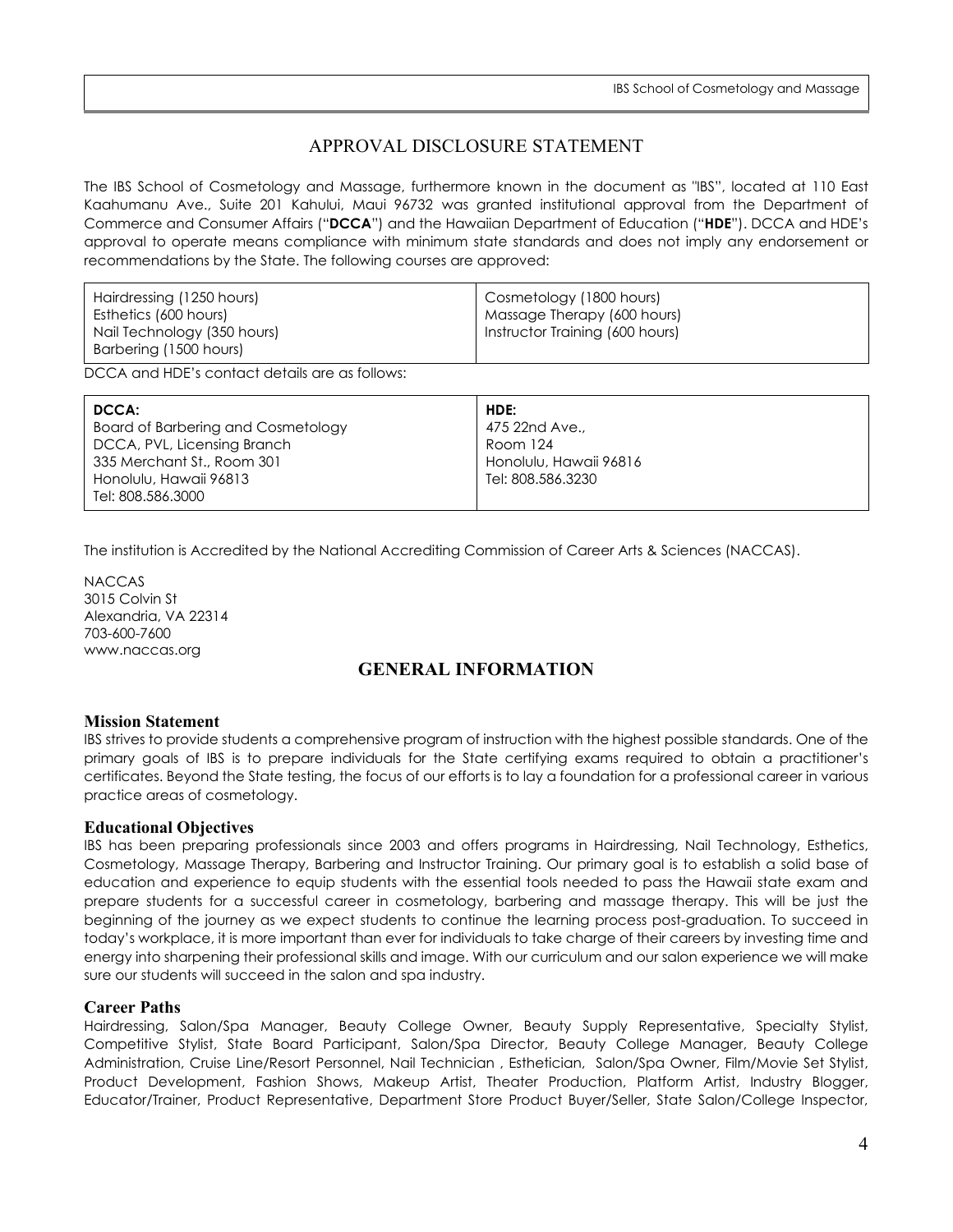Stylist/Technician for Industry Publications, Guest Artist, Writer for Industry Publications, Television Stylist/Makeup Artist…and many more.

#### <span id="page-4-0"></span>**Career Requirements**

Practitioners in the area of Cosmetology and Massage Therapy often stand for long hours during the day, they must possess good finger dexterity, good eye-hand coordination, adequate mobility to work around a client in the salon or spa setting and maintain the physical strength to utilize proper tools and techniques employed within the industry. A practitioners' tasks may vary greatly depending on his or her specialty. Being flexible and a good listener are essential to succeeding in these fields of practice, and it is important to be able to work with different personalities, whether it is in a salon or with private clients. Practitioners in these fields not only complete the services on clients, but also do consultations on what they think is best for a client's skin, hair, nails, bodies, etc. It is important for practitioners to keep up with current trends within the industry to better serve their clients.

Practitioners are in constant contact with various products and sometimes use harsh chemicals. It is important for a professional in these fields to maintain safe working practices including the utilization of protective clothing and proper knowledge of product/chemical handling.

#### <span id="page-4-1"></span>**Hawaii Cosmetology Professional Licensure Requirements**

The Hawaiian Board of Barbering and Cosmetology defines the scope of services that a practitioner can perform on based on the fields of practice for which they are certified in. Hawaii issues a "segmented license" or in other words a separate certificate for Hair Dressing, Nail Technology, Esthetics, Cosmetology, Barbering, Massage Therapy and Beauty Instructor. IBS's curriculum is approved by DCCA and the Department of Education and is designed to prepare students to pass exams and work in their chosen occupation. The program of study for cosmetology, barbering and massage therapy licenses require the successful completion of technical education using a state approved curriculum that includes training in Hair Dressing, Esthetics, Nail Technology, Barbering, Massage Therapy, Cosmetology and Beauty Instructor Training. Hawaiian law allows students to study one or more of the fields of practice as prescribed in the Hawaiian cosmetology, barbering and massage therapy license requirements. In addition to the specific discipline requirements, students must complete the Theory and Shop Management programs, including a section covering Hawaii Cosmetology, Barbering and Massage Therapy laws and rules. Upon completion of the desired training, a graduate will be eligible to apply to take the licensing examinations for the respective practice areas. A professional license, in the relevant discipline, will be issued once a graduate has successfully passed the State exam(s).

## <span id="page-4-2"></span>**Training Location**

The training for cosmetology, barbering and massage therapy courses at IBS shall take place at 110 East Kaahumanu Ave., Suite 201, Kahului, HI, 96732.

## <span id="page-4-3"></span>**Facility**

IBS opened our first campus in Hawaii in 2013. The Maui school is a completely new facility designed specifically to accommodate a cosmetology, barber and massage therapy school with the look and feel of a contemporary salon. There is 4,986 square feet of space that houses dedicated areas for hair, esthetics, nail technology, cosmetology, barber and massage therapy. The School is equipped with the appropriate number of work stations for the maximum number of students allowed during any given time. Also, the enrollment is limited to a specific number in order to ensure this standard. The institution is in compliance with all fire and building codes to ensure the student capacity is adequate. The institution is comprised of 7 classrooms for theory and practical instruction. The institution is also comprised of a reception, computer area, staff lounge, staff offices, and a dispensary/laundry area.

#### **Student Parking**

There is limited permitted parking in the lot, please check with administration for parking map for permitted areas. Students must abide by local (city and/or landlord) parking rules, which are announced during orientation. IBS will not be responsible for parking violations and/or towing fees.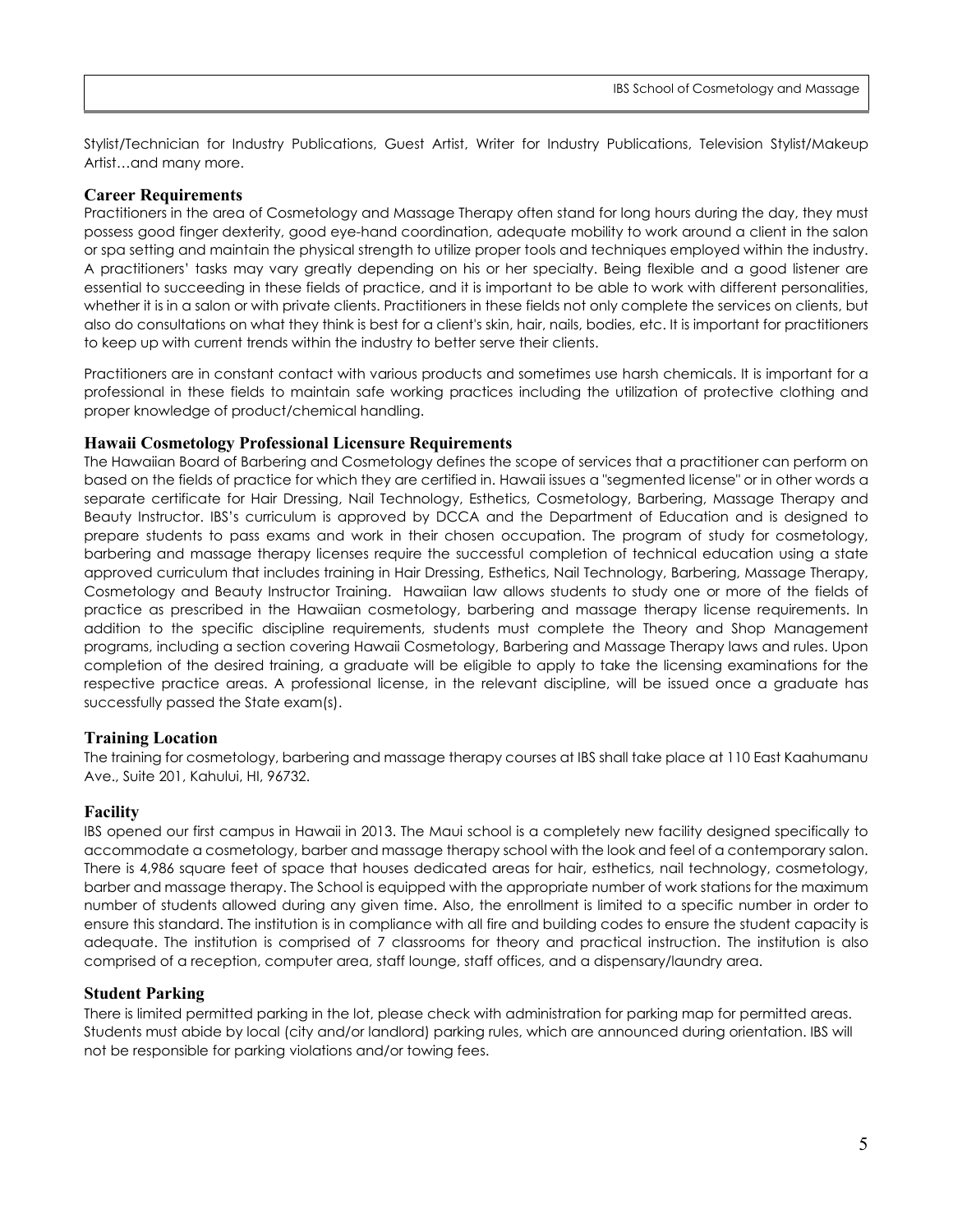## <span id="page-5-0"></span>**Hours of Operation**

The School administrative offices are open for business Mondays through Saturdays 8:30am to 5:00pm. For issues related to admissions, academics, financial aid, accounting and placement, please make an appointment or visit the offices within their business hours. All administrative offices may be reached at 808.214.5293 or e-mail at [maui@ibs](mailto:maui@ibs-or.com)[or.com.](mailto:maui@ibs-or.com)

## <span id="page-5-1"></span>**Holiday Closure**

● **Holidays in 2022:** New Year's Day (1/1/22); Martin Luther King Jr. Day (1/17/22); Presidents' Day (02/21/22); Memorial Day (5/30/22); Independence Day (7/4/22); Labor Day (9/5/22); Veterans' Day (11/11/22); Thanksgiving (11/24/22 to 11/26/22); and Christmas Eve through New Year's Day (12/24/221 to 1/1/23).

Additional closures due to different holidays may be added at school's discretion. The School closes in instances of extreme weather conditions and as needed for staff training.

## <span id="page-5-2"></span>**Student Kits**

Students must bring required books and materials daily to ensure that they are prepared with the appropriate tools for class each day. If required materials are not at school with the student, the student will be sent home for the day. The Student Kit is disbursed at the beginning of the program, and each student is responsible for maintaining their kit and replacing any items that may break. Upon receiving and reviewing kit for malfunctions, the student must notify a school representative immediately about any malfunctioning items. The School is not responsible and provides no warranty for kit items after receipt, review, and confirmation that kits are complete and unbroken. If an item does malfunction after receipt, the student will be responsible to contact the manufacturer to replace it. All other supplies and products are provided by the School and are considered School's property unless a specific agreement has been made to the contrary. Removal of any School's supply or product without the Director's approval is prohibited. The School is not responsible for stolen property.

Due to inflation and changes on supplies cost, the school reserves the right for the change of cost of books, kits, supplies and tuition.

The student is required to purchase the school kit and required Textbooks through the School.

Below is the list of books used in our programs:

Cosmetology Bundle \$290

Milady's Standard Cosmetology 13th Ed. / Textbook (hardcover) ISBN-13: 9781285769417 Milady's Standard Cosmetology 13th Ed. Theory Workbook; ISBN-13: 9781285769455 Milady's Standard Cosmetology 13th Ed. Practical Workbook; ISBN-13: 9781285769479 Milady's Standard Cosmetology 13th Ed. Exam Review ISBN-13: 9781285769554

Esthetics Bundle \$300

Milady Standard Foundations with Standard Esthetics: Fundamentals, 12th edition, ISBN 9780357263792 Milady Standard Foundations Workbook: ISBN: 9781337095273 Milady Standard Esthetics Workbook: ISBN: 9781337095044 Milady's Master Educator Student Course Book, 2nd Edition ISBN-13: 9781133693697 \$250

Trail Guide to the Body, Books of Discovery; 6th edition, ISBN-13: 978-0998785066 \$98 Trail Guide to the Body Student Workbook, Books of Discovery; 6th edition, ISBN-13: 978-0991466672 \$42 Massage Therapy: Principles and Practice 6th Edition, by Susan G. Salvo, ISBN-13: 978-0323581288 \$120

## <span id="page-5-3"></span>**Staff**

Our instructors are certified and licensed in their field of practices by the State of Hawaii. Our instructors are required to meet the minimum of 12 hours of continuing education every year, making them very qualified to assist our students in classroom as well as clinic supervision.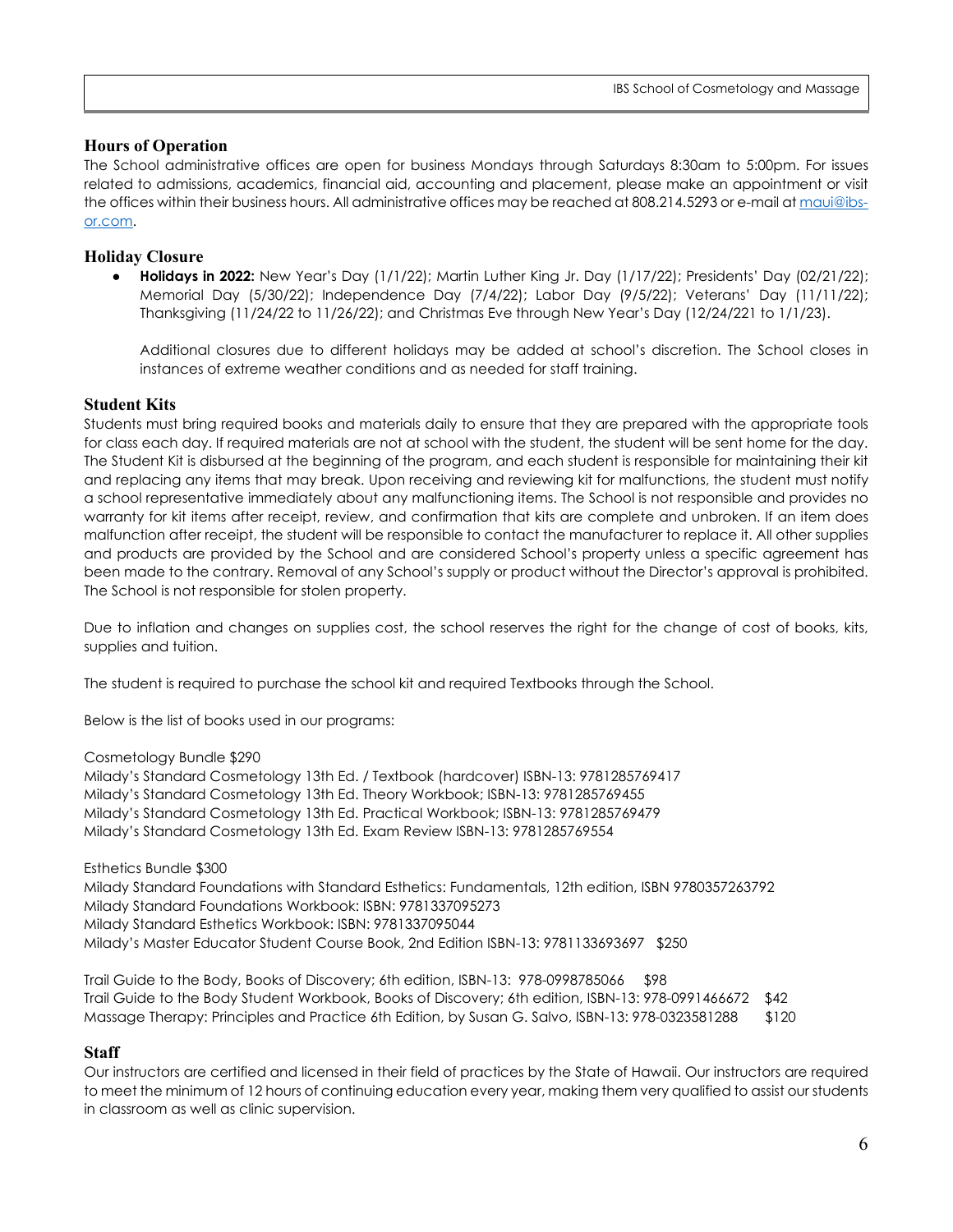#### <span id="page-6-0"></span>**Graduation, Licensure, and Placement Rates**

National Accrediting Commission of Career Arts and Sciences (NACCAS) and the U.S. Department of Education require schools to provide important information regarding outcome rates in the areas of completion, placement, and licensure.

Minimum Outcomes Thresholds: NACCAS requires an institution to meet or exceed the following measures of student success:

● 50% graduation; 60% placement; 70% licensure exam pass rate.

**Graduation Rate:** Based on all students scheduled to graduate from their program in 2019. Of those students scheduled to graduate in 2019, the percentage that actually graduated by November 30, 2020.

**Placement Rate:** Of those graduates from the graduation cohort who are eligible for placement, the percentage who were placed by November 30, 2020.

**Licensure Rate:** Of the graduates from the graduation cohort who sat for all parts of their required state/national licensure exam by November 30, 2020, the percentage that passed all required parts of the state/national exam by November 30, 2020.

These outcome rates are calculated for the institution as a whole; Below you will find outcome rates for the institution, as well as each program separately.

Outcome rates for the 2020 Annual Report (2019 Calendar Year):

Graduation rate –86.30% Placement Rate – 79.03% Licensure rate –95.56%

| Program             | <b>Graduation Rate</b> | <b>Placement Rate</b> | Licensure Rate |
|---------------------|------------------------|-----------------------|----------------|
| Cosmetology         | 81%                    | 100%                  | 100%           |
| Hairdressing        | 71%                    | 80%                   | N/A            |
| <b>Esthetics</b>    | 100%                   | 63%                   | 100%           |
| Massage Therapy     | 83%                    | 90%                   | N/A            |
| Nail Technology     | 100%                   | 67%                   | N/A            |
| Instructor Training | 0%                     | N/A                   | N/A            |
| <b>Barbering</b>    | N/A                    | N/A                   | N/A            |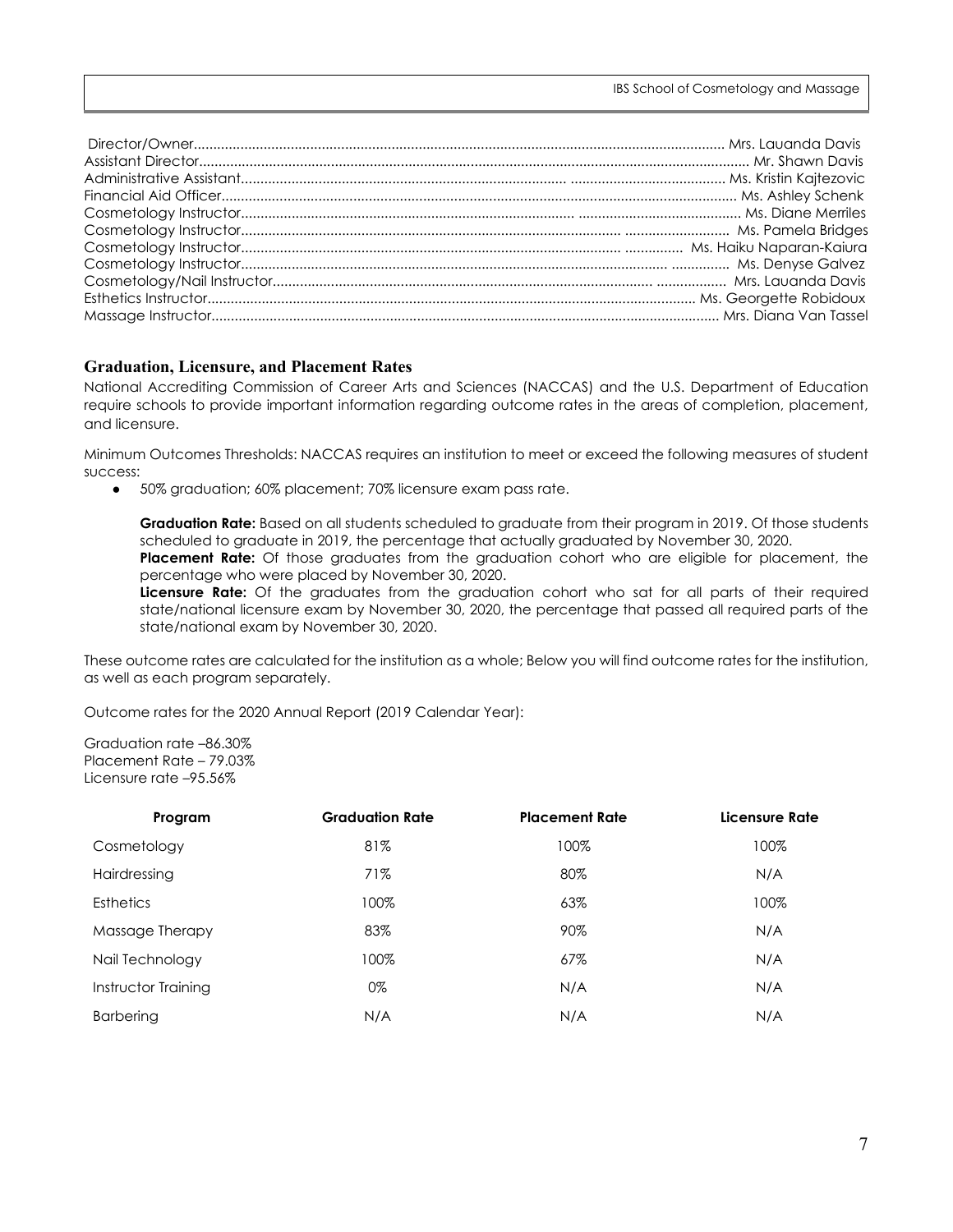## **ADMISSIONS POLICIES**

<span id="page-7-0"></span>To enroll, a student must be at least 18 years of age. If an applicant is less than 18 years old, the applicant will need parental consent. Applicants must have two forms of identification evidencing proper immigration status and age requirement: 1) Social Security Card; 2) Government issued identification with photo; 3) Birth Certificate; 4) if the student is an eligible non-citizen (a copy of the alien registration card).

Students will be required to provide proof of appropriate educational requirements (Copies of a high school diploma, high school transcripts showing high school graduation date, GED or High School Equivalency certificate or official High School Equivalency diploma test scores). Students who have acquired hours at another school and wish to transfer those hours to IBS School of Cosmetology and Massage will also need to provide certification of the transfer hours. The certification must be submitted and accepted prior to the completion of the Enrollment Agreement. Acceptance of transfer hours is at the discretion of the school (See also "**Credit for prior training**").

If an applicant is not from a high school where English was the primary language, an interview with the School administration will need to be conducted to determine language proficiency. Admission to the School will depend on adequate comprehension and understanding of English. If the School has reservations regarding the applicant's ability to complete a program taught in English, the School may request the applicant pass an internal English language assessment administered online: http://www.esl-languages.com/en/study-abroad/adults/onlinetests/index.htm. If the student does not pass the test the applicant may complete ESL (English as a second language) classes before applicant is accepted for admission.

The school does not recruit students already attending or admitted to another school offering similar programs of study.

## <span id="page-7-1"></span>**Enrollment Process**

The enrollment process consists of the following steps:

Step 1: the student must:

Receive information with the institute's outcomes.

Step 2: complete and return all admissions requirements

- Photo identification i.e. State or government issued ID.
- Secondary identification i.e. social security card, passport, birth certificate or permanent resident card.
- Provide a copy of a Copies of a high school diploma, high school transcripts showing high school graduation date, GED or High School Equivalency certificate or official High School Equivalency diploma test scores.
- Completed application form.
- Submit a non-refundable \$25 application fee.

Step 3: Upon acceptance meet with a financial aid representative

- Complete a financial plan.
- Bring proof of Immunizations: Measles-Mumps-Rubella (MMR), Tetanus-diphtheria-pertussis (Tdap), Varicella vaccines, and Certificate of Tuberculosis Examination.
- Sign contract.
- Submit a  $$150$  registration fee (the registration fee is valid for one contract).

Step 4:

Attend a mandatory orientation together with the copy of the school catalogue. Failure to confirm/attend orientation can result on withdrawal from the program.

Please note that VA won't certify the Application Fee. Students are responsible for paying for this fee.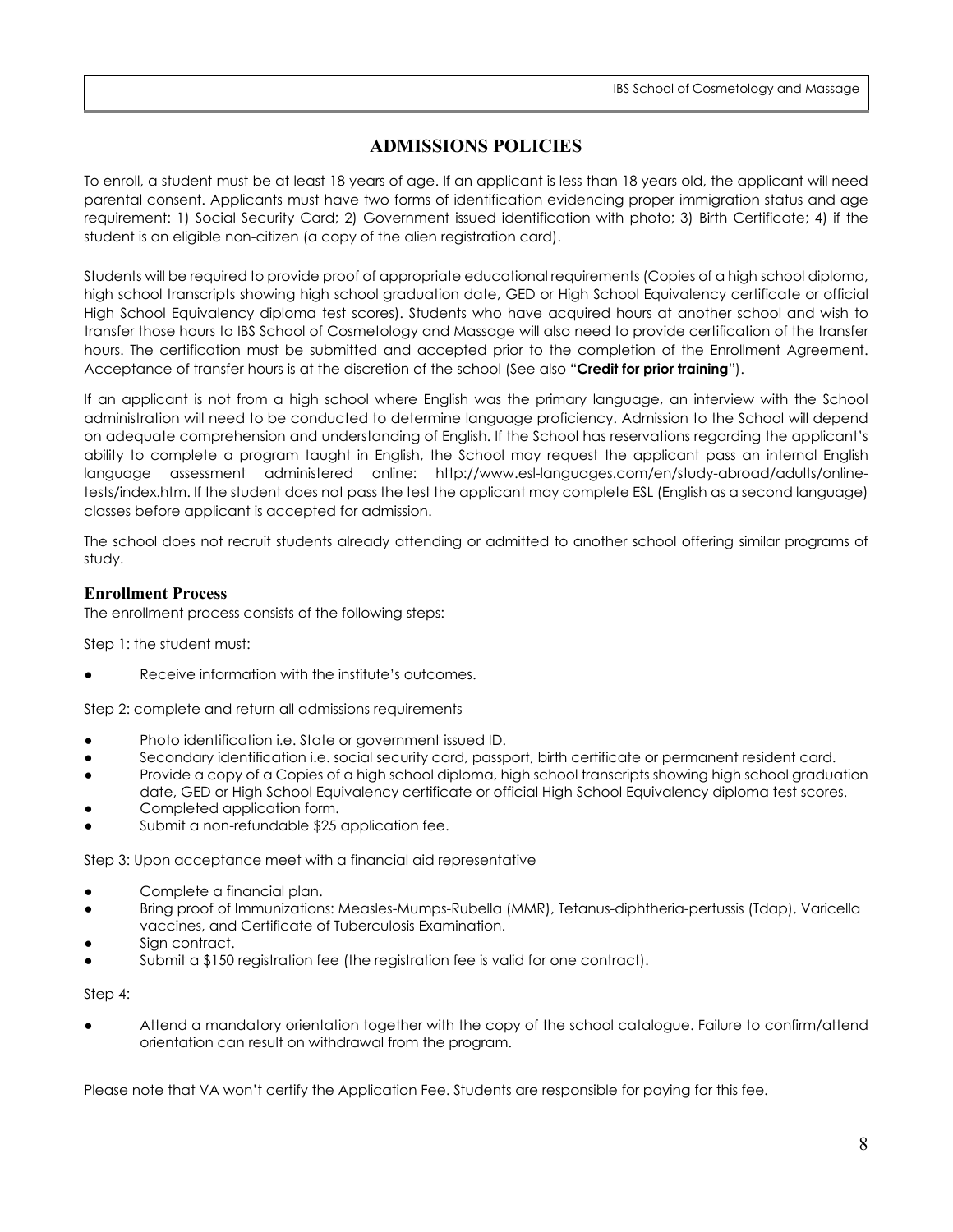The Hawai'i Administrative Rules, Chapter 11-157 require all students to meet immunization requirements before they attend any post-secondary school in the state.

If you do not have the required immunizations by the first day of school, you must provide an appointment card from your doctor showing you are in the process of completing the missing immunizations.

A student who has not completed all the immunizations or does not have an appointment card from their doctor by the 1st day of school WILL NOT BE ALLOWED TO ATTEND SCHOOL until these requirements are met.

Documents must be official and have a date of completion for the student it is regarding. Foreign transcripts and diplomas must be translated and validated by an outside agency to reflect the academic equivalence of a U.S. High School Diploma.

Once all application requirements have been received by the Admissions Department, students shall receive a written answer to the application within 10 business days. If enrollment is denied at that time, students can reapply once they are able to meet all the requirements.

It is advisable to apply for enrollment and pay the registration fee as soon as possible to ensure a place in class. Student payment schedules must be arranged with the financial office prior to beginning classes. In the event of a payment default, the school will, without notice, suspend the student until the account is brought to the proper status.

If a student is unable to start on their contracted start date, they may submit a written request to postpone their starting date to a future class. Placement is not guaranteed in the next class as the class may already be filled. The \$150 registration fee is good for 90 calendar days.

If a student wishes to change the programs for which they have enrolled an amendment to their contract must be made and may require an amendment fee of \$35.

If you are interested in applying for federal student financial assistance, please schedule a time with our Financial Aid Advisor. You will need to bring a Completed Free Application for Federal Student Aid (FAFSA) form, or proof of online form completion to your appointment.

Students applying for federal student aid may be selected for random federal verification, if so, you will need to bring the following to the financial aid advisor:

- Your official IRS tax transcripts
- Your parents' official IRS tax transcripts, if you are under 24 years of age, have no legal dependents, are unmarried, have never been an orphan or ward of the court, are not a veteran, and are not studying beyond a bachelor's degree

## <span id="page-8-0"></span>**Ability to Benefit**

The School does not accept ability to benefit students.

#### <span id="page-8-1"></span>**Reentry students**

If a student has been terminated or has withdrawn from a program and wishes to re-enter the school, they must submit a written Petition to re-enroll along with a \$25.00 non-refundable fee. The School also requires a personal interview with school administration. Once the petition is reviewed, the Director has 30 days to notify the student about the decision on allowing the student to re-enroll and any stipulations to be followed. The reentering student will be placed on 30-day evaluation. During the 30-day evaluation period the student must demonstrate for that period that they can meet the school's minimum attendance and academic requirements for Satisfactory Academic Progress. The student will then be evaluated for Satisfactory Academic Progress at the next scheduled evaluation period to determine their new status. Students who fail to meet the minimum attendance and academic requirements for that 30-day evaluation period will be terminated. Students who re-enter the program are placed in the same Satisfactory Academic Progress standing as when they left.

Other requirements are: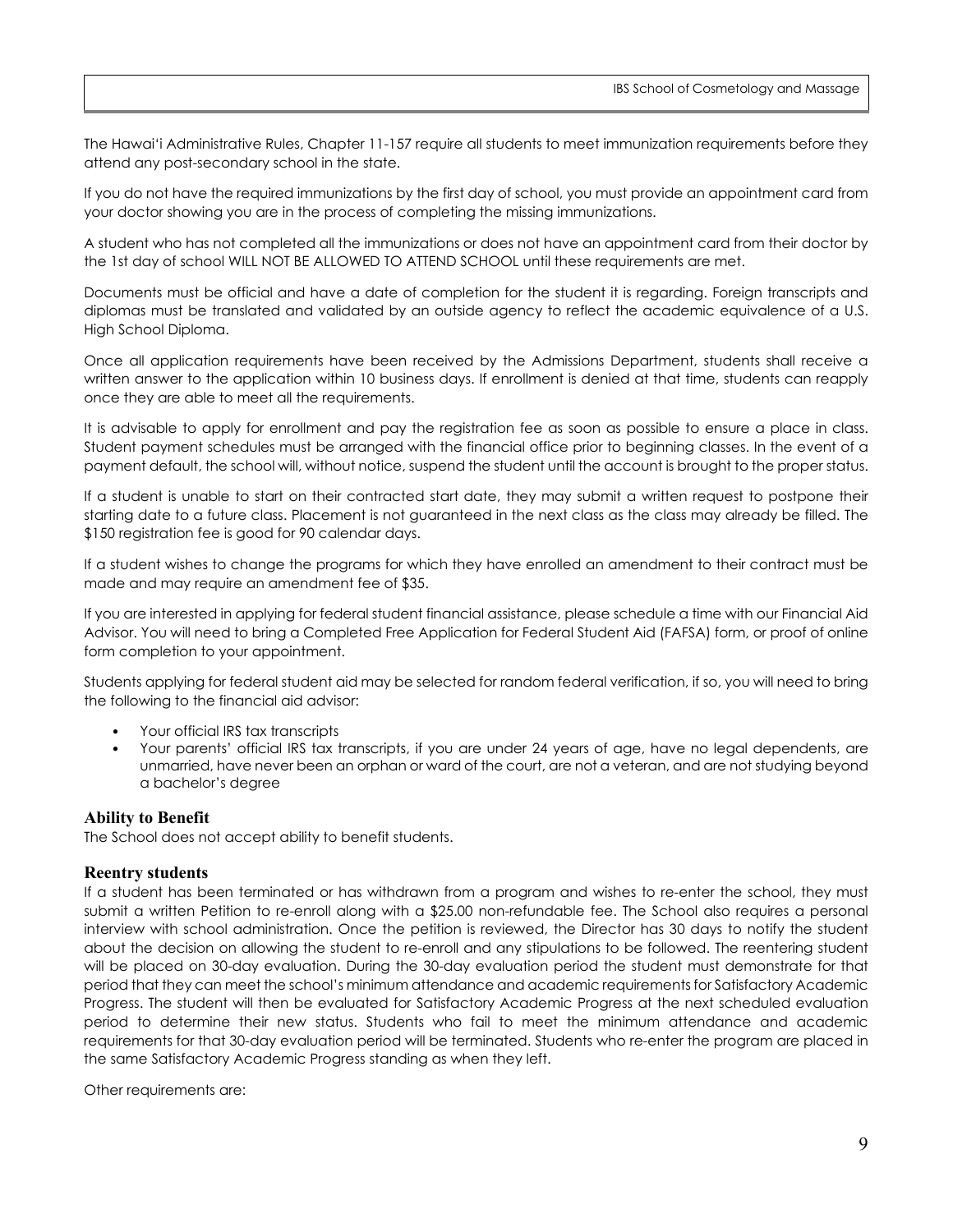Students who re-enroll in the program **within** 180 days of withdrawal date must complete the following:

- Outstanding tuition, fees, and overtime expenses must be paid in advance, or the student must make satisfactory financial arrangements to clear previous balance.
- If any credits from previous program are accepted, previous tuition payments will be credited to the student's balance (if applicable).
- Because tuition fees and costs are subject to change, reentering students will be contracted according to the current tuition costs and will be required to pay any additional fees if applicable.
- Students are required to purchase a kit if they no longer have a kit. Any missing kit items must be purchased and replaced.
- Pay a  $$150.00$  reentry fee.

Students who re-enroll in the program **after** 180 days of withdrawal date must complete the following:

- Outstanding tuition, fees, and overtime expenses must be paid in advance, or the student must make satisfactory financial arrangements to clear previous balance.
- Students will be contracted at the current tuition hourly rate.
- Students are required to purchase a kit if they no longer have a kit. Any missing kit items must be purchased and replaced.
- Submit a new application and a  $$150.00$  reentry fee.

Readmission is reserved to the sole discretion of IBS and may require special conditions.

Students who withdraw from the program are required to empty their locker and gather all personal items. Any items left behind by the student will be stored for 30 days, at which time the items become the property of IBS.

#### <span id="page-9-0"></span>**Credit for Prior Training**

Students with prior training who would like to transfer enrollment credits must first comply with all of the regular admission requirements.

Students with credits from an out-of-state or another Hawaiian based school must submit a written request to their former school for an official transcript. It is to be mailed or faxed directly to the Institution from the previous school. Transcripts from previous schools must be free of all financial obligations. Upon receipt and evaluation of official transcripts from schools previously attended, the student may be awarded hours as detailed in the transcript. The School will evaluate and determine how many hours will be eligible for transfer. Transfer hours accepted will reduce the amount of time and hours required to complete the course of enrollment and will reduce the amount of tuition. The remaining hours to complete the course of enrollment will be pro-rated according to the tuition cost of the program. Books and kit charges, if applicable, are additional expenses. The transfer student will be assessed on both academic and technical to determine placement. Students with transfer hours from another institution will have those hours counted as both attempted and completed hours towards the student's education. The acceptance of hours earned at another institution, is at the sole discretion of the School. Students may be required to repeat some or all of their coursework, if the School doesn't accept the hours. This determination will be based on an evaluation of the student's comprehension of the course material. There is no appeal about the number of hours accepted when transferring from another school.

Former students of the Institution who did not complete their training may re-enter provided they have paid any outstanding charges owed or the student must make satisfactory financial arrangements to clear previous balance, and make arrangements for the cost of the remaining training. A competency test will be given to assess the appropriate level the student may enter. The test will be a practical exam and will include safety and sanitation protocols. The results of the testing will allow the School to create a program of study to complete any areas that are not up to the standards of the School and the State of Hawaii.

For VA Students:

- 1. VA students must provide transcripts of all prior education.
- 2. IBS must evaluate those transcripts
- 3. IBS must inform the students of the outcome of that evaluation.
- 4. IBS must shorten the program length and cost accordingly if credit is granted.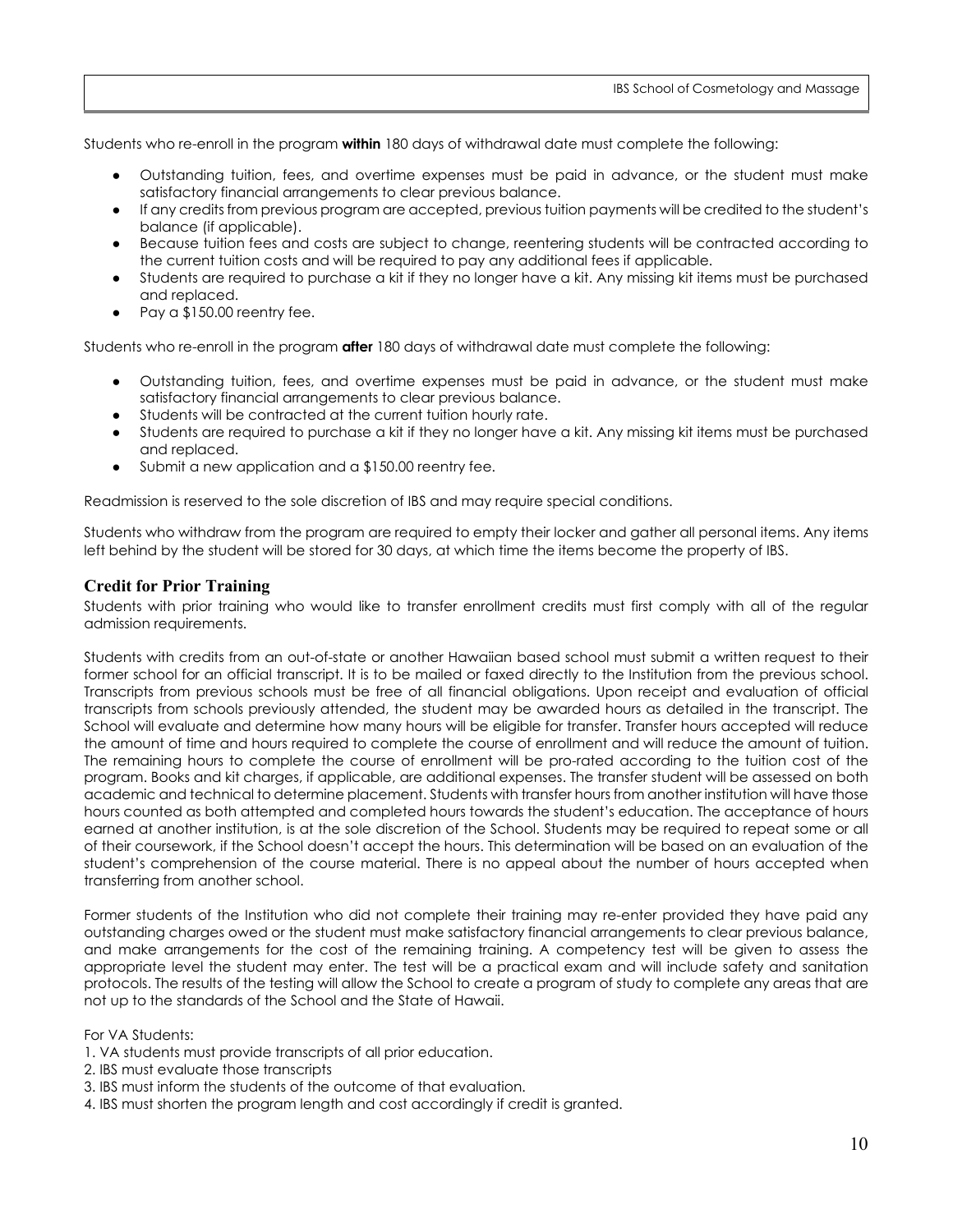5. All records of prior education will be maintained within student record.

IBS School of Cosmetology and Massage does not accept Apprenticeship hours.

### **Tuition Fee for Re-Enrolled and Transfer Students**

The hourly tuition charges for transfer or re-enrolled students who have prior hours are charged the current hourly rate per course.

The School will charge a re-entry fee to students who have withdrawn and wish to re-enter more than 30 days after termination, of \$150.

#### **Tuition Fee for Additional Training**

If the student must attend additional training hours beyond their Graduation date due to attendance challenges or to complete academic graduation requirements, the student will be charged an additional \$250.00 per week for each week passed after the contract graduation.

VA Students: these charges cannot be certified to the VA. Students will be responsible for those charges.

Any student who finds it necessary to withdraw must notify the Admissions Office promptly, in person or in writing, of their intent to discontinue classes, stating their reasons in full. Students cannot be dismissed by an instructor. Such dismissals are to be sanctioned only by the Administrators of the School. Students must abide by all School rules and regulations concerning unexcused absences. Tardiness is counted as unexcused absence. In order to encourage good punctuality and attendance all students will be charged \$250 per week thereafter.

#### <span id="page-10-0"></span>**Miscellaneous Fees**

The following fees shall apply:

| $\bullet$ |  |
|-----------|--|
| $\bullet$ |  |
| $\bullet$ |  |
| $\bullet$ |  |
|           |  |
| $\bullet$ |  |
| $\bullet$ |  |
|           |  |
| $\bullet$ |  |
|           |  |
|           |  |

If a student's account is required to be turned over to a collection agency for collections due to delinquent payments such student shall be responsible for any fees or expenses charged by the collection's agency in addition to the base tuition and fees.

## **FINANCIAL AID**

#### <span id="page-10-2"></span><span id="page-10-1"></span>**Internal Financing Option**

A great option for students who are able to pay for their tuition without applying for a Loan. It's an inhouse plan in which IBS carries the tuition over the course of instruction. Students pay a flat \$1,675 for the first month of class. Beyond this, students must maintain a monthly fee, of a minimum of \$500 while attending classes and the balance of any unpaid amounts shall be due by the expected graduation date. Financial aid recipients understand that monies received on their behalf are applied first to tuition costs.

#### <span id="page-10-3"></span>**Payment Methods**

Whether a student is on the internal payment plan or not, students will be required to make their own down payments.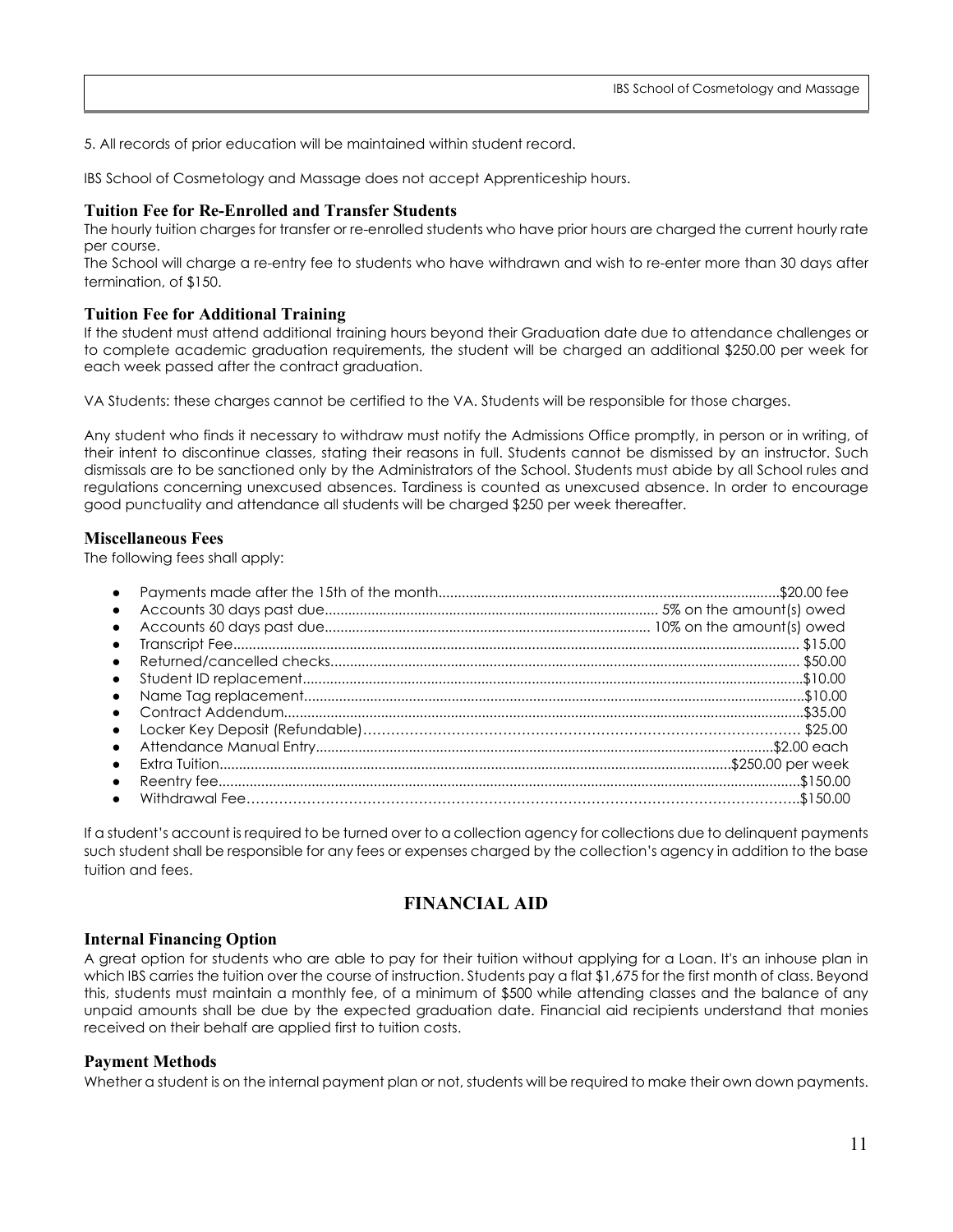These payments can be made by cash, check, or credit card. Please note there is a 2% service charge for credit card payments.

#### <span id="page-11-0"></span>**Scholarship**

There are some financial resources for ethnic Hawaiians. Alu Like has several scholarship possibilities and OHA has a loan program for up to \$19,999.00. Please feel free to contact us should you wish to obtain further information on these resources.

#### <span id="page-11-1"></span>**Veterans Administration (VA) - Post-9/11 GI Bill ®**

Please refer to VA Website for information about benefits and eligibility.

We recommend you to check your eligibility status and the amount for which you qualify with your Service prior to enrolling.

IBS will permit any covered individual to attend or participate in the course of education during the period beginning on the date on which the individual provides to the educational institution a certificate of eligibility for entitlement to educational assistance under chapter 31 or 33 and ending on the earlier of the following dates:

- 1. The date on which the Department of Veterans Affairs provides payment for such course of education to such institution.
- 2. The date that is 90 days after the date on which the educational institution certifies for tuition and fees following receipt from the student such certificate of eligibility.

IBS will not impose any penalty, including the assessment of late fees, the denial of access to classes, libraries, or other institutional facilities, or the requirement that a covered individual borrow additional funds, on any covered individual because of the individual's inability to meet his or her financial obligations to the institution due to the delayed disbursement of funding from the Department of Veterans Affairs.

\*''GI Bill® is a registered trademark of the U.S. Department of Veterans Affairs (VA). More information about education benefits offered by VA is available at the official U.S. government Web site at http://www.benefits.va.gov/gibill."

#### <span id="page-11-2"></span>**Federal Financial Aid Programs**

IBS also participates in federal financial aid programs for eligible students. Most of these programs are based on a student's financial need as determined by the federal government. Financial Need is the difference between the cost of attendance (COA) at a school and your Expected Family Contribution (EFC), in other words, how much you or your family can be expected to contribute toward your educational expenses. Students seeking financial aid assistance must complete the FAFSA, which is available online at http://www. fafsa.ed.gov/.

The Instructor Training, Barbering and the Nail Technology program do not qualify for federal funding.

IBS currently participates in the Pell Grant and Direct Student Loan programs. Federal Pell Grant is a federal grant for undergraduate students with financial need, and don' have to be repaid. Direct Loan is a federal student loan, made through the William D. Ford Federal Direct Loan Program, for which eligible students and parents borrow directly from the U.S. Department of Education at participating schools. You must repay your student loans. Repayment starts six months after you graduate, you drop below half-time status, or you terminate your training.

There are 3 different types of Direct Loans:

## **1. Subsidized Loan**

A loan based on financial need for which the federal government pays the interest that accrues while the borrower is in an in-school, grace, or deferment status.

#### **2. Unsubsidized Loan**

A loan for which the borrower is fully responsible for paying the interest regardless of the loan status. Interest on unsubsidized loans accrues from the date of disbursement and continues throughout the life of the loan.

More information of these programs can be found in The Guide to Federal Student Aid, available online at www.studentaid.ed.gov, on studentloans.gov and the "Free Application for Federal Student Aid" published by the U.S. Department of Education located at www.fafsa.ed.gov. Copies of the guide will be provided to you by the Financial Aid Office. Additional information may be obtained by calling the Federal Student Aid Information Center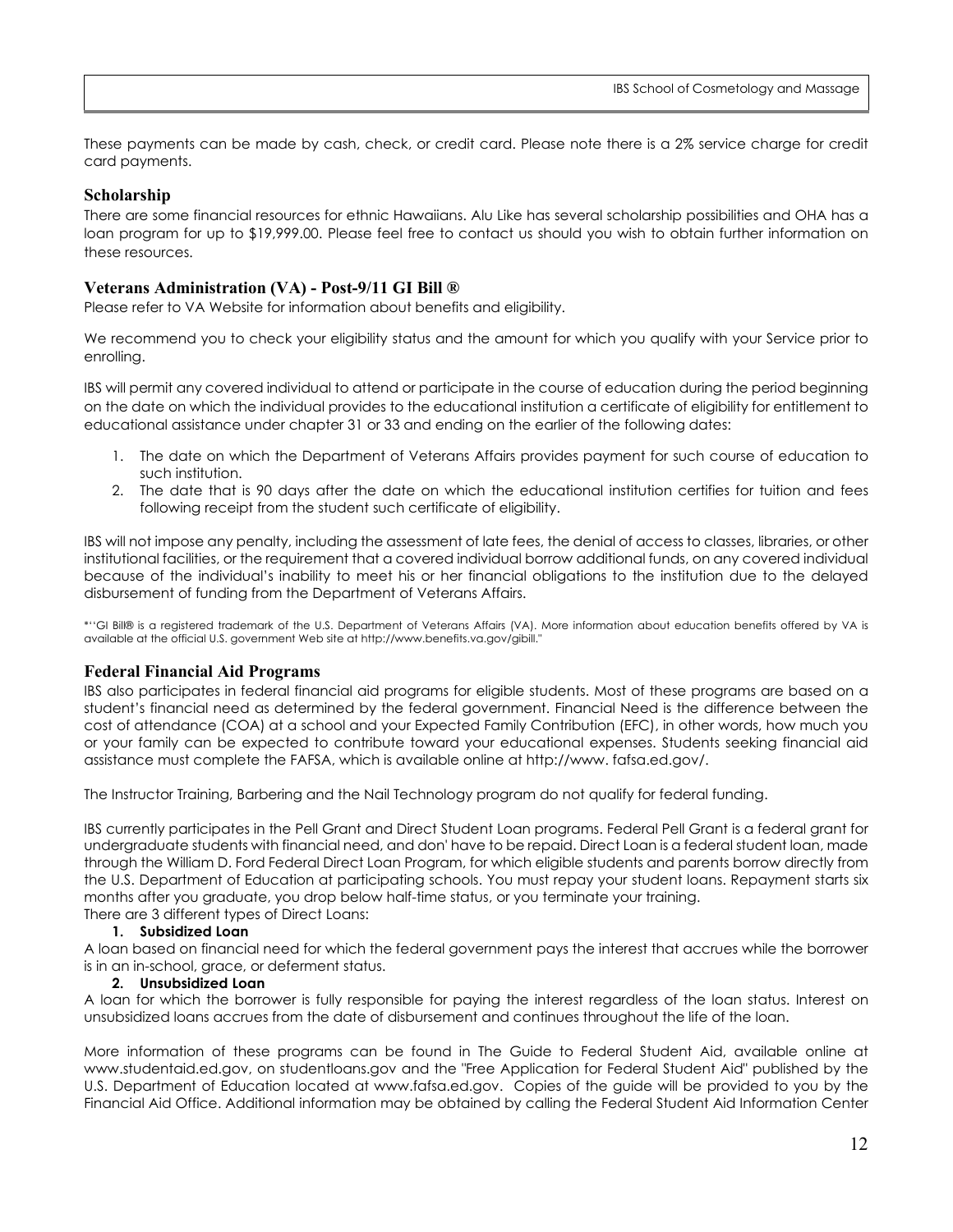between 8:00 a.m. and 11:00 p.m. (Eastern Time), Monday through Friday or 11a.m. and 5p.m. (Eastern time) Saturday and Sunday at (800) 433-3243 and will also be provided during loan counseling sessions.

Students interested in receiving financial aid assistance must attend an entrance interview with the financial aid advisor prior to any disbursements being made. Students that have received federal financial aid must also participate in an exit counseling prior to graduation. The Exit counseling is completed online on the website www.studentloans.gov.

#### **Student Eligibility Requirements**

To be eligible for financial aid, a student must:

- be admitted as a regular student;
- be enrolled or accepted for enrollment in an eligible program on at least 12 hrs. per week;
- be a citizen or an eligible non-citizen;
- not owe a refund on a FPELL Grant or FSEOG at any school;
- not be in default on a Perkins Loan or Stafford Loan/SLS/PLUS/Direct Loan at any school;
- have financial need;
- be making satisfactory progress (as defined by the school's policy) in the course of study;
- be registered for selective service (if a male born on or after January 1, 1960);
- have signed a statement of educational purpose;
- have signed a statement of updated information;
- have a high school diploma, (or its equivalent), a GED;
- agree to any federal student aid received is solely for educational purposes.

#### <span id="page-12-0"></span>**Application Procedures**

Financial aid applications for this institution consist of the following: Free Application for Federal Student Aid (FAFSA). This form needs to be completed as instructed on the internet. This application is located at www.fafsa.ed.gov. Documentation to substantiate the data entered on the form may be required by the financial aid office.

Applications need to be submitted at least 30 days before the end of the loan period for which the loan has been requested.

FASFA applications must be received by June 30 in the year on which the application is intended for. SAR or ISIR must be submitted to the financial aid office by August 29, of the award year from which aid is requested from, or your last day of enrollment in the current financial aid year, whichever comes first. A valid IS1R requires signatures of student, spouse and/or-parents, when the ISIR has been corrected.

#### <span id="page-12-1"></span>**Disbursement of Funds**

All federal student financial aid is disbursed through the Financial Aid Office. You must be making satisfactory academic progress in your training and attendance to receive any financial aid disbursement. Tuition disbursements are credited directly to a student's account accounts within three days of receipt by IBS. Financial aid disbursements are not eligible for release until after a student completes the appropriate hours and reaches the scheduled release dates with satisfactory academic progress. To be considered making satisfactory academic progress students must have a minimum grade point average of 75% and must have 75% attendance of their scheduled hours. No disbursements will be made while a student is on a leave of absence.

#### <span id="page-12-2"></span>**Determining Need**

The information you report on the FAFSA form, when you apply for aid, is used in a formula established by US. Congress which calculates your Expected Family Contribution. Once this form is processed by the US Department of Education, the results will be provided in the form of an Electronic Student Aid Report with the calculation of the Expected Family Contribution.

#### <span id="page-12-3"></span>**Cost of Attendance**

The total amount it will cost a student to go to school. IBS uses the annual school administered student surveys per federal guidelines. Please check with our Financial Aid Office for updated information.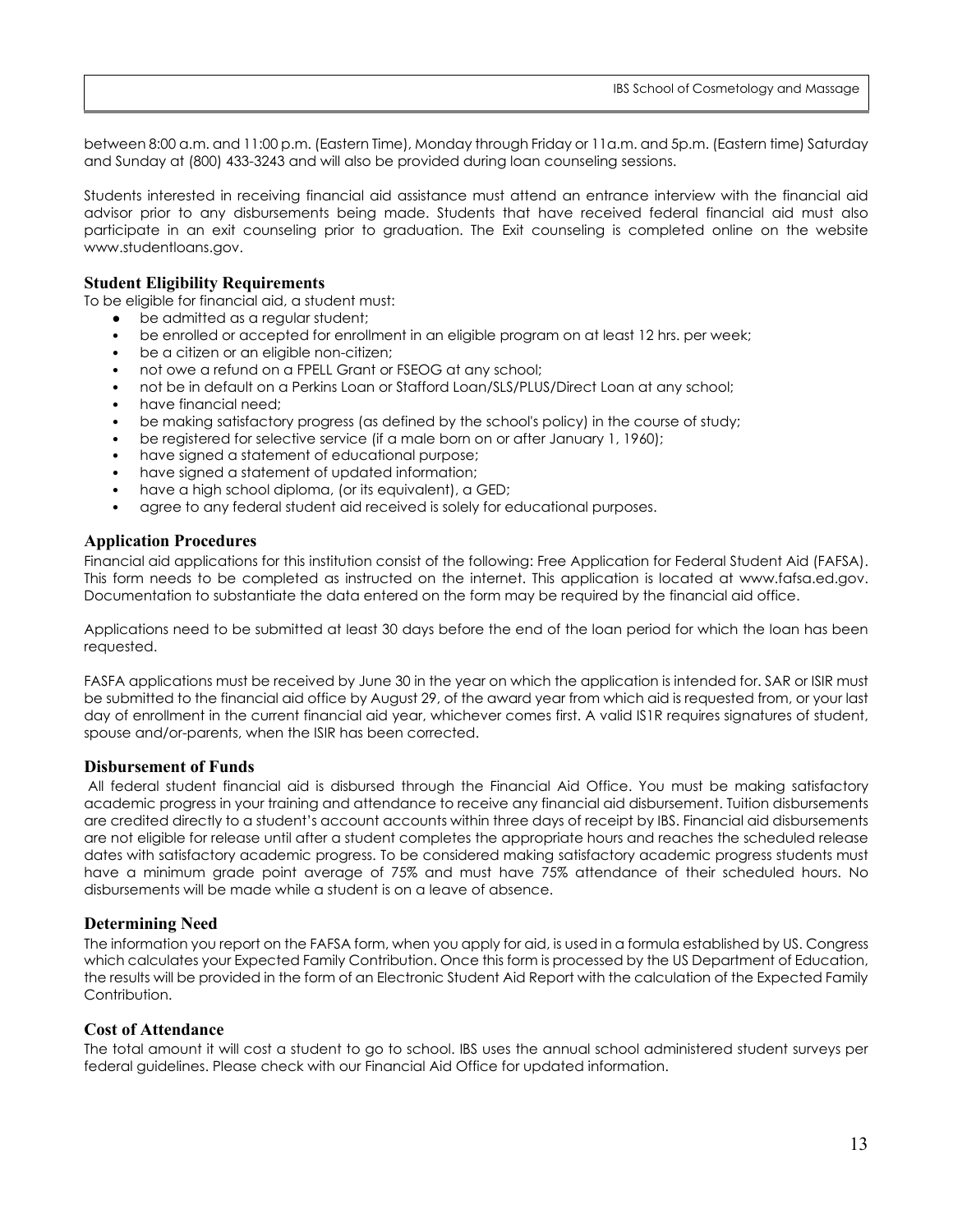#### <span id="page-13-0"></span>**Loan Repayment**

Students are responsible for repaying their loan according to their repayment schedule even if they do not complete their academic program, if they are dissatisfied with the education they received, or they are unable to find employment after they graduate. Repayment is the process of satisfying the student's obligation to pay back the money they borrowed to help them pay for their education. For Direct Subsidized Loans and Direct Unsubsidized Loans, the repayment period begins when their grace period ends. Direct PLUS Loans enter repayment when they are fully disbursed (paid out), but the student may defer (postpone) making payments while they are enrolled in school at least half-time and for an additional six months after they leave school or drop below half-time enrollment.

<span id="page-13-1"></span>More information can be found on: https://studentaid.ed.gov/sa/sites/default/files/loan-entrance-counseling.pdf.

#### **Exit Counseling**

The student is responsible for completing exit counseling before he or she leaves school or drops below half-time enrollment. More information can be requested at the Financial Office of the school or on the site https://studentaid.ed.gov/sa/sites/default/files/loan-exit-counseling.pdf.

#### <span id="page-13-2"></span>**Definitions**

The following definitions correspond to some common terms used within the financial aid terminology:

**Academic Year:** This is the amount of the academic work you must complete each year, and the time period in which you are expected to complete it, as defined by your school. IBS uses 900 clock hours of instruction for a fulltime student. The midpoint of the academic year shall be at least 450 clock hours.

**Credit Balance**: A credit balance occurs when tuition payments have been received by the institution in excess of the amount of charges assessed to the student. Credit balances are paid within14 business days from the day the credit balance is generated. Students must be responsible for budgeting their own funds and for securing that the funds are used for education related expenses.

**Dependent Student:** A student who does not meet any of the criteria for an independent student. This student is required to submit with his/her application, student and parents' income and assets data.

**Dependent:** She/he is an individual other than the spouse that has been supported and will continue to be supported (50% or more of that individual personal expenses) by the student and/or spouse. If that individual is and will continue to be supported by the student parent(s), that individual would be a dependent of the parent(s) NOT a dependent of the student.

**Expected Family Contribution (EFC):** The calculated amount that a family contributes to offset the student's cost of attendance.

**Financial Aid Eligibility, Citizen & Eligible Non-Citizen:** You must be one of the following to receive federal student aid: U.S. Citizen, U.S. National, U.S. permanent resident who has an I-151 or I-551 (Alien Registration receipt card). Departure Record (1-94) from the U.S. Immigration and Naturalization Service (INS) showing one of the following designations: Refugee, Asylum Granted, Indefinite Parole and/or Humanitarian Parole Cuban Haitian entrant.

**Independent Student:** An independent student is one of the following: at least 24 years old, married, a graduate or professional student, a veteran, a member of the armed forces, an orphan, a ward of the court, or someone with legal dependents other than a spouse, an emancipated minor or someone who is homeless or at risk of becoming homeless.

**Parent(S):** For the purposes of the financial, aid programs, "a parent" is the mother and/or father or adoptive parents, stepparent or legal guardian - not foster parents.

**Payment Period:** 450 hours and 15 weeks for courses of 900 hours or more. It is the-mid-point of the program for courses of less than 900 hours and 30 weeks.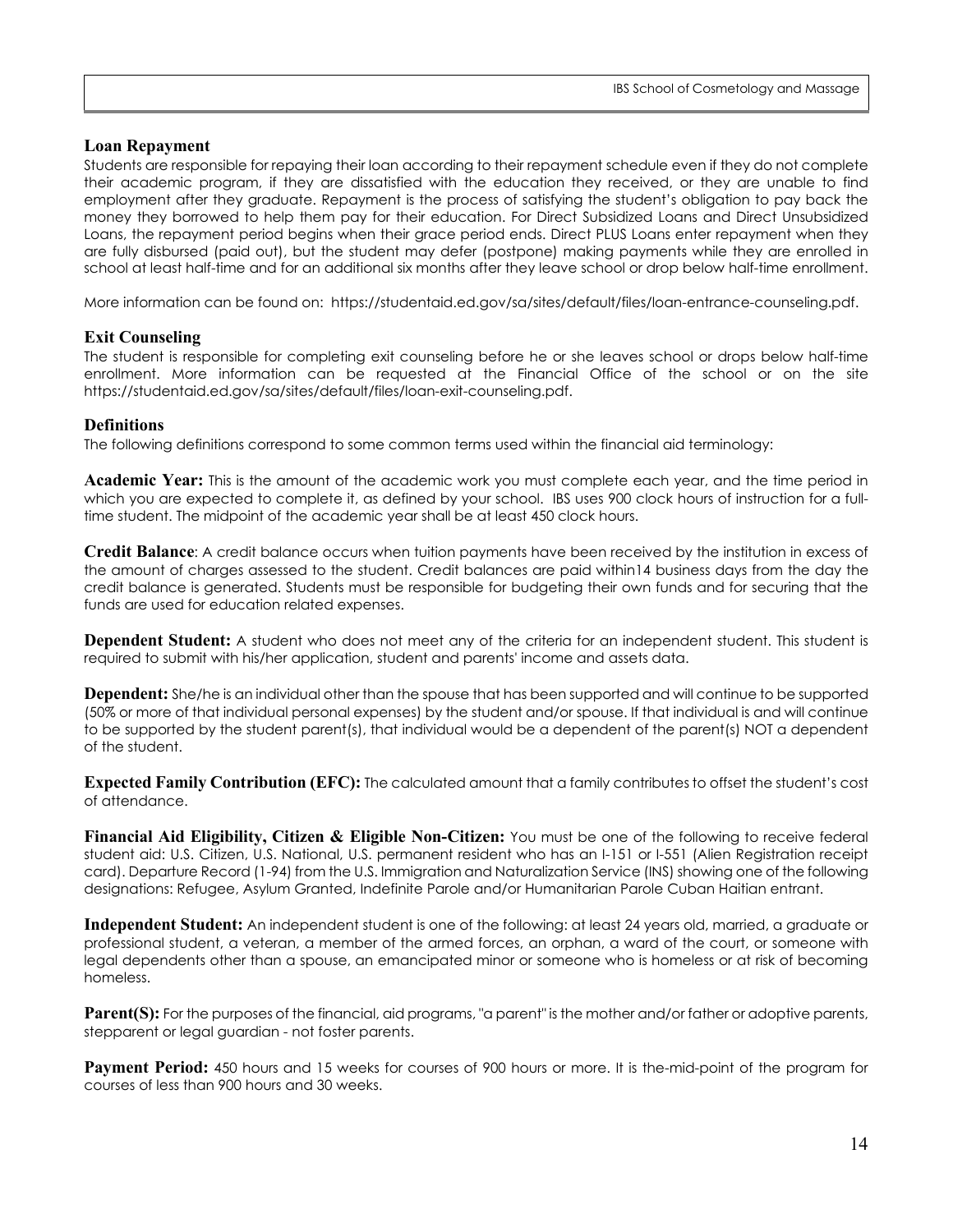**Need:** Financial need is the amount left over after subtracting the expected family contribution from your cost of attendance.

**Verification Process:** The process your school uses to confirm that the data reported on your FAFSA is accurate. Your school has the authority to contact you for documentation that supports income and other information that you reported.

**Withdrawals:** Students are officially withdrawn on date of notification, date terminated by the institution, or date when the student failed to return from an approved leave of absence.

<span id="page-14-0"></span>Please feel free to schedule an appointment to discuss financing options.

#### **Compliance Statement**

The Federal Privacy Act of 1974 requires that students be notified that the disclosure of his/her social security number is mandatory. The social security number is used to verify students' identities, to process the awarding of funds, the collection of funds, and the tracing of individuals who have borrowed funds from federal, state or private programs.

#### <span id="page-14-1"></span>**School Records and Transcripts**

The Family Educational Rights and Privacy Act of 1974 (FERPA) is a Federal law designed to protect the privacy of a student's educational records

The FERPA gives certain rights to parents regarding their children's educational records. These rights transfer to the student or former student who has reached the age of 18 or is attending any school beyond the high school level. Students and former students to whom the rights have transferred are called eligible students. Parents or eligible students have the right to inspect and review all of the student's educational records maintained by the School. Parents or eligible students must send a written request to the School and identify the records requested. The School will notify the parents or eligible students about the date and time the records will be available. This will be done within 45 days of the receipt of the request. Original records cannot leave the office and the School is not required to provide copies of materials in education records.

Generally, the School must have written permission from the parent or eligible student before releasing any information from a student's records; the School has release forms available should a parent or eligible student wish to release information to a third party. The law allows schools to disclose records without consent to the following parties:

- School officials with legitimate educational interest;
- Other schools to which a student is transferring;
- Specified officials for audit or evaluation purposes;
- Appropriate parties in connection with financial aid to a student;
- Organizations conducting certain studies for or on behalf of the school;
- Accrediting organizations;
- To comply with a judicial order or lawfully issued subpoena;
- Appropriate officials in cases of health and safety emergencies; and
- State and local authorities, within a juvenile justice system, pursuant to specific State law.

A school may disclose directory information without consent if it has given public notice of the types of information it has designated as directory information, the parent's right to restrict the disclosure of such information, and the period of time within which a parent has to notify the school that he or she does not want any or all of those types of information designated as directory information. Also, FERPA does not require a school to notify parents individually of the types of information it has designated as directory information. Rather, the school may provide this notice by any means likely to inform parents of the types of information it has designated as directory information.

FERPA also permits a school to disclose personally identifiable information from education records of an "eligible student" (a student age 18 or older or enrolled in a postsecondary institution at any age) to his or her parents if the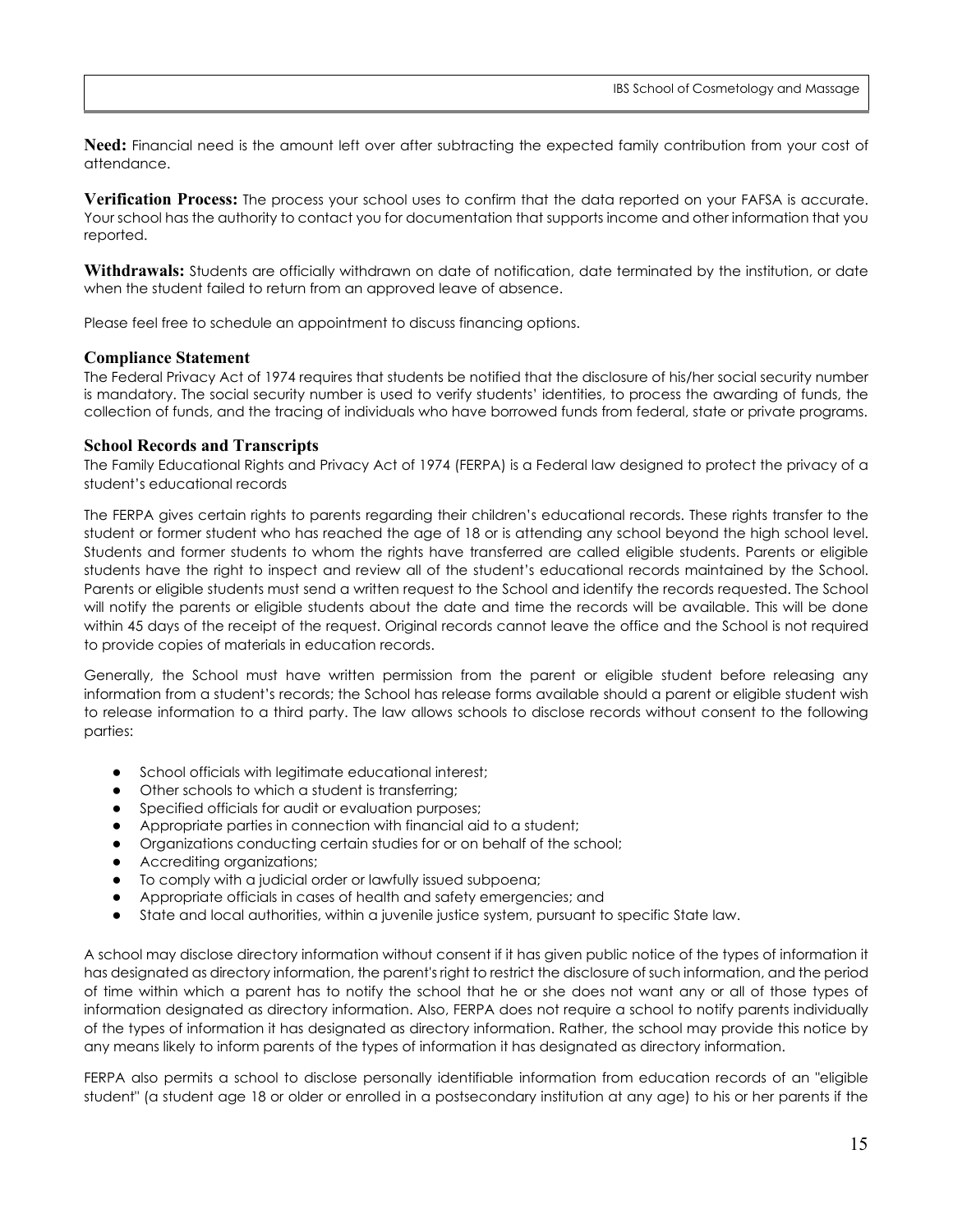student is a "dependent student" as that term is defined in Section 152 of the Internal Revenue Code. Generally, if either parent has claimed the student as a dependent on the parent's most recent income tax statement, the school may non-consensually disclose the student's education records to both parents.

There are several other exceptions to FERPA's prohibition against non-consensual disclosure of personally identifiable information from education records, some of which are briefly mentioned below. Under certain conditions (specified in the FERPA regulations, 34 CFR Part 99), a school may non-consensually disclose personally identifiable information from education records:

- to authorized representatives of the Comptroller General of the United States, the Attorney General of the United States, the U.S. Secretary of Education, and State and local educational authorities for audit or evaluation of Federal or State supported education programs, or for the enforcement of or compliance with Federal legal requirements that relate to those programs;
- in connection with financial aid for which the student has applied or received;
- to state and local authorities pursuant to a State statute concerning the juvenile justice system and the system's ability to effectively serve the student whose records are being disclosed;
- to organizations conducting studies for or on behalf of the school making the disclosure for the purposes of administering predictive tests, administering student aid programs, or improving instruction;
- to comply with a judicial order or a lawfully issued subpoena; and
- in connection with a health or safety emergency.

As stated above, the conditions specified in the FERPA regulations have to be met before a school may nonconsensually disclose personally identifiable information from education records in connection with any of the exceptions mentioned above.

Students may request to review their files at any time during enrollment. An appointment must be made with the admissions office to review the files in their presence. Files cannot leave the office.

Copies of transcripts may be requested from the administration of IBS in writing. IBS shall be permitted to receive all fees or outstanding amounts owed (whether in the nature of tuition, a fee or a penalty) by the student requesting the copy of the transcript prior to the release of the transcript. Note, there shall be a minimum of a 10-business day processing period before IBS shall dispatch the transcript. It may be possible to reduce the waiting period by submitting a cashier's check or cash to clear any outstanding amounts owed to IBS. Students shall be entitled to one free transcript however there will be a \$15 processing fee for any subsequent requests.

## <span id="page-15-0"></span>**Privacy and File Access Policy**

The Privacy Act of 1974 prohibits the release of privileged and confidential information concerning individual students unless authorization is received by the student and/or guardian (if the student is a dependent minor) for each thirdparty request. The school form may be used for this purpose. It is the school's policy that no information is released without written authorization by the student. Please note that a completed written release form is required for each occurrence of release of information. The school will release information to any federal, state or local official, auditor, or accrediting body having the authority to request such information. Upon request a student will be scheduled time to review or give permission to an outside individual to review his/her student records. These records may include academic, financial aid and advisement records. A student may not review income and asset information on parents in the file without written consent of the parents. Cumulative education records are maintained for each student for a minimum of three years after graduation or termination.

## <span id="page-15-1"></span>**Policy for Safeguarding Customer Information**

Non-public personal information is information that is not publicly available on:

- Your name, address, social security number;
- Name of your financial institution and account number;
- Information provided on your application to enroll at IBS;
- Information provided on your application for a grant or loan;
- Information provided on a consumer report; or
- Information obtained from a website.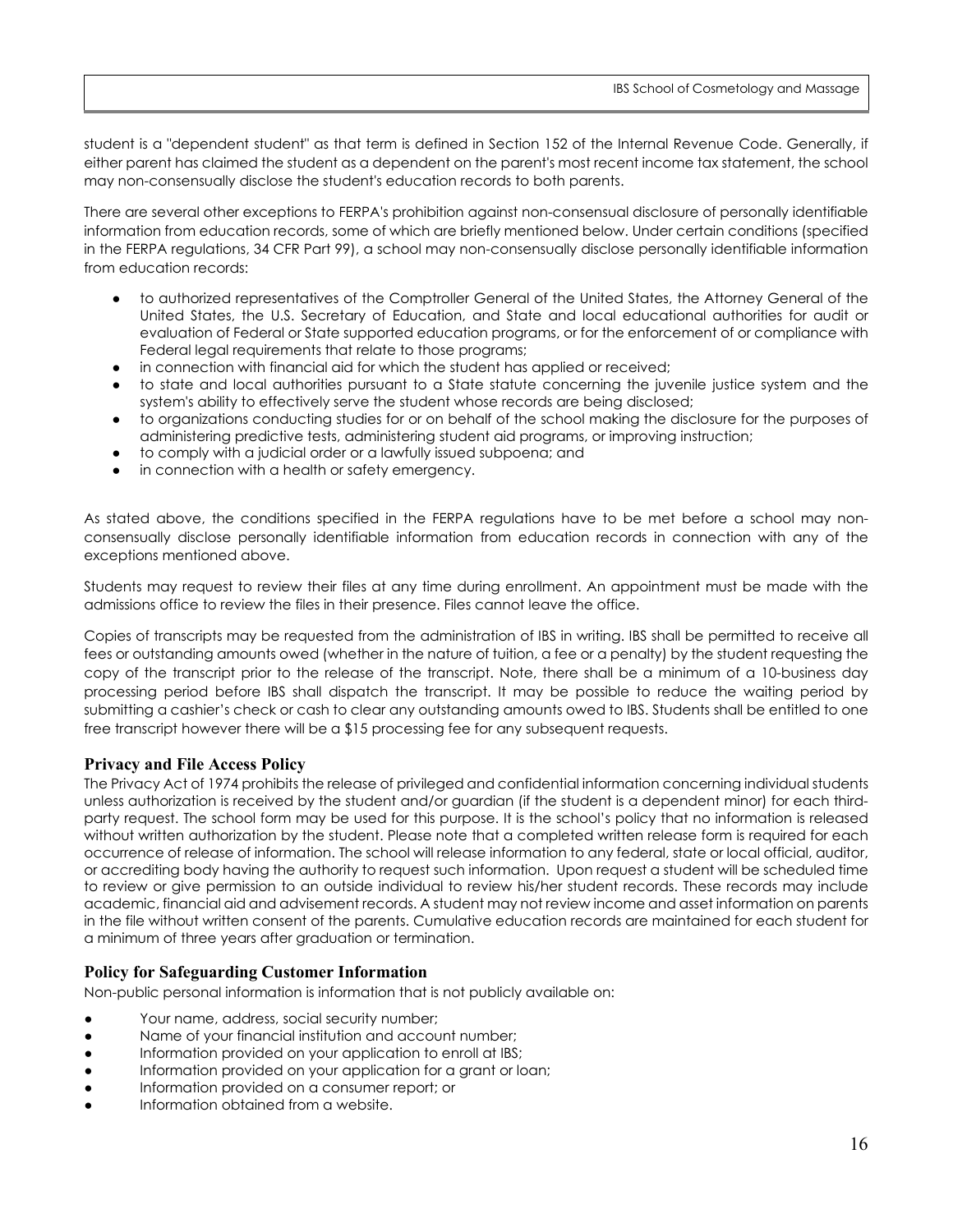IBS is committed to implementing and maintaining a comprehensive information security program, to maintain and safeguard your non-public personal information against damage or loss. The policy covers all student records in whatever form (hard copy, electronic).

The school Director and or owner/administration shall be responsible to coordinate the school's information security program. The coordinator shall, at least once every 3 years, assess foreseeable internal and external risks to the security, confidentiality, and integrity of customer information that could result in the unauthorized disclosure, misuse, alteration, destruction or other compromise of the information. The risk assessment shall cover every relevant area of school operation, including employee training & management, network & software design, information processing, storage, transmission and disposal, and ways to detect, prevent and respond to attacks, intrusions, or other system failures. The coordinator shall design and implement safeguards to control identified risks and shall monitor the effectiveness of them, recommending changes when warranted.

Records for prospective students who are not accepted or who do not enroll in the school shall be held for 12 months then destroyed in a secure manner. Records of enrolled students shall be maintained in accordance with federal and state law and accreditation requirements. Students shall receive notice of this policy at the time they submit a signed application for enrollment. All currently enrolled students shall receive an annual notice of this policy.

IBS shall only enter into servicing agreements with service providers who also maintain appropriate safeguards for customers' non-public personal information.

## **SCHOOL POLICIES**

#### <span id="page-16-1"></span><span id="page-16-0"></span>**Job Placement**

There are several ways in which the School can assist with job placement. First, there are courses designed to prepare candidates with searching techniques, resume drafting and interviewing techniques. In addition, the School assists with a list of contacts as well as a job posting board and host guest speakers often. Finally, students should try to schedule an appointment with the assistant director in order to assess which salons may best suit that student's character.

Our Job Shadow Program allows senior students to spend a day in an actual salon watching and observing the various duties of the salon and also allows prospective employers to look at potential job applicants. Contacts established here will put students ahead of other new licensed graduates when it comes to securing that first job opportunity.

Please keep in mind that the School will do all that it can to place a student however there is no school that can guarantee employment.

#### <span id="page-16-2"></span>**Academic Advising and Student Services**

Academic advising is available to students at any time during the course of their studies. Progress shall be discussed at SAP evaluation points for each student; however, the School maintains an "open door" policy and encourages students to speak with an instructor or administrator at any time if they have questions or are in need of additional information in any of the following areas:

- **Academics**
- **Testing**
- Course of study
- **Career Opportunities**
- Academic funding

If students have questions or needs of non-academic nature the School provides a listing of professional resources in the community. Resources include but are not limited to: mental health, housing, nutrition, legal aid, drug and alcohol assistance, and crisis assistance. A posting of this information can be located on campus bulletin boards or by request from an instructor or administrator.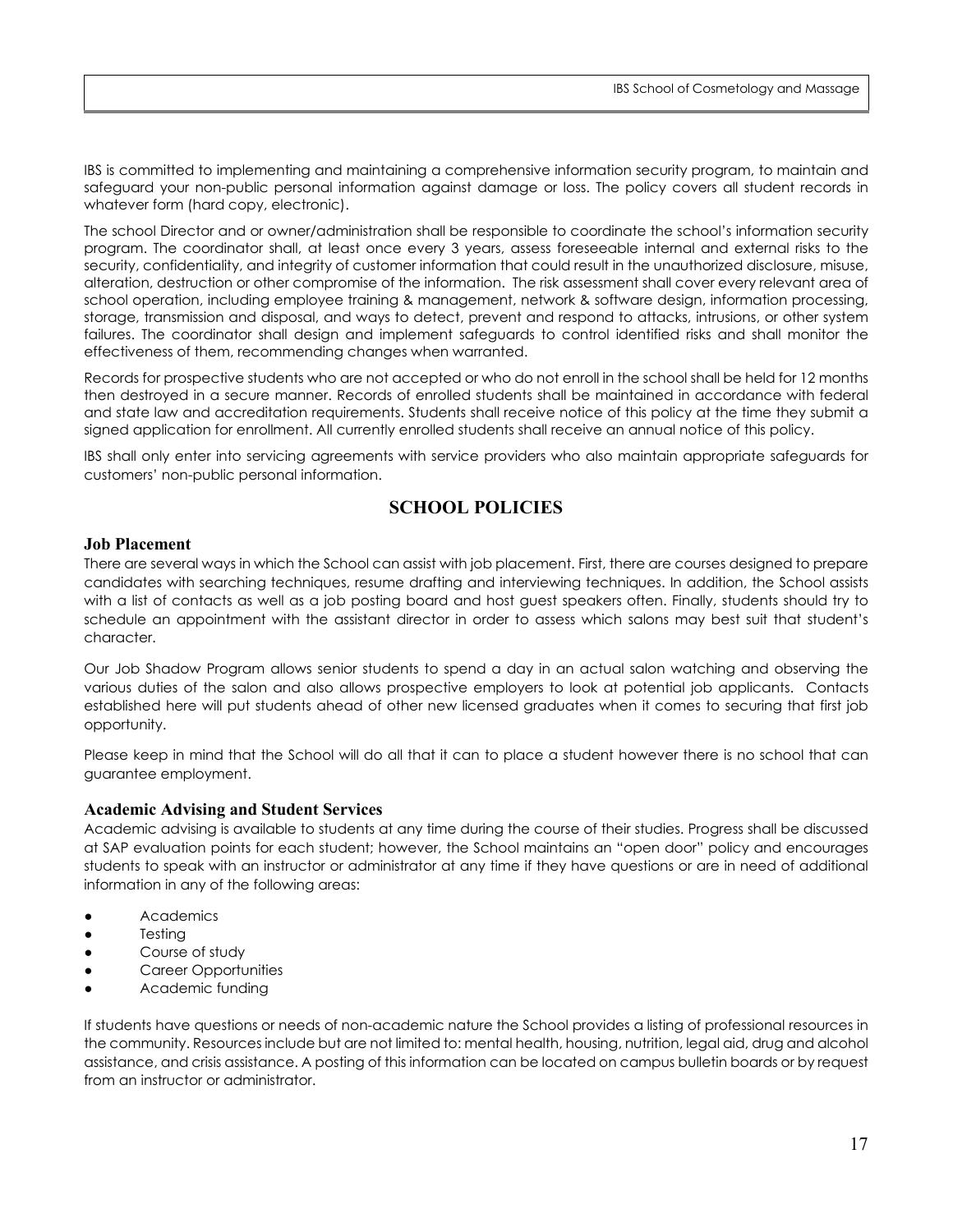## <span id="page-17-0"></span>**Statement of Non-Discrimination**

The School will not discriminate or deny admissions to any person on the basis of race, color, ethnic origin, national origin, marital status, sex, religion, age or disability, nor is it a part of any policy, procedure and/or practice in accordance with Title VI and VII of the civil rights act of 1964 (including Title IX of the education amendments of 1972). The non-discrimination policy covers not only admissions and school access it extends to employment, student financial aid and educational services at the School. Any student or employee found to be in violation of this policy will have disciplinary action taken against him or her, up to and including expulsion or termination. The Institution's policies governing employees will be enforced in situations where instructional staff or other school personnel have been found as having engaged in discriminating behavior. Any person who feels that they have been subject to discrimination may file a complaint with the Hawaii Department of Education.

## <span id="page-17-1"></span>**Title IX Law**

Title IX is a comprehensive U.S. federal law that prohibits discrimination on the basis of sex in any federally funded education program or activity. The principal objective of Title IX is to avoid the use of federal money to support sex discrimination in education programs and to provide individual citizens effective protection against those practices. Title IX law prohibits sexual harassment as well as sexual violence such as rape, sexual assault, and sexual coercion; applies to all people regardless of gender; applies regardless of whether or not a criminal report is filed.

In May, the U.S. Department of Education unveiled a final rule which changes how colleges and universities that receive federal funds must handle allegations of sexual assault and harassment under Title IX of the Education Amendments of 1972. The rule takes effect Aug. 14, 2020. IBS School of Cosmetology and Massage is taking action to ensure full compliance with these new regulations. This includes revising IBS's policies to conform to the new regulations before the effective date.

Please direct any inquiries regarding the final rule or the Title IX Policy on Sexual Harassment to the Title IX Office staff. **Title IX Coordinator:** 

Lauanda Davis [lauanda@ibs-or.com](mailto:lauanda@ibs-or.com) (808)214-5293

## **A few of the important changes affected by the final rule include:**

- **Definition of Sexual Harassment for Title IX Purposes** The new regulations define "sexual harassment" as "conduct on the basis of sex that satisfies one more of the following" categories:
- "an employee of the school conditions the provision of an aid, benefit, or service of the school on an individual's participation in unwelcome sexual conduct";
- Hostile educational environment, meaning "unwelcome conduct determined by a reasonable person to be so severe, pervasive, and objectively offensive that it effectively denies a person equal access to the school's education program or activity";
- Clery Act violations, including sexual assault as defined in 20 U.S.C. 1092(f)(6)(A)(v), dating violence 34 U.S.C. 12291 (a)(10), domestic violence 34 U.S.C. 12291(a)(8), and stalking as defined in 34 U.S.C. 12291(a)(30).
- **Grievance Process** The new Title IX rules require the handling of formal complaints of sexual harassment through a formal grievance process only where the alleged sexual harassment occurs in a covered institution's education program or activity: against a person in the United States.
- **Live Hearings** The Title IX grievance process includes live hearings for formal complaints of sexual harassment. Such hearings will be conducted before a hearing officer and will feature witness testimony and questioning, including cross-examination. Complainants and respondents may select an advisor to represent them during the live hearings. IBS will appoint an advisor for a party that does not have one.
- **Appeals** Consistent with IBS School of Cosmetology and Massage's current policy concerning sexual misconduct, decisions rendered on a formal complaint of sexual harassment under the new Title IX rules will be subject to appeal under some circumstances.
- **Informal Resolution** Except in cases involving allegations that an IBS employee has sexually harassed a student, where a formal complaint of sexual harassment is filed, the parties may voluntarily and mutually agree in writing to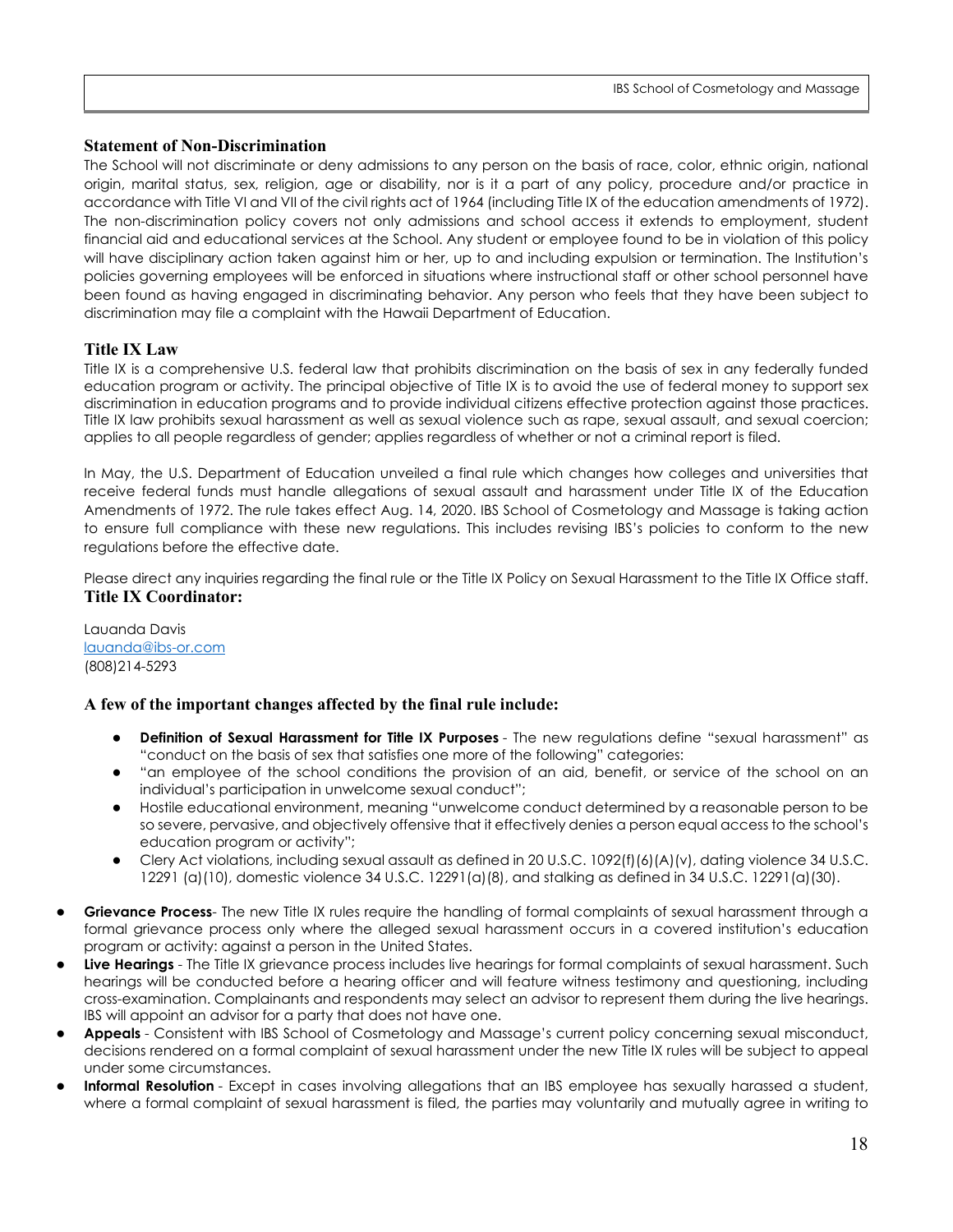engage in an informal resolution process (i.e., mediation) to try to resolve the formal complaint. Mediation, where available, can serve as an alternative to the live-hearing process.

#### **Constitution Day**

IBS celebrates Constitution Day on or near September 17 of each year. Information can be found on the website [www.constitutionday.com.](http://www.constitutionday.com/) 

## **Voter Registration**

Students are encouraged to register to vote in State and Federal Elections. Voter Registration and Election Date information for the state of Hawaii can be found at [http://www.hawaii.gov/elections,](http://www.hawaii.gov/elections) and for Federal Elections visit **www.eac.gov/voter\_resources.**

## **School Policy for the Handicapped**

IBS complies with the provisions of Section 504 of the Rehabilitation Act of 1973, and no qualified handicapped person is excluded from enrolling in a course of instruction by reason of their disability. IBS admits those impeded individuals whose disabilities would not create a safety hazard to themselves or their classmates, and would not interfere with their ability to benefit from the training offered through their classroom performance capabilities and have reasonable placement potential following graduation. All requests for accommodation will be considered and IBS will work with the student or applicant to identify the most suitable accommodation that will allow applicant or student to participate in educational programs. Applicants and students who believe they need a reasonable accommodation should contact the School Director as soon as possible. In some circumstances, IBS may request that written documentation from a medical provider be provided.

## <span id="page-18-0"></span>**Drug and Alcohol Policy**

No drugs, controlled substances, or alcoholic beverages are permitted on School grounds or any related school's activities by students and school staff. Any student or employee found in violation will be sent home and subject to immediate suspension or expulsion depending on the severity.

Possession or use of any unlawful substance and/or possession of any containers of alcohol is strictly prohibited on our campuses. Students are considered to be in possession of prohibited substances if the substances are found in the student's personal belongings, work areas, assigned storage areas, as well as when they are found on the student's person. Any illegal drugs or related substance found in or on the school's property may be released to a law enforcement agency. Students found in violation of this policy will be subject to immediate action which may include but not be limited to suspension or expulsion and report to appropriate law enforcement officials.

The use, sale, possession, transfer, or purchase of illegal drugs on the school's property or while engaging in school activities in any other location is strictly prohibited.

Under no circumstances may a student conduct business at the school if impaired by alcohol or any other drug or substance.

There is no smoking anywhere inside the School.

The school makes available a list of professional services about drug and alcohol counseling, treatment, or rehabilitation or re-entry programs to students and employees.

## **Campus Security Policy**

All students and employees must report any criminal actions or other emergencies occurring on campus or at any off-campus college activities to the School Supervisor immediately after it occurs. Criminal activity includes, but is not limited to, the crimes listed below:

Criminal Homicide (Murder and non-negligent manslaughter; negligent manslaughter); Sex Offenses (Rape, Fondling, Incest, Statutory rape); Robbery; Aggravated Assault; Burglary; Motor Vehicle Theft; Arson; Arrest and Referrals for disciplinary actions (including: arrests for Liquor Law Violations, Drug Laws Violations, and illegal Weapons possession);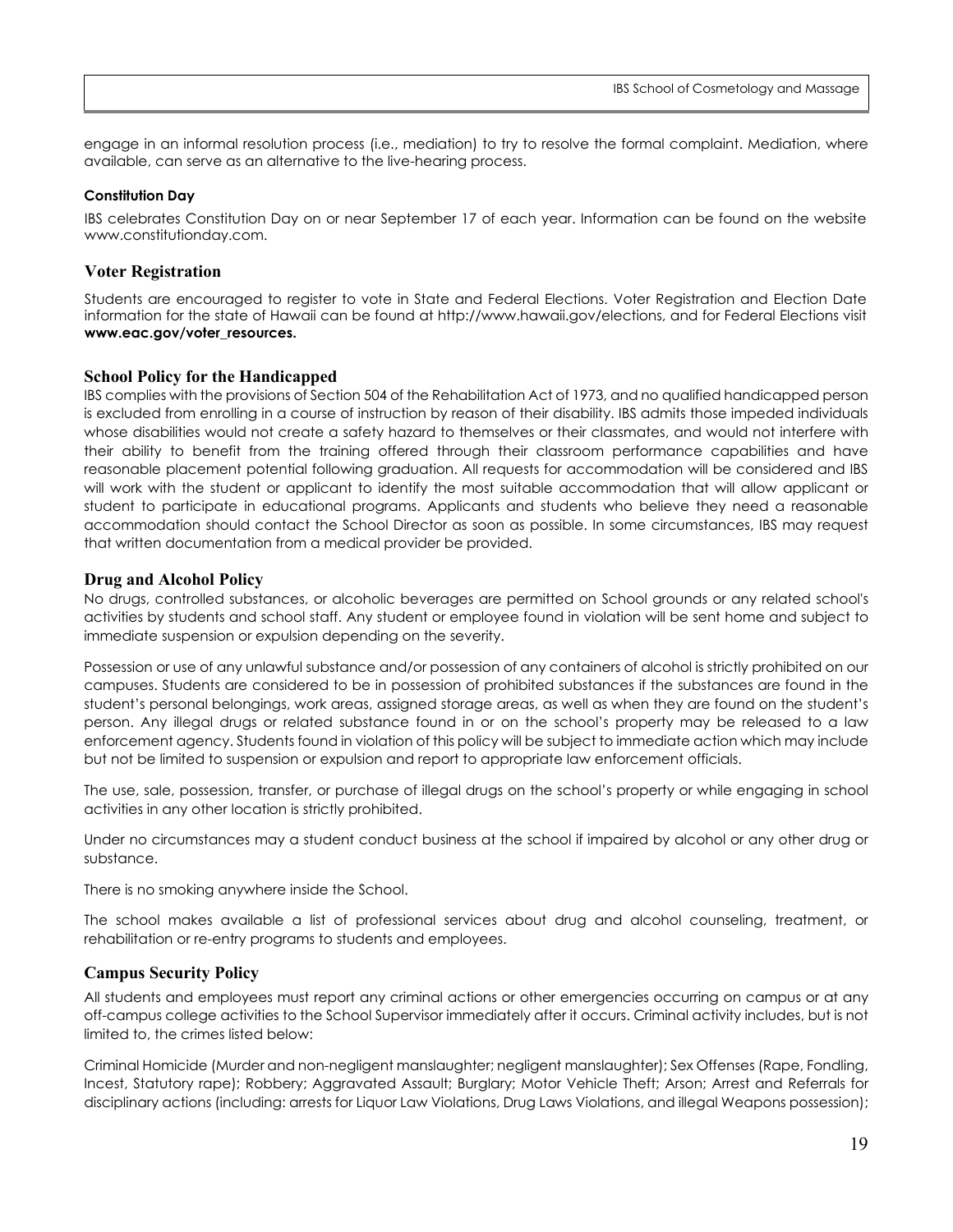Hate Crimes-Assault and bodily injury; Domestic Violence; Dating Violence; Stalking; Violence Against Women Offenses.

The Director will report to the local police agencies any criminal activity on campus or at off-campus student activities.

The school will distribute a yearly report with statistics concerning the number of arrests for the crimes listed above occurring on campus.

All faculty and students are encouraged to speak directly with the Director for directions and guidance pertaining to any of the information disseminated in this disclosure. The following agencies will provide information for students and faculty seeking counseling services in this area:

- Victim Witness Assistance Division 2103 Wells Street, 2nd Floor Wailuku, HI 96793 (808) 270-7695
- [Maui Sexual Assault Center](https://808youth.com/content/maui-sexual-assault-center) 392 North Market Street Wailuku, HI 96793 (808) 877-6888
- Comprehensive Counseling & Support [Services - Maui County](https://808youth.com/content/comprehensive-counseling-support-services-maui-county) Maui Office Child & Family Service Wailuku, HI 96793 (808) 877-6888
- [Domestic Violence Action Center](https://808youth.com/content/domestic-violence-action-center) -(808)531-3771
- Police Department 55 Mahalani St. Wailuku, HI 96793 Phone: (808) 244-6400 Emergency Phone: 911
- Sexual Assault 24 Hour Hotline: 1-800- 656-HOPE (1-800-656-4673)
- National Domestic Violence 24 Hour Hotline: 1- 800-799-SAFE (1-800-799-7233)
- Alcohol and drug help line: 1-800-923-4357

#### <span id="page-19-0"></span>**Copyright Laws Policy**

Copyright infringement is the act of exercising, without permission or legal authority, one or more of the exclusive rights granted to the copyright owner under section 106 of the Copyright Act (Title 17 of the United States Code). These rights include the right to reproduce or distribute a copyrighted work. In the file-sharing context, downloading or uploading substantial parts of a copyrighted work without authority constitutes an infringement. Penalties for copyright infringement include civil and criminal penalties. In general, anyone found liable for civil copyright infringement may be ordered to pay either actual damages or "statutory" damages affixed at not less than \$750 and not more than \$30,000 per work infringed. For "willful" infringement, a court may award up to \$150,000 per work infringed. A court can, in its discretion, also assess costs and attorneys' fees. For details, see Title 17, United States Code, Sections 504, 505. Willful copyright infringement can also result in criminal penalties, including imprisonment of up to five years and fines of up to \$250,000 per offense. For more information, please see the Web site of the U.S. Copyright Office at: http:/[/www.copyright.gov.hea/](http://www.copyright.gov.hea/) section 485(a).

## **STUDENT CONDUCT POLICIES AND SCHOOL RULES**

#### <span id="page-19-2"></span><span id="page-19-1"></span>**Discipline**

Students are required to be courteous and respectful to fellow students, staff, and clients of the School. IBS prepares our students for a professional salon and spa environment. Late arrivals and absences have a significant effect on how you move through our programs and how you will behave in your workplace.

IBS will not tolerate any type of disrespect in the institution. All students must conduct themselves in a professional manner and treat fellow students and staff in a courteous and respectful manner, refrain from disdainful language and discriminatory behavior. Students should not criticize the work of another student in front of clients. Bullying is not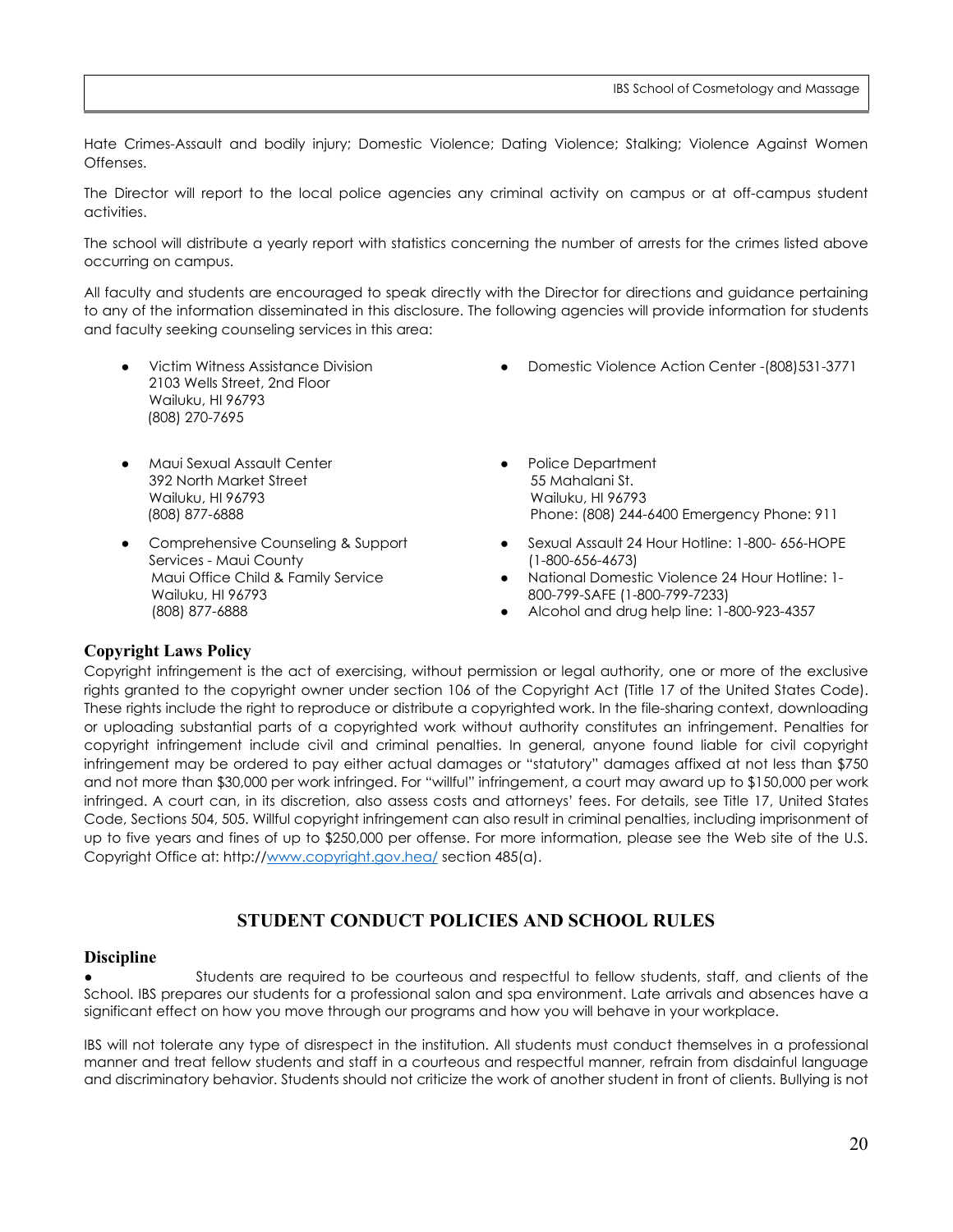acceptable. If there is an issue between students, students should try to resolve the issue in a respectful manner between themselves. If further intervention is necessaries, please take the issue to your Instructor.

The failure of any student to reasonably respond to a request intended to move the student through the program, by an instructor or administrative staff, shall result in a written warning or dismissal for the day.

Students have minimum requirements assigned, but it does not mean that IBS students will be exempted from extra services once all the requirements are completed. IBS has high standards for our students, and we expected them to use all their time at school to learn and refine their skills to succeed in their professional life.

Students must attend all classes and report for school on time; punctuality is critical to your future. Employers might ask for grades and attendance records to evaluate a prospective employee from a school.

Students are required to be present and working toward graduation during all time spent at the School, in order to do so students must bring all appropriate learning materials and remain on task throughout the course of the day.

Students are not allowed, under any circumstances, to clock another student in or out.

Students are not allowed to remain clocked in when there is more than a 15-minute absence from the campus. The school parking lot is not considered part of the school facility.

Students are not allowed to have visitors in the classroom areas without prior approval from the administration.

Students are required to provide a 24-hour notice, by phone, prior to any absence. Failure to provide a 24 hours' notice shall result in a written warning and in the addition of the following service requirements to the minimum service requirements required by the School: any service(s) that has/have been scheduled for that student, during the 24 hours period prior to such absence, shall be multiplied by five (5) and added to the minimum service requirements.

Any student guilty of willful destruction of school property will be dismissed immediately. If a student damages or breaks school property, due to accidents and/or careless he or she will be required to replace the damaged property or to pay for the damages.

Students are not allowed to do beauty work outside of the school unless authorized by the school administration to do so. If a student is found performing unauthorized hair, nail or skin services outside of school he or she will be reported to the state board, and according to Hawaii Law, it might result in denial of receiving a professional license in the future.

## <span id="page-20-0"></span>**Dress Code**

All students are expected to dress professionally at all times. The impression we make is vital to create a positive image to our guest and future employers. Students are to arrive at school groomed (hair must be clean and styled), in uniform and in compliance with all appearance standards.

Those students who do not comply with the dress code mentioned herein shall be asked to clock out and return to the School when appropriately attired. Any missed hours due to dress code infractions will be student responsibility, and the student need to make sure to make up those hours.

- Name tags are part of the uniform and should be worn at all times;
- Skin must be clean and free of offensive odors;
- Students must wear all SOLID BLACK. That means that any and all clothing should be solid black;
- Black pants, leggings, skirts or dresses are required. Skirt or dress lengths must fall no less than 3 inches above the knee;
- Sheer tights may only be worn in combination with a dress or skirt that complies with the minimum length requirements;
- Capri pants are permitted;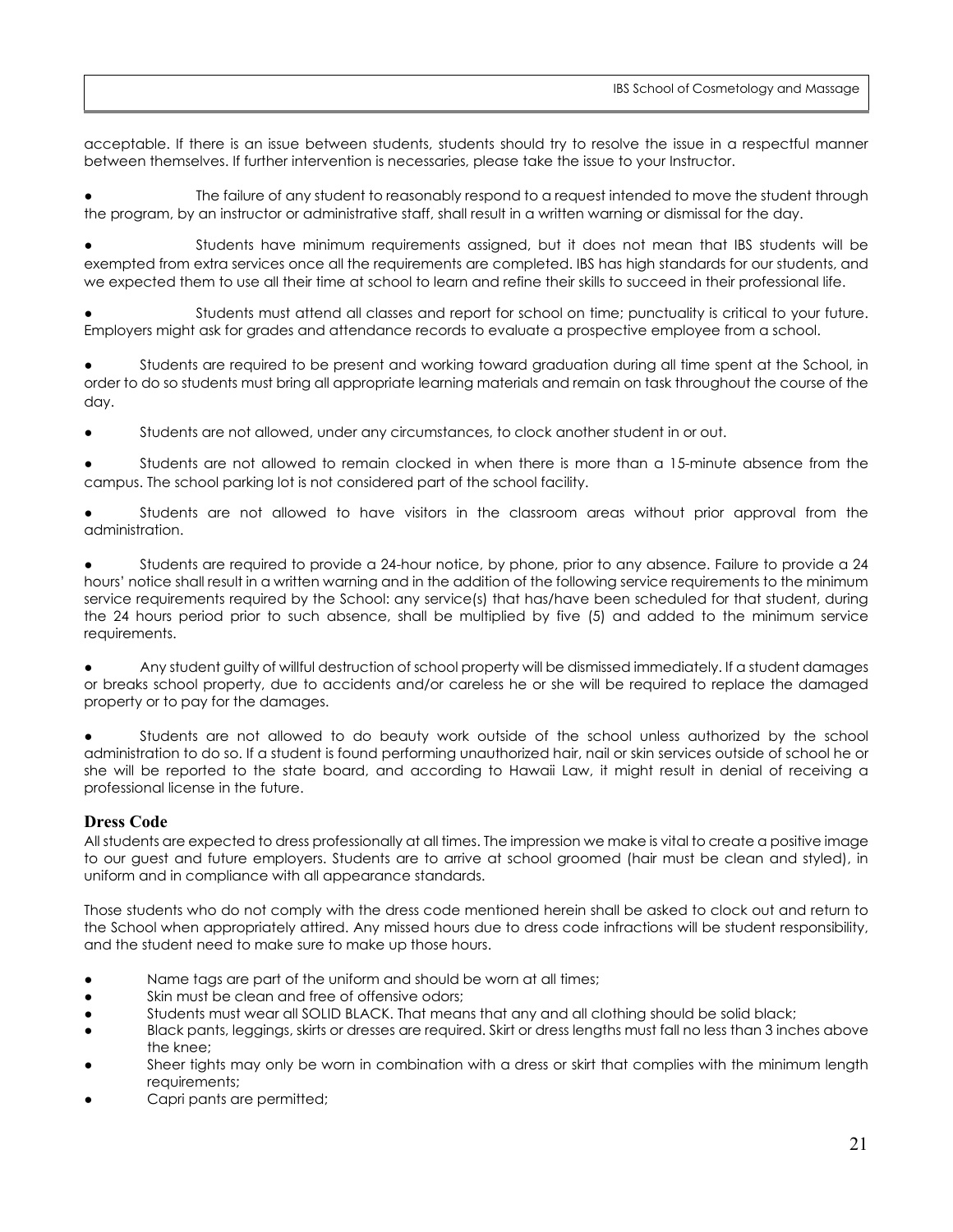- Black jeans or sweat pants are permitted if it's not faded. Dark grey is not allowed;
- Clothing is expected to be free from holes, wrinkles, stripes, embroidery or prints;
- Solid black vest, jackets or sweaters only
- Lab Coats and Aprons are to be cleaned, pressed and worn at all times on the clinic floor.
- Hats, visors, caps and beanies of any style or color are allowed and at no times will be worn to distract from client service or teacher instruction. If it creates distraction administration will ask you to remove;
- Foot wear may be any color or style as long as it is closed toe.

#### The following is **NOT ACCEPTABLE** at school:

- Workout attire, cutoff shirts, tank tops (worn alone) and shorts are not permitted.
- No spaghetti straps;
- Skin shall not be exposed on the belly, midriff, derriere, upper thighs, upper chest cleavage;
- Bare back is not allowed:
- Also, sheer garments or any manner of dress that exposes the student's undergarments are not permitted.

#### **Front Desk**

- Students are not allowed at the front desk area, unless they have been assigned to help with assignments. Students are not allowed to handle payment transactions.
- Students are not allowed to book appointments or reschedule it. Receptionist and instructors should be notified in case it is necessary. No student will approach the Reception desk until 9:30am unless approved by Reception, Assistant Director or Director.

#### **Cellular Telephone Policy**

Cell phones are prohibited from the classroom and clinic areas and must be turned off during the course of the day. If a student needs to make or accept a call during school hours they may do so during break times and only in designated areas. Students must step outside to return calls and send text messages.

If the instructor finds the use of cell phone disruptive in class, cell phone will be removed from the student and turned into to the Director/Administration. Student will be able to recover the phone at the end of the day.

- Emergency phone calls will be accepted through the School phone at the front desk.
- The use of any personal electronic device will not be allowed during testing and shall be considered cheating. Any student suspected of cheating will be disqualified from that day's test and will be required to re-take the test at a later date under the supervision of an instructor or staff member.
- Phone shouldn't be used for non-educational purposes.

## **Locker Policy**

Use of a locker by a person other than to whom it is assigned is forbidden. Misuse of a locker may lead to termination of locker privileges. Locker content is the sole responsibility of the registered student of the locker. High Value items should be left at home.

IBS reserves the right to open a locker without the consent of the student to whom the locker is registered in instances where locker procedures are being abused or in the case of an emergency situation.

Flammable materials, dangerous chemicals explosives or weapons of any kind are strictly prohibited inside the lockers.

Perishable items, illegal or controlled substances such as drugs or alcohol are also strictly prohibited inside the lockers.

Students are not permitted to affix anything to the interior or exterior of their lockers. Lockers should be kept clean and neat.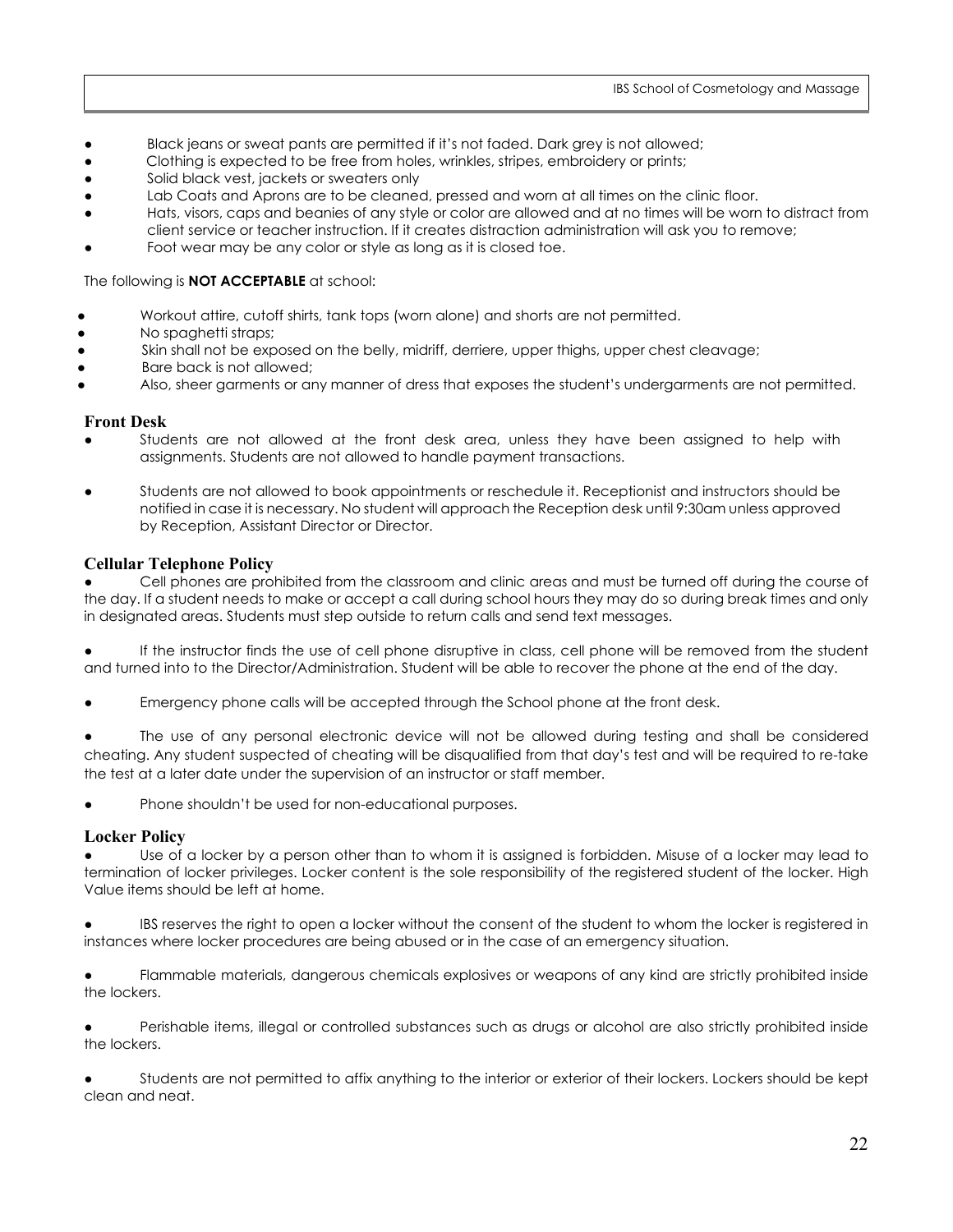Upon assignment and during use, students are responsible for reporting any damage or needed repairs to locker. Students will assume the cost of any unreported damages.

- Locker will be assigned at the beginning of the program and a \$25 refundable fee will be due at that time. Once student return the key at the end of the program, the refund will be issued.
- Students who withdraw from the program are required to empty their locker and gather all personal items. Any items left behind by the student will be stored for 30 days, at which time the items become the property of IBS.
- If a student takes a LOA for more than 30 days, they will be required to empty and return their locker key at that time. New locker will be assigned once student returns.
- Locker Key is due on the last day of class. Items not removed within 30 days of last day of attendance becomes property of IBS.

## **Public Health Regulations**

Throughout our training, students will learn about all Hawaii public health regulations applicable to cosmetologist and massage therapist professionals. Sanitation is a very important portion of our training and we expect that all student and staff members will practice and apply those standards on a daily basis.

Sanitation needs more than ever be done properly. We are not new to Sanitation and disinfection requirements, but extra steps will be taken to make sure we keep everyone safe and reduce the risk of COVID-19 spread.

- Employees and students are required to wash hands immediately, upon entry and prior to any service;
- Hand wash with soap and water between clients, after blowing your nose, coughing or sneezing. Hand sanitizer is available, but it shouldn't be a replacement for hand washing.
- All students, staff and clients are required to wear mask;
- Lab coats should be kept at locker and washed regularly;
- Surfaces will be cleaned and disinfected daily; This includes clinic stations, hydraulic chairs, massage tables, nail tables, doorknobs, light switches, countertops, handles, desks, phones, faucets, sinks, washer and driers.

Students and staff will have temperature screened and anyone with temperature of 99 degrees or higher must be immediately sent home.

To keep our school community safety, students who doesn't follow protocols, won't be allowed in the school.

#### **Clinic requirements**

Students should have their stations set up and be ready to take clients at the time of the scheduled appointment. Workstations are to be kept clean at all times. All implements shall be sanitized immediately after use. Students who fail to clean stations and sanitize implements may be denied clients the following day.

In order to prepare you to succeed in this career, our clients expect and deserve your best Service. Greet every client in a timely manner and deliver outstanding Service until you have assisted them with checking-out. When you finish every client service, an instructor should sign off before you take the client ticket to the front desk.

Students are not allowed to refuse a service with a client when reasonably asked. Refusing service to a client or trading tickets with another student will result in corrective action.

- Students should not leave a client unattended while chemicals are being used.
- All student's work must be checked by an instructor prior to, during, and after services are rendered.
- Food and beverages are not permitted on the clinic floor, only in designated areas.

When not working on a client, students have the responsibility to fulfill service requirements during their hourly requirements.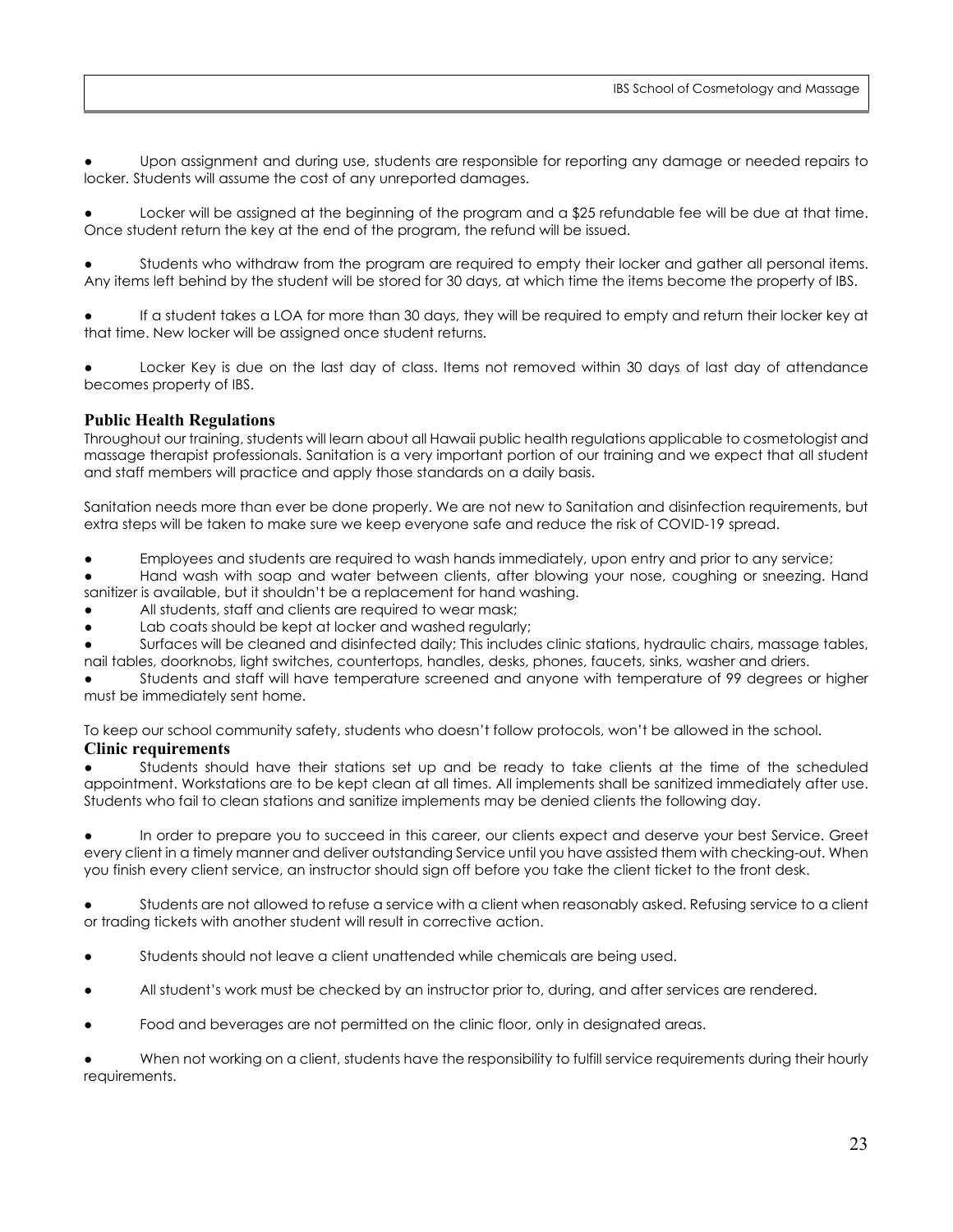Due to Federal and State regulations, products not sold by the School and thus not having a Material Safety Data Sheet on file will not be allowed on premises or to be used on clients or students.

- Failure to maintain payment for more than three consecutive months is grounds for expulsion.
- Any student who possesses or uses a weapon while at School will be subject to termination.
- Students must supply their own pens, pencils, paper, notebooks and all other personal supplies.

Students are required to inform the School of any changes of any personal details including but not limited to address, telephone number, name, etc. Any failed communication directed to a student based on information in the Schools records shall be the fault of the student.

Students may receive personal services if they have no scheduled appointments. They are allowed one service per week on their scheduled hour, unless authorized by instructor and/or administration. However, students must sign in for their services with Reception. Students shall receive a 25% discount from any service in the School. Family and friends shall be permitted a 15% discount on all services.

Students must be in good academic and financial standing in order to receive any personal service. No student who is in Probationary or Suspension status may receive a personal service.

Anyone caught stealing shall be expelled immediately. An act of "stealing" shall include but not be limited to the removal of any School property from the School facility, the unauthorized use of School property and the unauthorized possession of any property belonging to the School or another person. It will be left up to the administration to determine whether the student will be allowed to petition for re-enrollment. No exceptions to this rule will be allowed. (NOTICE: surveillance cameras are located throughout the School). IBS reserves the right to conduct searches of all personal items that are carried onto or removed from our property. Searches may be conducted when we determine, in our discretion, that there is reasonable cause to believe that there has been a violation of this policy. This includes the right to search lockers, drawers, equipment, packages, bags, lunch boxes, and other items.

Students are subject to random bag searches as they leave school property.

IBS reserves the right to change any policies. In the event of a policy change, any new information is conveyed to students at general meetings or posted in memo form on the student bulletin board. It is the responsibility of each student to read posted messages on the bulletin board.

All students should have their own personal health and /or accident insurance while enrolled in this School. IBS will not be liable for any injuries that occur while inside the School during part of any class or working with customers or on any field trips that occurs outside the School. By signing the enrollment agreement, you hereby release IBS of any and all liability.

Failure to comply with the above-mentioned rules shall result in the issuance of a written warning.

Hours missed by students for violation of Rules and Regulations will not be excused hours and will be charged as unexcused hours per contract amount.

## **VIOLATION OF POLICY AND PROCEDURES**

## <span id="page-23-0"></span>**Written Warning**

A written warning shall be issued by the School, and confirmed by the student in writing, in instances where a staff member determines that the student has violated a School policy or procedure. A staff member shall explain the basis, terms and duration of the warning and the student shall confirm the same by signing off on the notification of warning. The written warning shall be recorded in a student's progress report. Written warnings are intended to clarify with the student how their conduct has deviated from the School's policies and procedures.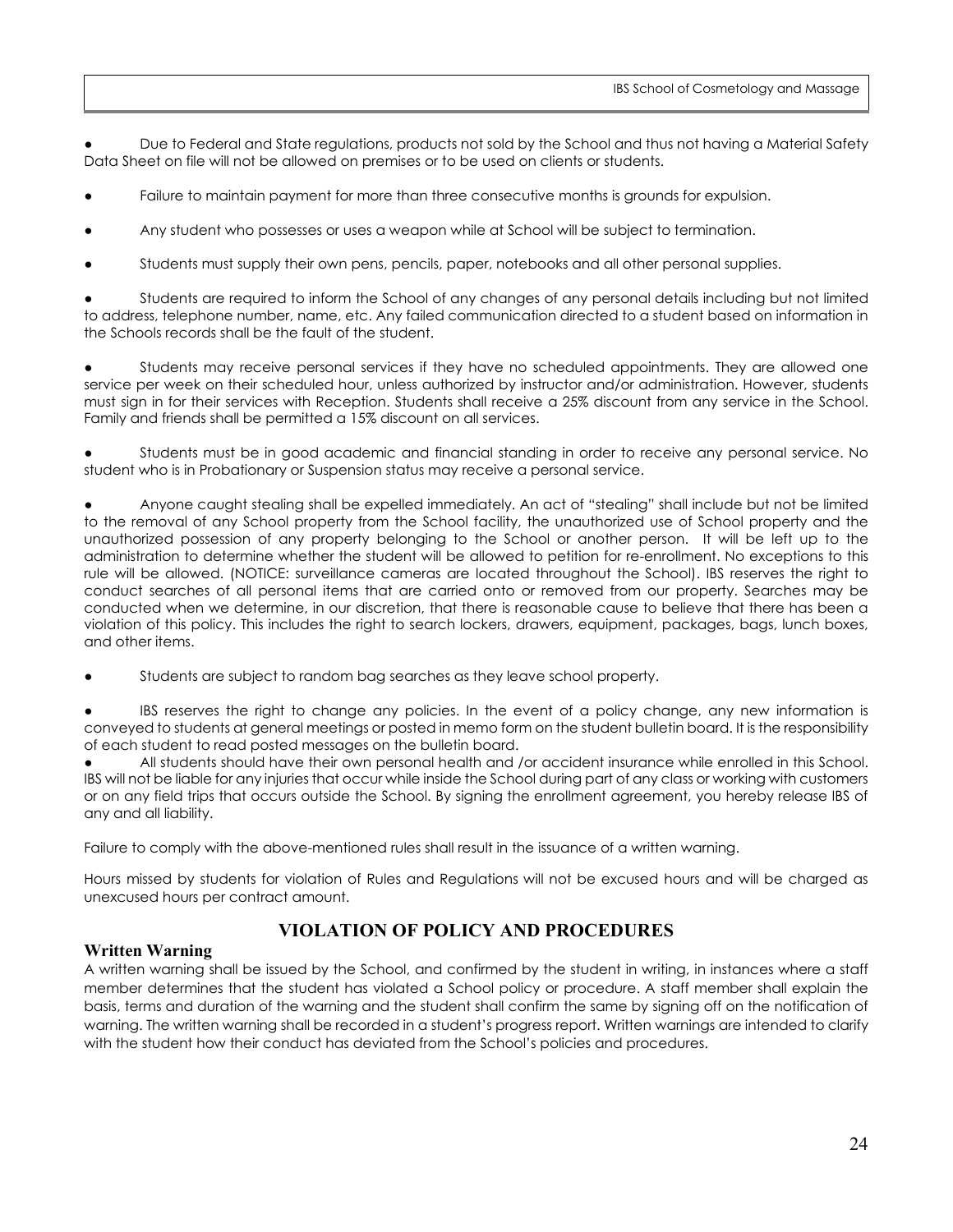#### **Suspension**

Suspension is a temporary exclusion assigned to a student and depending on the severity of the violation, it can last 5 school days not allowing the student to attend class. A student who is on suspension shall be required to comply with all requests to be current with academic assignments. A staff member shall explain the basis, terms and duration for the suspension and the student shall confirm the same by signing off on the notification of suspension. Failure to correct action shall result in an extension of the suspension or possible expulsion. Suspensions that a student isn't allowed to attend school, are considered unexcused absences and the hours missed during suspension need to be made up outside of the student's scheduled hours.

Students shall be placed on suspension in two instances. The first instance relates to failure to comply with minimum attendance and to violations of policy and procedures: three written notices shall place a student on suspension in this instance. The second instance relates to failure to meet minimum payment requirements: two consecutive written notices shall place a student on suspension in this instance.

#### **Expulsion**

Expulsion occurs as a measure of last resort and constitutes a formal termination of a student's ability to continue on in the program. Instances in which expulsion is used as a measure of last resort shall include but not be limited to instances where a student fails to maintain SAP, failure to fulfill financial obligations to the School, unexcused absences greater than that which is permitted herein, the accumulation of 3 suspensions, use of drugs on campus, theft on the premises of the School or the violation of School policies or procedures to an extent that there displays a complete disregard for the welfare of others or their property. The School also may terminate a student's enrollment for noncompliance with their contract, or State Laws and Regulations; Improper conduct or any action which causes or could cause bodily harm to a client, a student, or employee of the School; willful destruction of School property; and theft or any illegal act.

A staff member shall explain the basis for the expulsion and the student shall confirm the same by signing off on the notification of expulsion. This notice shall notify the student of the student's right to appeal the expulsion. Thereafter a student's calculations for institutional earnings/refund shall be calculated.

#### **Appeal Process**

Students shall be permitted to appeal any decision made by the School by providing a written appeal submitted no later than 15 calendar days from the date of the decision. Appeal documents shall be reviewed and the School shall render its decision within 30 calendar days from the receipt of the appeal by the School.

## **SCHOOL RULES AND REGULATIONS**

#### <span id="page-24-0"></span>**Grading**

Students will receive a grade according to the following grade scale:

| 90% - 100% Excellent |                                         |
|----------------------|-----------------------------------------|
|                      | 85% – 89% Very Good                     |
| 75% - 84%            | Satisfactory                            |
| $0\% - 74\%$         | <b>Below Standards - Unsatisfactory</b> |

Students will be taking tests at the end of each subject, normally once a week. If a student misses a test or didn't reach the 75% passing grade, a make-up/retake test will be required. To make up/retake the test missed or not passed, the student must schedule with the instructor within two weeks of the missing/not passed test. The first two scored will be recorded on student's file and those scores will be reflected on the student GPA. Student should take tests as they move through the program, students shouldn't expect to be removed from the books at the end of the program due to failure to make up work on the requested schedule. Also, prior to their practical test for each level, students are required to have taken and passed all tests of that level.

## **Practical Testing**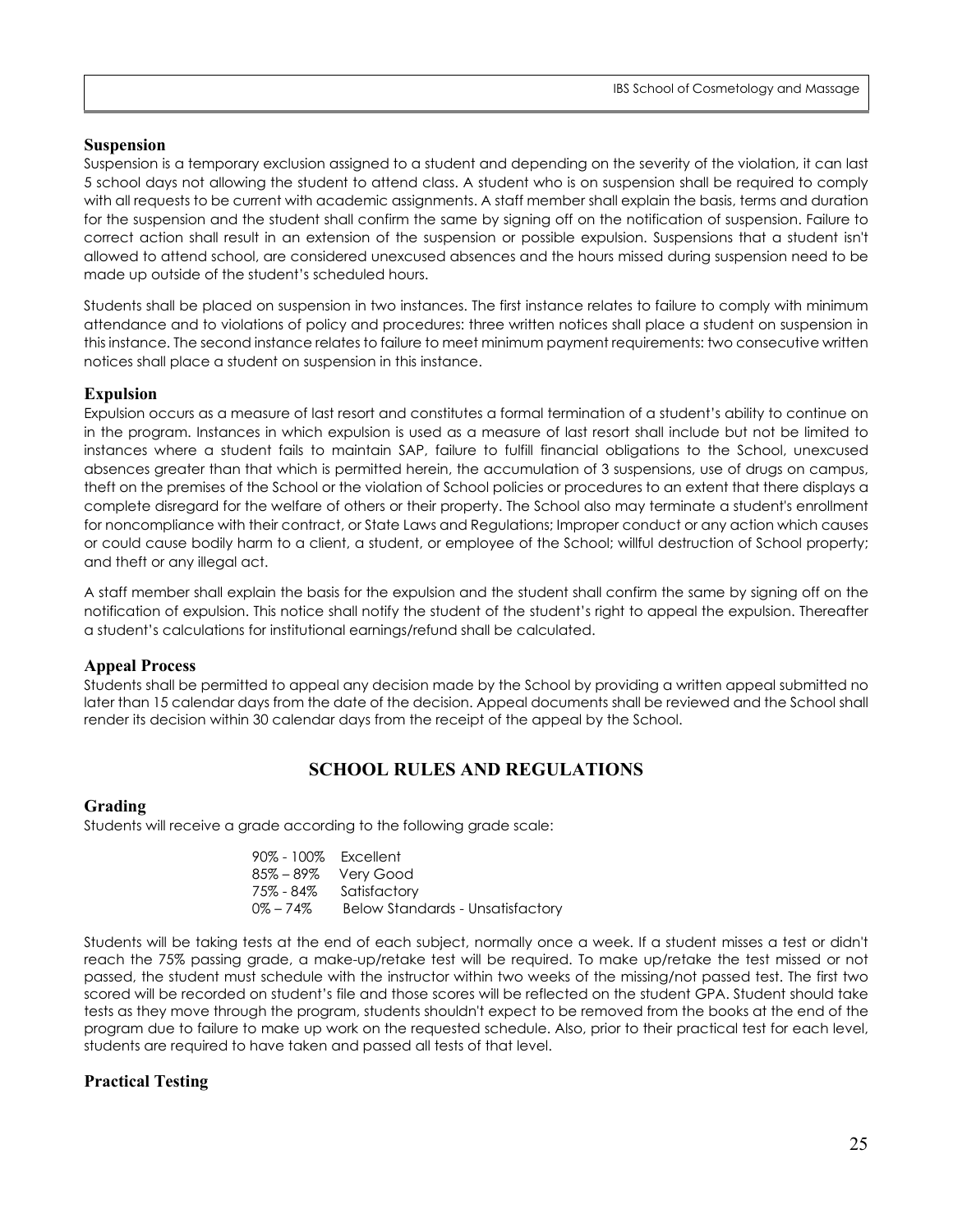Dates for Practical tests will be listed on a monthly basis or as needed. Students should be targeting to take practical test way before they reach their graduation date. Students who don't take the practical ahead of time will definitely run into the risk of not completing the program on time and be charged for extra tuition (\$250 per week).

To sign up for a test, you should be competed with all the requirements for that level. Sign-up sheet is first come first serve. The student should be responsible for making sure all the requirements have been completed and signed off. If at any point instructors or administration finds out students are missing requirements to test, students won't be allowed to test until next available test date.

If you sign up and you don't make to the test, you will be scored as "0". Make sure you have enough coverage at home for daycare or any other issue that may come up. Also, it's wise to have model's backup. We have had issue with models cancelling in the last minute. Finding a reliable model that will be on time and stay throughout the WHOLE test is the student responsibility.

#### **Peer Study Groups**

In general, you are responsible for when you complete or study tasks in order to succeed in your course. In other words, you find the time to study and place it in the most convenient parts of your schedule.

During your study time, you should be completing [assignments,](https://www.nasa.co.nz/students/assessments/assignments/) studying theory and practicing routines for [quizzes](https://www.nasa.co.nz/students/assessments/tests/)  [and tests](https://www.nasa.co.nz/students/assessments/tests/) and [final examinations,](https://www.nasa.co.nz/students/assessments/final-examinations/) and completing treatments and the associated paperwork for [case studies.](https://www.nasa.co.nz/students/assessments/case-studies/)

We noticed our clinic varies from very busy time to slower days throughout the month. Using the slower days to accomplish your assignments will benefit you in a long run.

If you are finding where you live or normally study too loud or too distracting, you can go to your local library and study. You may also find additional texts in the library that may support your current learning. You may also want to form a [peer study group](https://www.nasa.co.nz/students/during-your-course/learning-and-studying/#peer-study-groups) with your classmates.

You are encouraged to form your own study groups to help one another study throughout your program. Study group study groups is a highly effective strategy for enhancing learning.

There are many benefits of study groups, such as:

- Working together, students in [study](https://speedyprep.com/tag/study/) groups can generally learn faster than students working alone.
- Getting fresh perspectives on a topic can help you learn it more thoroughly.
- As you learn new perspectives about your subject, you can also find new [study](https://speedyprep.com/tag/study/) techniques to learn it.
- [Study](https://speedyprep.com/tag/study/) groups provide an excellent opportunity to fill in gaps in your understanding.

Remember that all groups are not created equally. Choose a group that spends its time studying and not just socializing.

#### **Attendance and Discipline Policy**

Attendance is very important in any higher learning setting because it determines how quickly a student may proceed through their education. Course lengths are calculated on perfect attendance. Timely attendance is critical as staff, students, and clients depend on it. Students must maintain satisfactory attendance in order to proceed through their program(s). The School requires attendance to be at a rate of no less than 75% on a monthly basis. This is the minimum percentage of time students must attend in order to remain in satisfactory progress. Keep in mind that to graduate on time, students must have 100% of attendance.

Daily attendance requirements are determined by program, for a list of required hours see the section titled "Schedule of Classes" of this catalog. Students are required to be present during all regularly scheduled hours.

Students who are scheduled for 8 hours will have a 30 minutes lunch break. They do not have to clock out for lunch while remaining on school premises, however if the student leaves the campus for any reason for more than 15 minutes, they are required to clock out and clock back in upon returning to school. At any time, the student remains on the clock, they might be called to take appointments.

## **Tardy Policy**

Students are required to attend classes based on the scheduled start time. Students are required to clock in upon arrival at the campus and the time that is clocked in shall be used to determine whether a student shall be permitted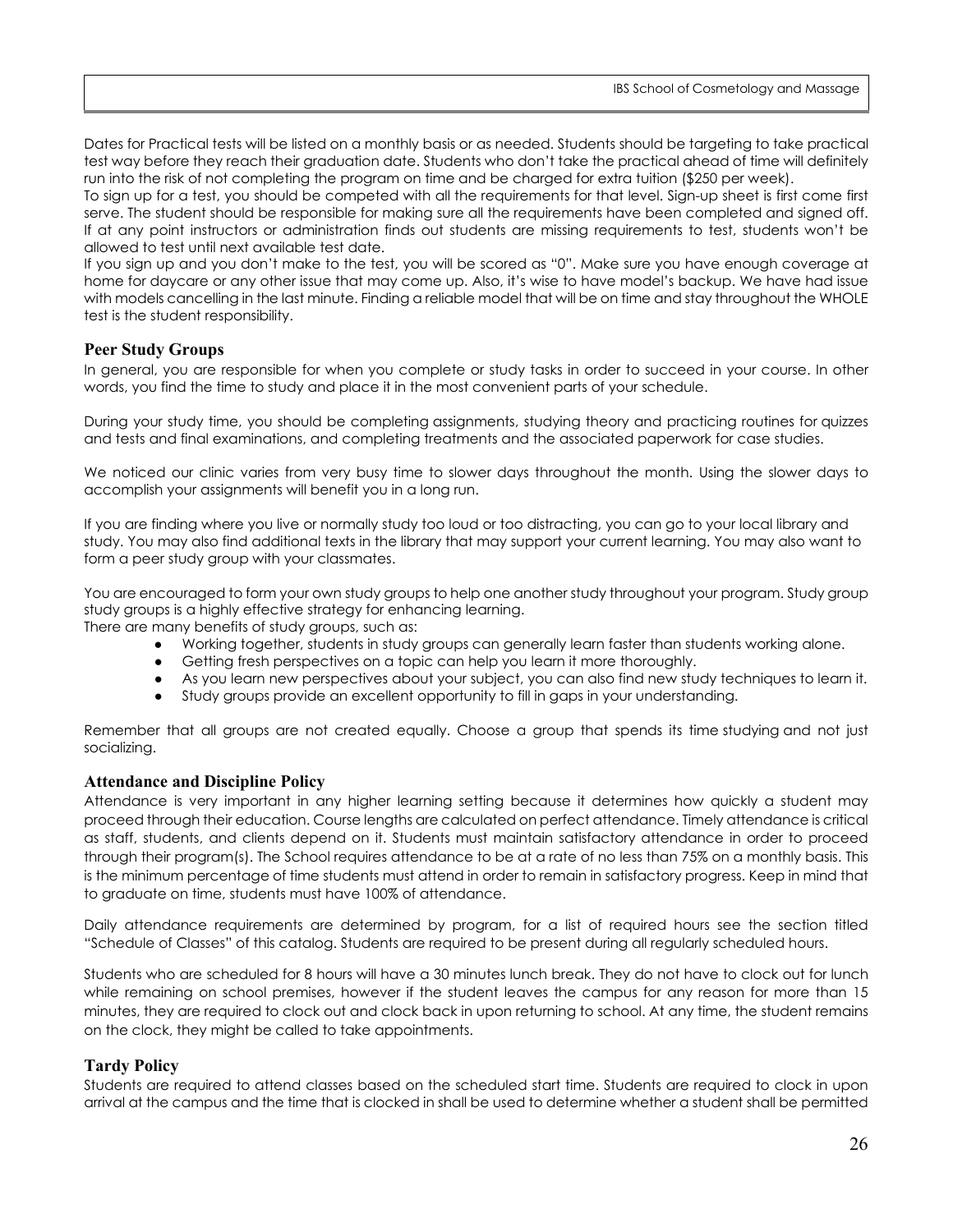to attend classes for the day as well as for purposes of calculating attendance. Students are not permitted to clock in or out for other students. If a student is tardy (late) for more than ten minutes (8:40am), the student may not be allowed to enter class until after the first break of class, and he will automatically loose the whole first hour. All classes missed will be required to be made up: the scheduling of the makeup class shall be arranged with the appropriate staff member. Students are charged according to their scheduled attendance. If a student does not show up to class or is late to class, extra tuition may be charged.

Students leaving by 1:30pm don't have a lunch break. Students are already restricted by the type of service they can have due to this schedule. To make the best use of the time at the school, the time between morning shift and clocking out should be used to work on mannequin heads/hand, workbooks and studying for tests.

#### **Absence Policy**

Students are required to notify the School in the event of an absence. Please refer to the Satisfactory Academic Progress section concerning absences.

If the student knows of an anticipated absence from School, the student is required to notify the School at least 24 hours in advance of the absence. Please note that there is no difference whether the absence is excused or unexcused for purposes of calculating a student's attendance percentage, however, if the student fills out a request, they will not receive a written warning as disciplinary action for missing the day. The only instances which shall void a written warning given due to lack of 24-hour notice shall be upon the receipt of a written doctor's note or verifiable documentation of a severe family emergency.

A student is deemed to have dropped the program(s) after an absence of 14 consecutive calendar days without having made prior arrangements for a leave of absence with the School. Students are permitted to petition for reenrollment based on the procedure outlined in this Student Catalog.

Absences leading to necessary makeup time past the contracted graduation date shall result in an extra charge of \$250 for each week or prorated portion thereof.

#### **Leave of Absence Policy**

The following is the institution's Leave of Absence Policy. Students are required to follow this policy in order to request a leave. In addition, the reasons for which a student may request a leave of absence are: 1) family emergency/situation 2) medical situation 3) personal request.

In the event a student finds it necessary to be absent from School for an extended period of time, a minimum of 14 calendar days and a maximum of 180 calendar days, in any 12-month period, he/she may request a leave of absence from the School. The LOA together with any additional leaves of absence must not exceed a total of 180 days within a 12-month period. The request for a leave of absence shall be made prior to the leave, in writing, including the reason for the student's request, with the student's signature and delivered to the Assistant Director/ Director for approval, unless unforeseen circumstances prevent the student from doing so. The school may grant a LOA to a student who did not provide the request prior to the LOA due to unforeseen circumstances if the institution documents the reason for its decision and collects the request from the student at a later date. In this case the start date of approved LOA will be the first date the student was unable to attend. Once the leave is approved, an addendum to the student's original contract must be completed, signed and dated by all parties, which will extend the student's contract end date by the same number of days taken in the leave of absence. Students will not incur additional charges from the institution for any absences during an official leave of absence period however students are required to continue monthly minimum payments if applicable through the leave of absence. A student's leave of absence will not affect the student's attendance percentage rate. Student must return on the date he or she designate on the LOA form, or the contract will be terminated according to Federal Law. To authorize the LOA the school must have a reasonable expectation that the student will return from the LOA.

A student will not be granted a LOA if the LOA, together with any additional LOAs previously granted, exceed a total of 180 days in any 12-month period.

Students granted a LOA is not considered to have withdrawn, and no refund calculation is required at this time. However, students who takes an unapproved LOA or fail to return to School as scheduled from an official leave will be considered as withdrawn as of the day they were scheduled to return to class. For the purpose of calculating a refund the withdrawal date will be the student's last day of attendance.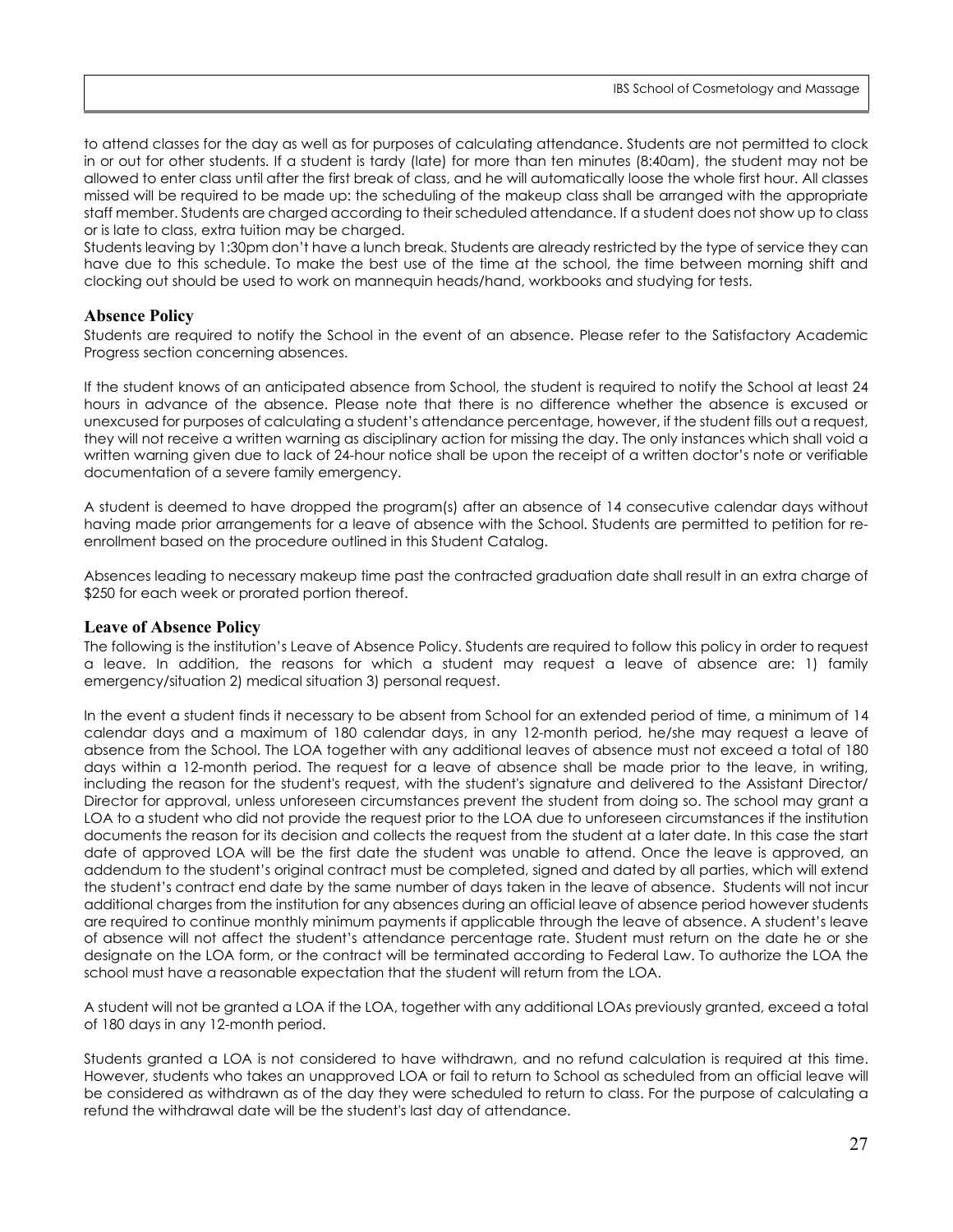#### **Make Up Work Policy**

The "make up work policy" affords student the opportunity to make up work and tests that they have missed. All make-up tests must be scheduled with an instructor within two weeks of its original date. It is the responsibility of the student to schedule the make-up test. Missed tests will be posted as a ZERO until the time that they are made up. Missed and failed tests will adversely affect the student's Grade Point Average (GPA) and SAP.

#### **Schedule Change**

Schedule change really affects how the student moves through the program, and it is highly discouraged. If the student wishes to drop the number of hours they signed up for, students will be allowed only one scheduled change throughout their program. Such change can't be more than 25% less of the Original scheduled hours or at least 24 hours per week (with exception for Massage that should be at least 8 hours per week), whichever is greater.

Such change should be made prior to 75% mark of SCHEDULED HOURS. Changes won't be accepted once students reach this point.

## **SATISFACTORY ACADEMIC PROGRESS POLICY**

<span id="page-27-0"></span>The Satisfactory Academic Progress (SAP) Policy is consistently applied to all students enrolled at the school**.** It is printed in the catalog to ensure that all students receive a copy prior to enrollment. The policy complies with the guidelines established by the National Accrediting Commission of Career Arts and Sciences (NACCAS) and the federal regulations established by the United States Department of Education.

#### **Attendance**

Students are required to attend a minimum of 75% of the hours possible based on the applicable attendance schedule in order to be considered maintaining SAP. Evaluations are conducted at the end of each evaluation period to determine if the student has met the minimum requirements. The attendance percentage is determined by dividing the total hours accrued by the total number of hours scheduled. At the end of each evaluation period, the school will determine if the student has maintained at least 75% cumulative attendance since the beginning of the course which indicates that, given the same attendance rate, the student will graduate within the maximum time frame allowed.

#### **Academic**

The qualitative element used to determine academic progress is a grading system detailed below. Students are assigned academic learning and a minimum number of practical experiences. Academic learning is evaluated after each unit of study. Practical assignments are evaluated as completed and counted toward course completion only when rated as satisfactory or better. If the performance does not meet satisfactory requirements, it is not counted and the performance must be repeated. At least two comprehensive practical skills evaluations will be conducted during the course of study. Practical skills are evaluated according to text procedures and set forth in practical skills evaluation criteria adopted by the school. Students must maintain a written grade average of 75% and pass a FINAL written and practical exam prior to graduation. Students must make up failed or missed tests and incomplete assignments. Numerical grades are considered according to the following scale:

> 90% - 100% Excellent 85% – 89% Very Good 75% - 84% Satisfactory 0% – 74% Below Standards – Unsatisfactory

Theory tests are weighted 75% of a student's cumulative grade point average and practical tests are weighted 25%. A student is required to obtain a minimum cumulative grade point average of 75%.

#### **Evaluation Periods: evaluations shall be based on actual hours.**

The Institution Academic Year for each program consist of 900 clock hours over 26 Academic Weeks.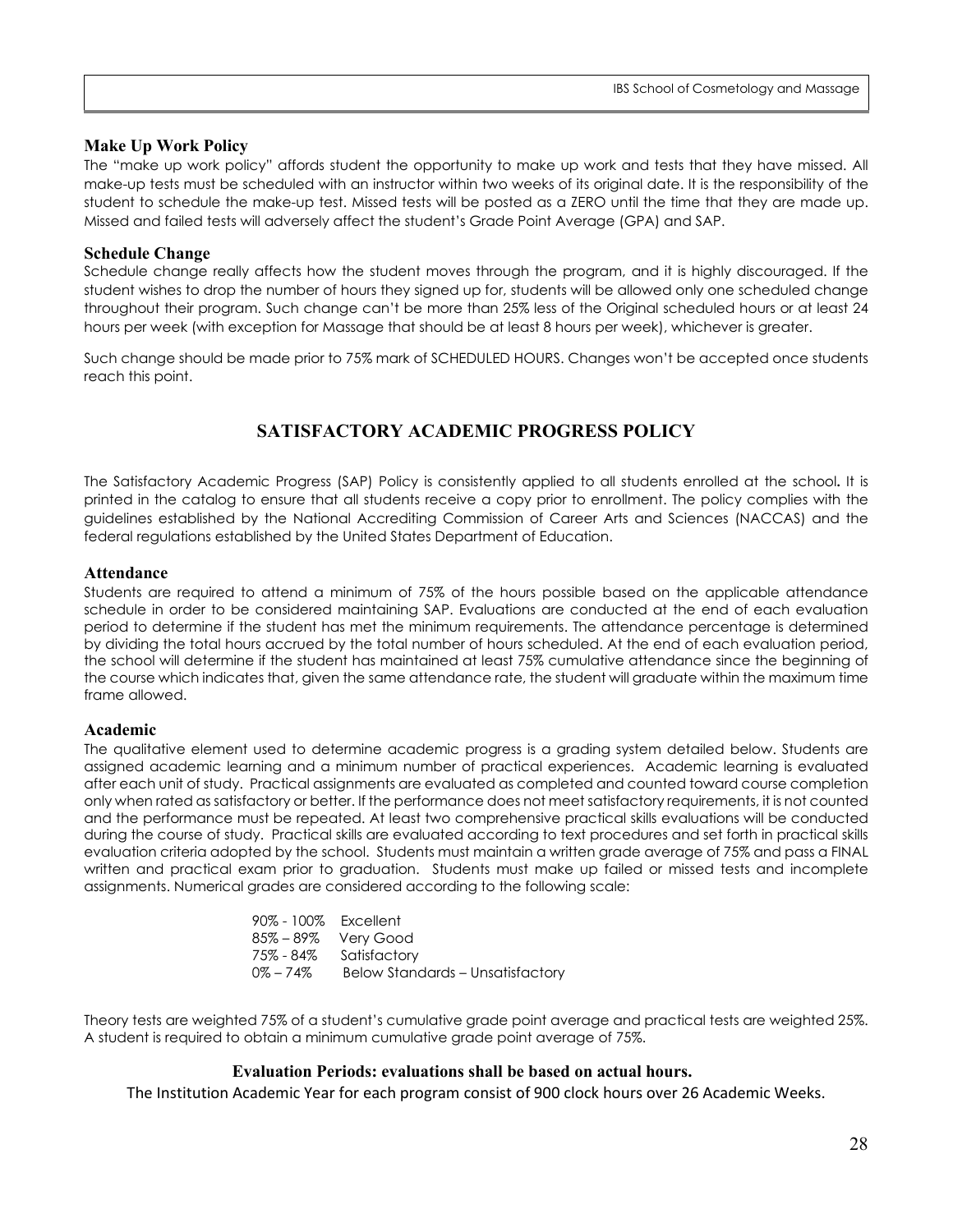| Cosmetology 1800 Hours        | 450 hours and 13 weeks<br>900 hours and 26 weeks<br>1350 hours and 39 weeks. |
|-------------------------------|------------------------------------------------------------------------------|
| Hairdressing 1250 Hours       | 450 hours and 13 weeks<br>900 hours and 26 weeks.                            |
| Esthetics 600 Hours           | 300 hours and 10 weeks                                                       |
| Nail Technology 350 Hours     | 175 hours and 5 weeks                                                        |
| Massage Therapy 600 Hours     | 300 hours and 10 weeks                                                       |
| Barbering 1500 Hours          | 450 hours and 13 weeks<br>900 hours and 26 weeks<br>1200 hours and 35 weeks  |
| Instructor Training 600 Hours | 300 hours and 8 weeks                                                        |

\*Transfer Students- Midpoint of the contracted hours or the established evaluation periods, whichever comes first.

The institution shall evaluate students' SAP at the conclusion of each evaluation period. Evaluations will determine if the student has met the minimum requirements for SAP. All evaluations must be completed within seven (7) school business days following the established evaluation periods.

#### **Determination of Progress**

Students meeting the minimum requirements for academics and attendance at the evaluation point are considered to be making SAP until the next scheduled evaluation. Students will receive a hard-copy of their SAP Determination at the time of each of the evaluations. Students deemed not maintaining SAP may have their Title IV Funding interrupted, unless the student is on warning or has prevailed upon appeal resulting in a status of probation.

## **Warning**

Students who fail to meet SAP will receive written warning of non-compliance and will be advised of the action that is required to meet SAP until the next scheduled SAP evaluation ("Warning Period"). The Warning Period lasts until the next scheduled evaluation. During that time the student will be required to meet the minimum requirements of SAP in order to avoid further prescriptive action on the part of the student. If at the end of the Warning Period a student has not yet met the SAP requirements, the student will be placed on probation, if the student is able to prevail upon appeal.

#### **Probation**

Students who fail to meet minimum requirements for attendance or academic progress after the warning period will be placed on probation and considered to be making SAP while during the probationary period, if the student appeals the decision, and prevails upon appeal. Additionally, only students who have the ability to meet the SAP Policy standards by the end of the evaluation period will be placed on probation. Students placed on an academic plan must be able to meet requirements set forth in the academic plan by the end of the next evaluation period. Students who are progressing according to their specific academic plan will be deemed to be SAP compliant. The student will be advised in writing of the actions required to attain SAP by the next evaluation. If at the end of the probationary period, the student has still not met both the attendance and academic requirements required for SAP or by the academic plan, he/she will be determined as NOT making SAP and, if applicable, students will not be deemed eligible to receive Title IV funds and or expelled from the School.

#### **Re-establishment of SAP**

Students may re-establish SAP and Title IV aid, as applicable, by meeting minimum attendance and academic requirements by the end of warning or probationary period.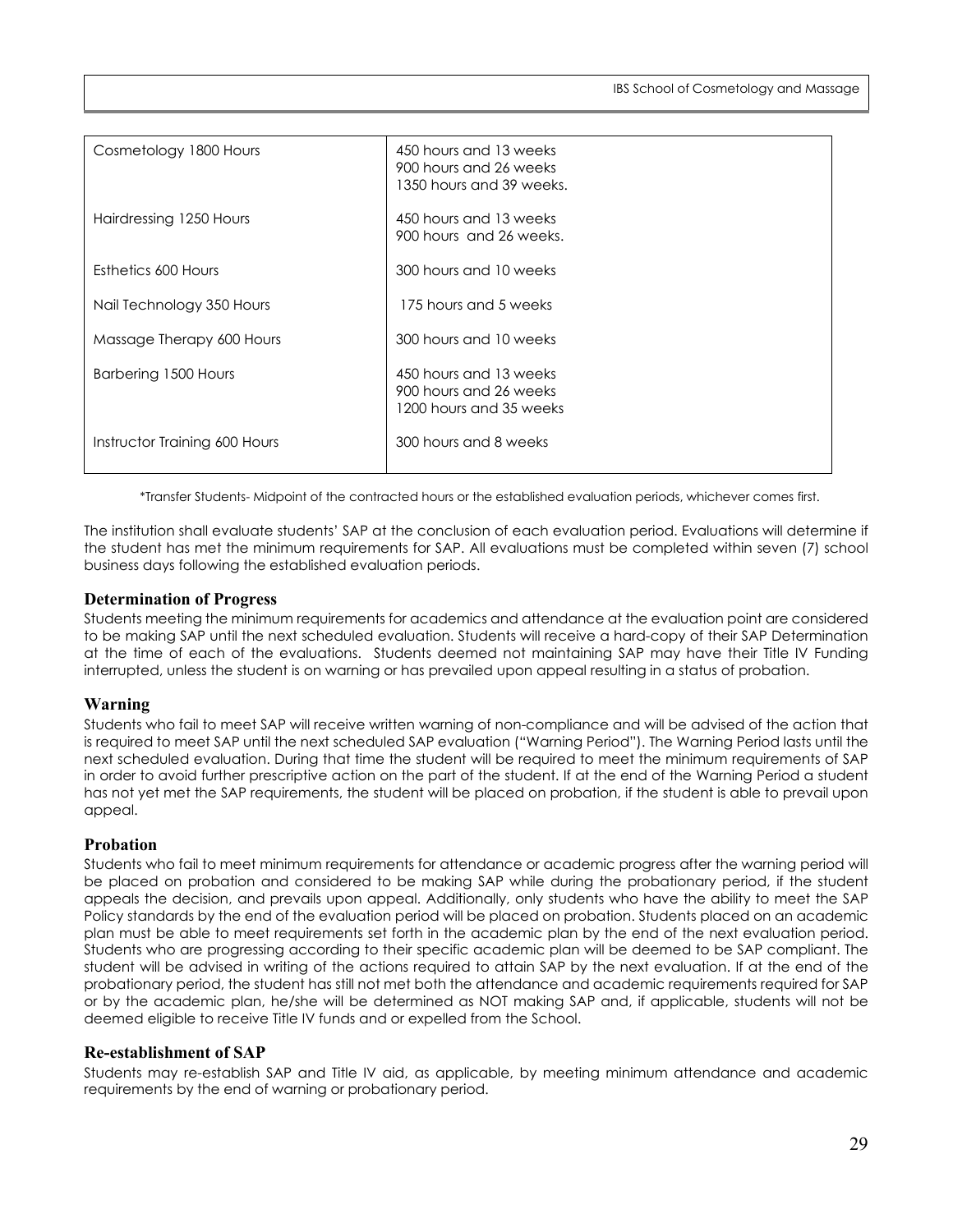## **Interruptions, Course Incompletes, and Withdrawals**

If enrollment is temporarily interrupted for a Leave of Absence, the student will return to school in the same progress status as prior to the leave of absence. Hours elapsed during a leave of absence will extend the student's contract period and maximum time frame by the same number of days taken in the leave of absence and will not be included in the student's cumulative attendance percentage calculation. Students who withdraw prior to completion of the course and wish to re-enroll will return in the same SAP status as at the time of withdrawal.

## **Appeal Procedure**

If a student is determined to not be making SAP, the student may appeal the determination within ten calendar days. Reasons for which students may appeal a negative progress determination include death of a relative, an injury or illness of the student, or any other allowable special or mitigating circumstance. The student must submit a written appeal to the school on the designated form with supporting documentation of the reasons why the determination should be reversed. This information should include what has changed about the student's situation that will allow them to achieve SAP by the next evaluation point. Appeal documents will be reviewed and a decision will be made and reported to the student within 30 calendar days. The appeal and decision documents will be retained in the student file. If the student prevails upon appeal, the SAP determination will be reversed and federal financial aid will be reinstated, if applicable.

## **Maximum Time Frame**

The maximum time, 133% of course length, allowed for students to complete each course at SAP is stated below:

| Program             | <b>Normal Time</b> | <b>Maximum Time</b> |  |
|---------------------|--------------------|---------------------|--|
| Hairdressing        | 1250 hours         | 1663 hours          |  |
| Esthetics           | 600 hours          | 798 hours           |  |
| Nail Technology     | 350 hours          | 466 hours           |  |
| Massage Therapy     | 600 hours          | 798 hours           |  |
| <b>Barbering</b>    | 1500 hours         | 1995 hours          |  |
| Instructor Training | 600 hours          | 798 hours           |  |
| Cosmetology         | 1800 hours         | 2394 hours          |  |

Students who have not completed the course within the maximum time frame will be terminated from the program, and will be able to re-enroll in the program as a student at the School on a cash pay basis**.** 

## **Non-Credit, Remedial Courses, and Repetitions**

Noncredit, remedial courses, and repetitions do not apply to this institution. Therefore, these items have no effect upon the school's SAP standards. SAP evaluation periods are based on actual contracted hours at the institution.

## **Transfer Hours**

With regard to SAP, a student's transfer hours will be counted as both attempted and earned hours for the purpose of determining when the allowable maximum time frame has been exhausted. SAP evaluation periods are based on actual contracted hours at the institution.

## **SCHOOL REFUND POLICY**

- <span id="page-29-0"></span>An applicant not accepted by the school shall be entitled to a refund of all monies paid except for the \$25 application fee**.**
- If a student (or in the case of a student under legal age, his/her parent or guardian) cancels his/her contract and demands his/her money back in writing, within three (3) business days of the signing of the Enrollment Contract, all monies collected by the school shall be refunded except the non-refundable \$25 application fee, regardless of whether the student has actually started training.
- A student notifies the institution of his/her withdrawal in writing.
- A student is expelled by the school.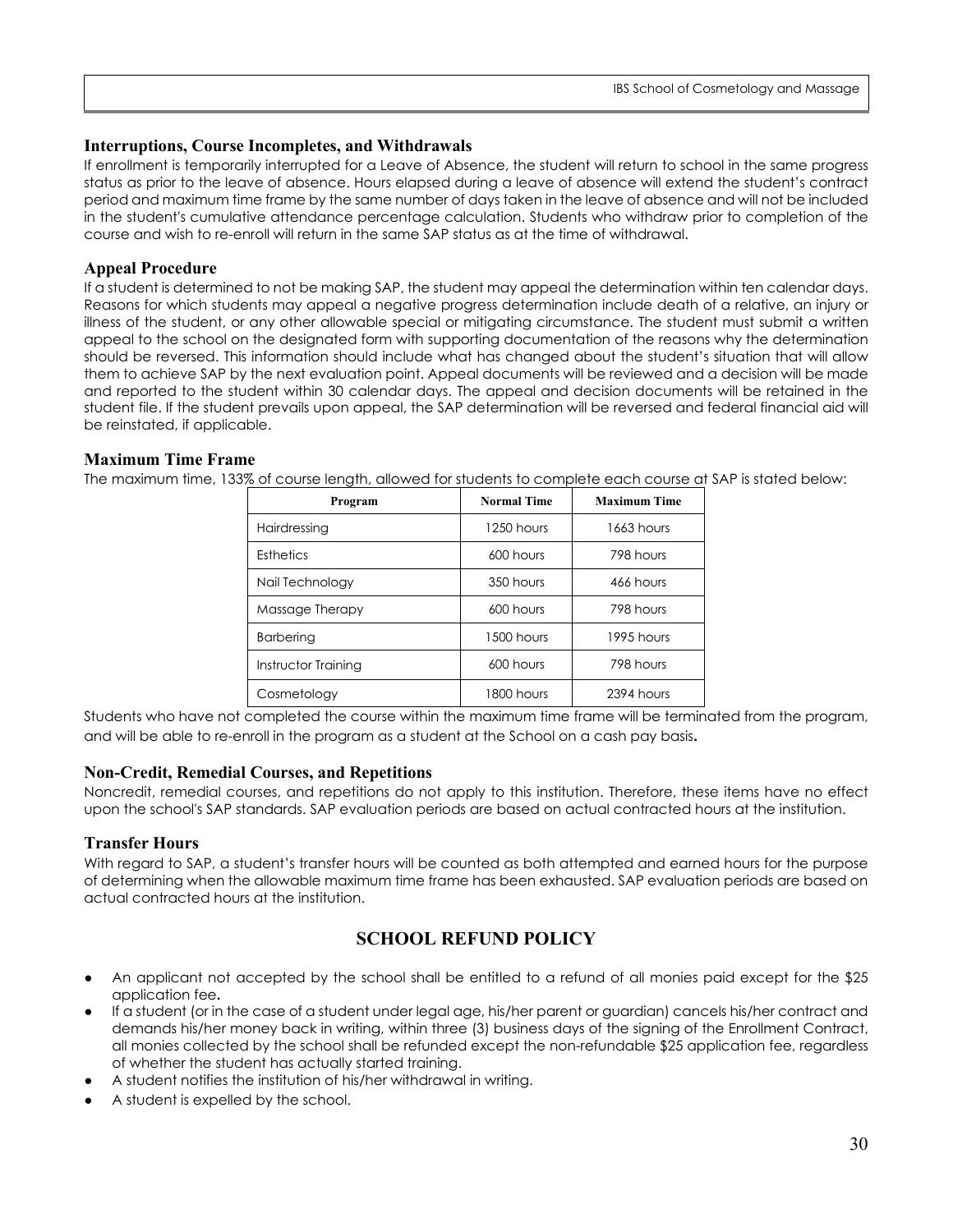- For all official cancellations or withdrawals, the cancellation date will be determined by the date said information is postmarked or delivered to the school administrator in person. If a student starts the class and receives any portion of a kit or textbooks, that student is responsible for 100% of the charges for those items received after three (3) business days of the signing of the Enrollment Contract.
- If a student cancels his/her contract after three business days after signing, but prior to entering classes, he/she shall be entitled to a refund of all monies paid to the school less a registration fee of \$150.00 for all courses offered and the non-refundable \$25 application fee.
- For students who terminate prior to completion, and after starting class, a withdrawal fee in the amount of \$150.00 will be assessed.
- All refunds are based on scheduled hours.
- For students who enroll in and begin classes, the following schedule of tuition adjustment is authorized:

| Percentage of Enrollment Time | Amount of Tuition and Fees Charged |  |
|-------------------------------|------------------------------------|--|
| $0.01\%$ to 4.9%              | 20%                                |  |
| 5% to 9.9%                    | 30%                                |  |
| 10% to 14.9%                  | 40%                                |  |
| 15% to 24.9%                  | 45%                                |  |
| 25% to 49.9%                  | 70%                                |  |
| 50% and Over                  | 100%                               |  |
|                               |                                    |  |

- "Enrollment time" is defined as the time elapsed between the actual starting date and the last date of physical attendance. All refunds will be calculated based on the students last date of attendance. Any monies due to the applicant or student shall be refunded within 45 days of formal cancellation by the student or by formal termination by the school, which shall occur no more than 14 calendar days from the last day of physical attendance (attendance monitored daily), or in the case of a leave of absence, the earlier of the scheduled date of return or the date that the student notifies the school that he/she will not be returning.
- The refund policy will apply to tuition and fees charged in the enrollment agreement. Other miscellaneous charges to the student for books, extra kit items, products, etc., or debts to the school incurred by the student will be calculated separately at the time of withdrawal. Kits that are deemed unacceptable for re-issue may not be returned to the school for refund upon termination of enrollment.
- If the school is permanently closed or is no longer offering instruction after a student has enrolled, the school will provide the student a reasonable opportunity to promptly resume and complete the cancelled course(s) of study or a substantially similar course of study at an institution (or institutions) in the same geographical area which offers similar educational programs. The school shall provide individual notice to students if a teach-out is necessary and the teach-out school shall not charge students more than the original school would have been entitled for the period covered by the teach-out, and for which the student has not paid. If a teach-out is not possible, the institution will provide students with a pro-rata refund. The school shall dispose of all school records in accordance with state laws. If the course is cancelled after students have enrolled and instruction has begun, the school shall provide a pro rata refund for all students transferring to another school based on the hours accepted by the receiving school OR provide completion of the course OR participate in a Teach-Out Agreement OR provide a full refund of all monies paid.
- If the course is cancelled subsequent to a student's enrollment and before instruction in the course has begun, the school will provide a refund of all monies paid**.** The school reserves the right to reschedule, postpone, or cancel classes.

| Hairdressing = 1250 hours<br>Esthetics = $600$ hours<br>Nail Technology = $350$ hours | o Cosmetology= 1800 hours<br>Massage Therapy: 600 hours |
|---------------------------------------------------------------------------------------|---------------------------------------------------------|
|                                                                                       | Instructor Training $= 600$ hours                       |
| Barbering = 1500 hours                                                                |                                                         |

Refund Time Limits: all refunds will be made within 45 days from the date of cancellation or determination of withdrawal. If a student does not return from an approved leave of absence period, refunds will be made within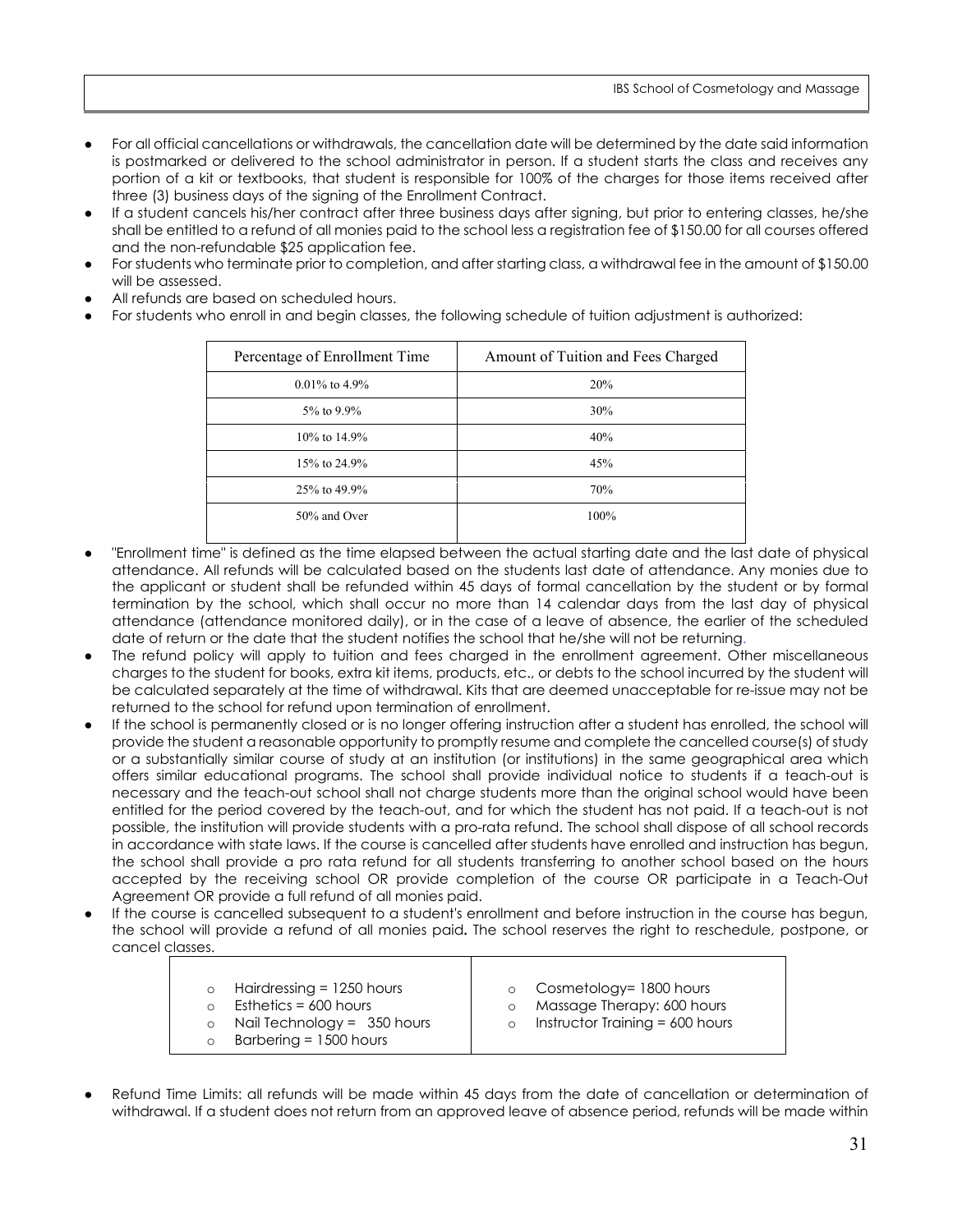45 days from the end of the leave of absence period. However, such leave of absence may never exceed the maximum time allowed (Please see section entitled "Leave of Absence"). Within ten days of any refund, the student will receive a Notice of Refund stating the amount of the refund and whom refund was made. For VA students, refunds will be made within 40 days from the date of cancellation or determination of withdrawal.

- Withdrawal/Termination from Course: students have the right to withdraw from a course of instruction at any time. If the student or School terminates training after commencement of classes, unless the School has discontinued the program of instruction, the student is financially obligated to the School according to the following formulas or maximum charges.
- An unofficial transcript will be provided to a student who withdraws which will include hours that the student has completed. For the purpose of transfer or graduation, an Official Transcript will not be released by the school until all monies owed to the school have been paid.

## **RETURN OF TITLE IV FUNDS POLICY**

<span id="page-31-0"></span>The Federal Return of Title IV funds formula (R2T4) dictates the amount of Federal Title IV aid that must be returned to the federal government by the school and/or the student. The federal formula is applicable to an eligible student receiving federal aid when that student withdraws at any point during the payment period.

If a student did not start or begin attendance at the school, the R2T4 formula does not apply.

Official Withdrawal Process: If a student wishes to withdraw from school, they must notify the Director of the school. The notification may be in writing or orally. The date the notification is received is the date of determination. The Director must begin the withdrawal process.

For unofficial withdrawals a student's withdrawal date at a school that is required to take attendance is their last day of physical attendance. Their date of determination is 14 days after they cease attendance.

The federal formula requires a Return of Title IV calculation if the student received or could have received (based on eligibility criteria) federal financial assistance in the form of Pell Grants, Direct Loans or Direct PLUS Loans, FSEOG, TEACH, and Iraq Afghanistan Service Grants (IASG) during the payment period. The percentage of Title IV aid earned is equal to the percentage of the payment period that was completed as of the withdrawal date if this occurs on or before the 60% point of time. After the 60% point of the payment period (or period of enrollment depending on what your school uses) the student is considered to have earned 100% of the aid for the period. The percentage that has not been earned is calculated by subtracting the percentage of Title IV aid earned from 100%.

The percentage of the payment period completed is calculated by the hours scheduled in the payment period as of the withdrawal date divided by the scheduled hours in the payment period.

The amount to be returned is calculated by subtracting the amount of Title IV assistance earned from the amount of Title IV aid that was or could have been disbursed as of the withdrawal date.

If a student receives less Title IV funds than the amount earned, the school will offer the student a disbursement of the earned aid that was not received at the time of their withdrawal which is called a post-withdrawal disbursement. Post-withdrawal disbursements will be made from Pell Grant funds first, if the student is eligible. If there are current educational costs still due the school at the time of withdrawal, a Pell Grant post-withdrawal disbursement will be credited to the student's account. Any remaining Pell funds must be released to the student without the student having to take any action. The funds must be released as soon as possible but no more than 45 days after the date of determination. Any federal loan program funds due in a post-withdrawal disbursement must be offered to the student and the school must receive the student's authorization before crediting their account.

If a credit balance still exists on the student's account after the R2T4 and institutional refund calculations are done, that credit balance must be used to pay any grant overpayment that exists based on the current withdrawal within 14 days from the date that the R2T4 (calculation was performed. The overpayment must be eliminated prior to offering a credit balance to a student.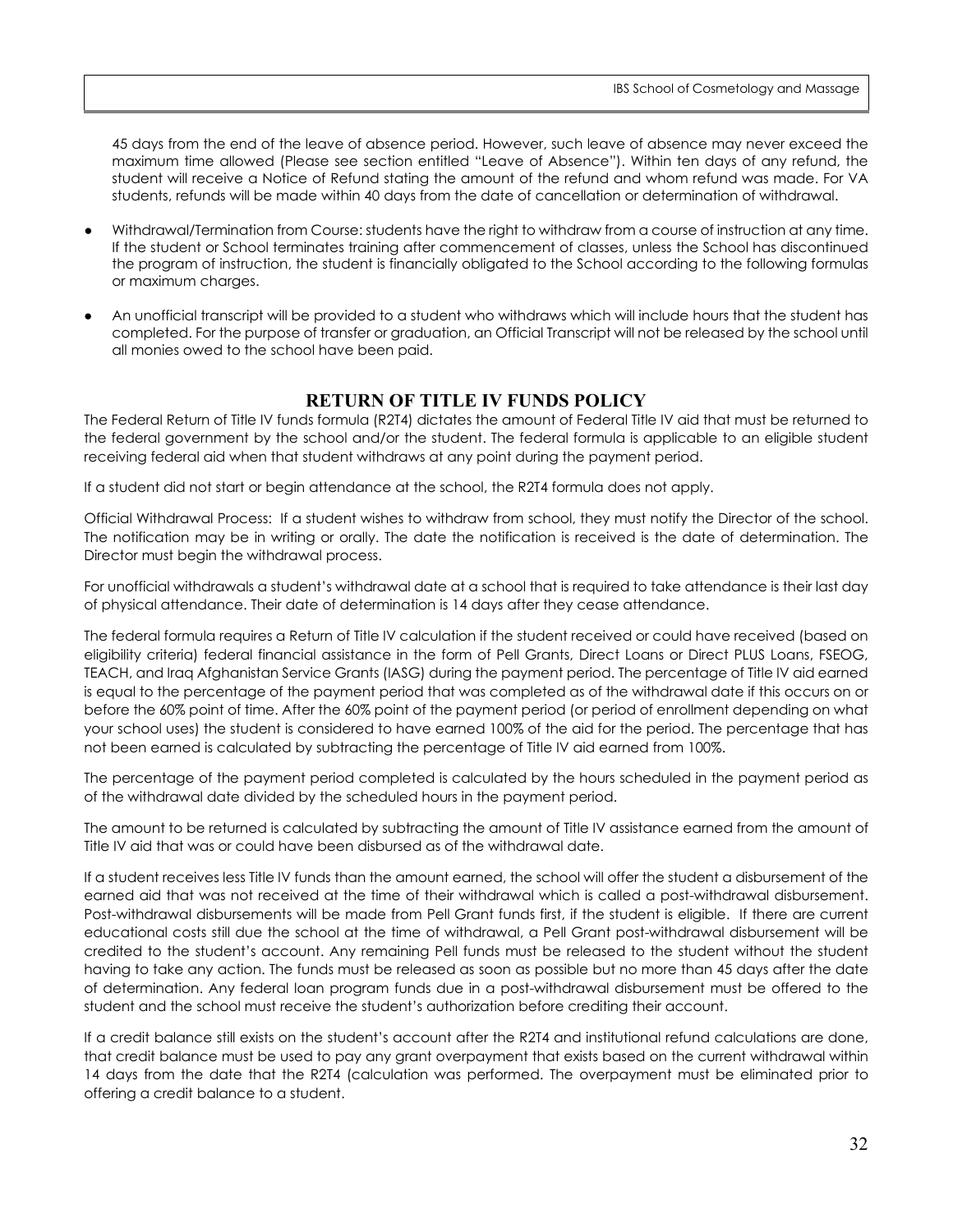The following Title IV return distribution is used for all FSA students.

- 1. Unsubsidized Direct Loan
- 2. Subsidized Direct Loan
- 3. Direct PLUS Loan (Parent)
- 4. Federal Pell Grant
- 5. Iraq Afghanistan Service Grant

Returns must be made as soon as possible to the federal programs but no later than 45 days after the date of determination.

The law requires that a student is responsible for all unearned Title IV program assistance that the school is not required to return. This is determined by subtracting the amount returned by the school from the total amount of unearned Title IV funds to be returned.

Overpayment of Title IV, HEA Funds — Any amount of unearned grant funds that you must return is called overpayment. The amount of grant overpayment that you must repay is half of the grant funds you received or were scheduled to receive. A student who owes an overpayment remains eligible for Title IV, HEA program funds through and beyond the earlier of 45 days from the date the school sends a notification to the student of overpayment, or 45 days from the date the school was required to notify the student of the overpayment if, during those 45 days the student:

- 1. Repays the overpayment in full to the school;
- 2. Enters into a repayment agreement with the school in accordance with repayment arrangements satisfactory to the school; or
- 3. Signs a repayment agreement with the Department, which will include terms that permit a student to repay the overpayment while maintaining his or her eligibility for Title IV, HEA program funds.

Within 30 days of the date of the school's determination that the student withdrew, an institution must send a notice to any student who owes a Title IV, HEA grant overpayment as a result of the student's withdrawal from the school in order to recover the overpayment.

If the student does not repay the overpayment in full to the school, or enter a repayment agreement with the school or the Department within the earlier of 45 days from the date the school sends notification to the student of overpayment, or 45 days from the date the school was required to notify the student of the overpayment.

For VA students, action need to be taken within 40 days from the date of cancellation or determination of withdrawal.

At any time the student fails to meet the terms of the repayment agreement with the school:

- 1. The student chooses to enter into a repayment agreement with the Department.
- 2. The student who owes an overpayment is ineligible for Title IV HEA program funds.

You must make arrangement with the school or Department of Education to return the amount of unearned grant funds.

## **GRIEVANCE POLICY**

<span id="page-32-0"></span>Any student who feels that they have not been treated fairly shall submit a written complaint to the School director. The school will make every attempt to resolve any student complaint that is not frivolous or without merit. Complaint procedures will be included in the school catalog thereby assuring that all students know the steps to follow should they desire to register a complaint at any time. Evidence of final resolution of all complaints will be retained in school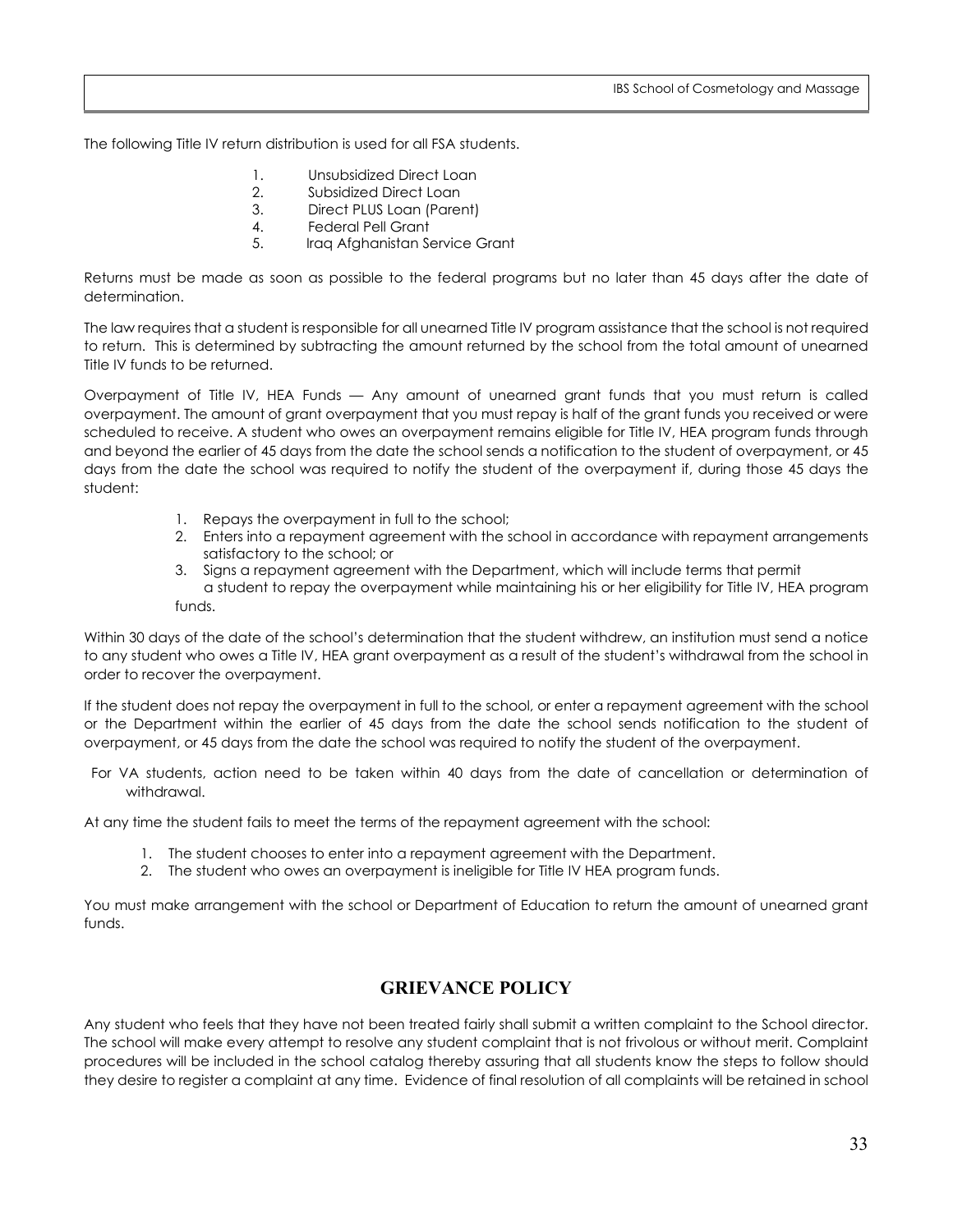files in order to determine the frequency, nature, and patterns of complaints for the institution. The following procedure outlines the specific steps of the complaint process.

- 1. The student should register the complaint in writing within 60 days of the date that the act, which is the subject of the grievance, occurred.
- 2. The complaint will be given to the school Director.
- 3. The complaint will be reviewed by management and a response will be sent in writing to the student within 30 days of receiving the complaint. The initial response may not provide for final resolution of the problem but will notify the student of continued investigation and/or actions being taken regarding the complaint.
- 4. If the complaint is of such nature that the management cannot resolve it, it will be referred to an appropriate agency if applicable.
- 5. Depending on the extent and nature of the complaint, interviews with appropriate staff and other students may be necessary to reach a final resolution of the complaint.
- 6. In cases of extreme conflict, it may be necessary to conduct an informal hearing regarding the complaint. If necessary, management will appoint a hearing committee consisting of one member selected by the school who has had no involvement in the dispute and who may also be a corporate officer, another member who may not be related to the student filing the complaint or another student in the school, and another member who may not be employed by the school or related to the school owners. The hearing will occur within 90 days of committee appointment. The hearing will be informal with the student presenting his/her case followed by the school's response. The hearing committee will be allowed to ask questions of all involved parties. Within 15 days of the hearing, the committee will prepare a report summarizing each witness' testimony and a recommended resolution for the dispute. School management shall consider the report and either accept, reject, or modify the recommendations of the committee. Corporate management shall consider the report and either accept, reject, or modify the recommendations of the committee.

Students aggrieved by action of the School should attempt to resolve these problems with the appropriate School officials. Should this procedure fail students may contact:

For cosmetology related issues the Department of Commerce and Consumer Affairs: DCCA-PVL ATT: BAR/COS P.O. Box 3469 Honolulu, HI 96801, [Tel:\(808\)5](tel:(808))86-3000.

For barbering and massage therapy related issues the Hawaii Department of Education: Hawaii State Department of Education P.O. Box 2360 Honolulu, HI 96804, Tel: (808)586-3230.

A student who has been expelled may file a written appeal to the School director. Re-admittance is at the discretion of the School owner and/or director.

## **GRADUATION POLICIES**

<span id="page-33-0"></span>Graduation Requirements and Diploma

- State requirements: State required hours
- All chapter tests and the final written test completed within the discipline with a score of 75% or better.
- All practical 100 level, 200 level and 300 level tests completed successfully with a score of 75% or better.
- All workbooks and Project Checklist will be turned in and reviewed by administration.
- All service sheets, beginning with the first month in attendance to the last month in attendance, shall be totaled.
- Payment of all sums owed to the school.
- Once all the requirements above are completed, the student is deemed Graduate.

Upon completion of the program(s) and payment of all sums due the School are made, graduates should schedule an Exit interview and graduates shall be awarded a diploma and an official transcript. The School will not release an official transcript until all graduation requirements are met.

Thereafter, a student is required to submit to DCCA the official transcript, a completed application, payment of the relevant fees, and a copy of a high school or a GED equivalent.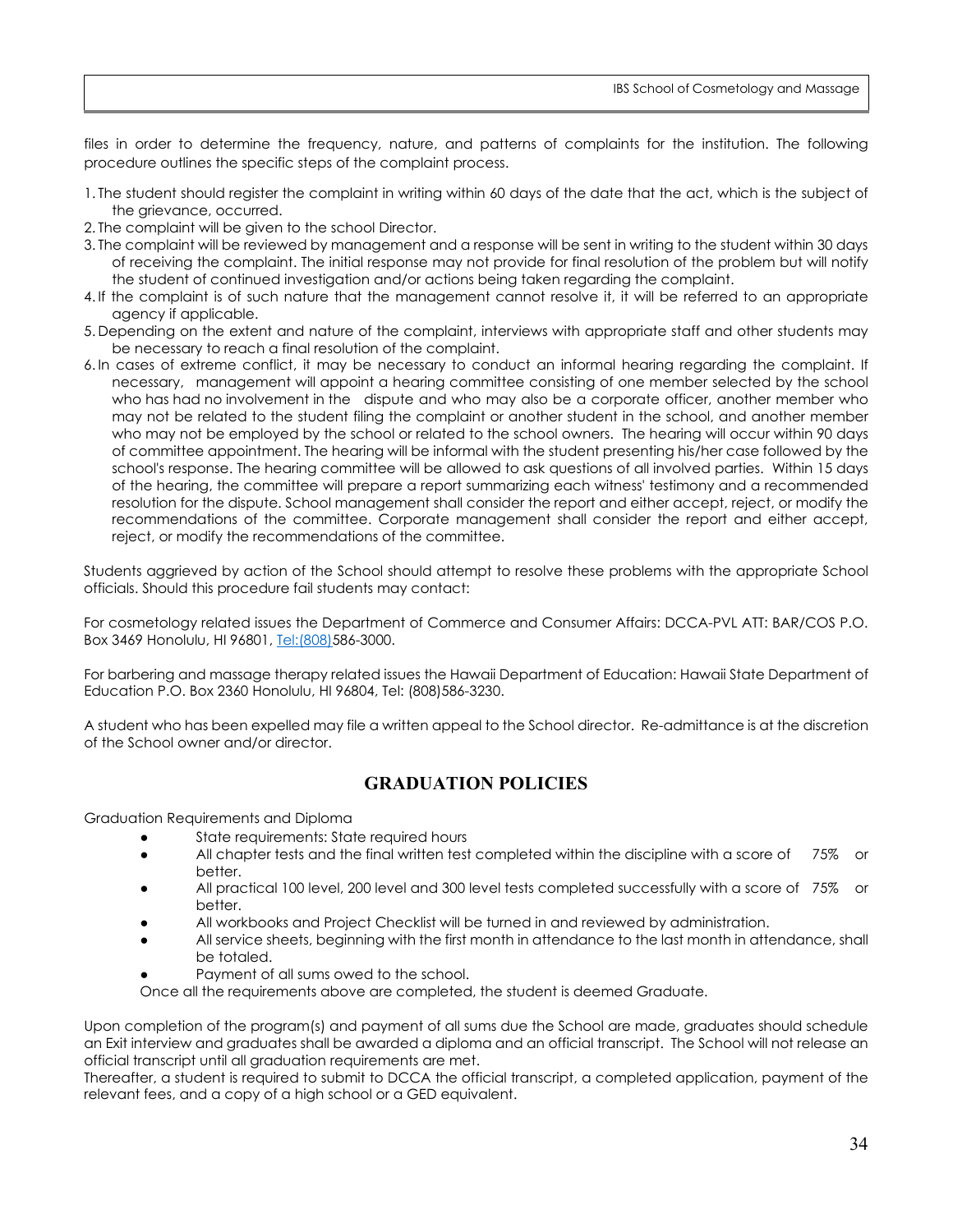IBS School of Cosmetology and Massage

A unofficial transcript will be provided to a student who withdraws which will include hours that the school has been compensated for. For the purpose of transfer or graduation, hours will not be released by the school until all monies owed to the school have been paid and all academic requirements pertaining to those hours have been completed.

## **LICENSING**

<span id="page-34-0"></span>Hawaii does not reciprocate with any jurisdiction; therefore, a person shall apply, qualify, be tested, and pay the necessary fees to become licensed by the Board of Barbering and Cosmetology ("Board").

ALL APPLICANTS upon filing of a COMPLETE APPLICATION AND DOCUMENTS are required to take and pass the written examination to become licensed as a Beauty Operator or Massage Therapist in the appropriate licensure category. The applicant for license will need to comply with the requirements of the following agencies during the licensing process:

- 1) BOARD OF BARBERING AND COSMETOLOGY and BOARD OF MASSAGE THERAPY ("Board") is responsible for approval of applications for examination and temporary permits; and issues licenses.
- 2) The testing agency, Prometric administers the examination to applicants after the application has been approved. All inquiries regarding the exam should be directed to Prometric at (808) 261-8182.

Generally, the requirements and steps to obtain and maintain a massage therapist and beauty operator's license in Hawaii are:

1) Satisfy the qualification requirements for the appropriate beauty operator category;

2) Complete the beauty operator/massage therapy application form (required), and temporary permit application form (optional);

- 3) Upon approval, and receipt of exam information, register directly with Prometric to take the examination;
- 4) Take and pass the examination;
- 5) Apply for a license with the Board;
- 6) Renew license every two years.

## **AMENDMENTS**

<span id="page-34-1"></span>The School reserves the right to make changes to the statements contained within this Catalog at any point as is necessary. Any changes shall be announced to the student body upon their implementation by means of a written posting on campus bulletin boards, or by verbal announcements during class sessions. Students may petition against said changes by following the protocol listed in the "Grievances and Appeals" section of this Catalog.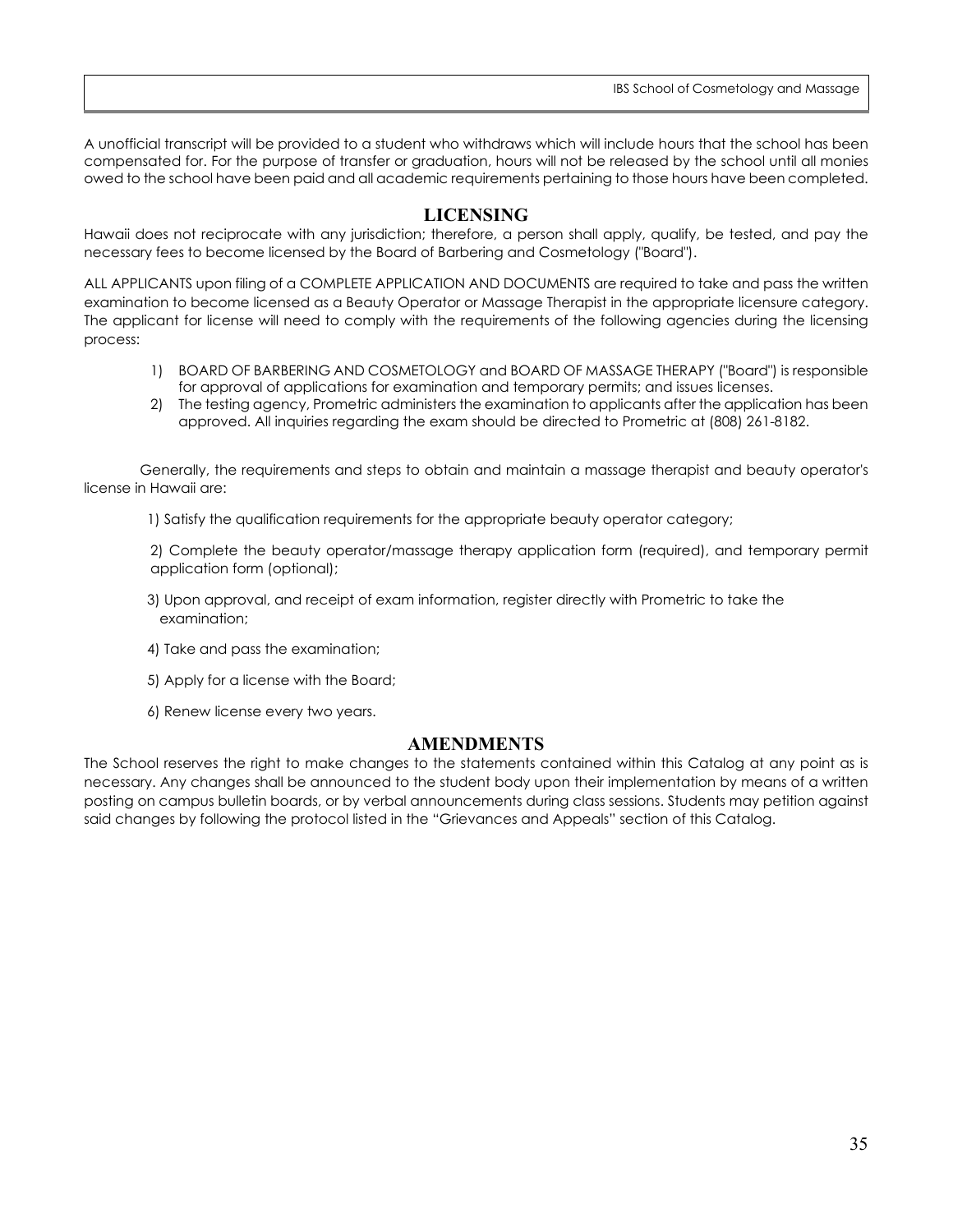## **PROGRAM INFORMATION**

## <span id="page-35-1"></span><span id="page-35-0"></span>**Class Schedules, Program Outline, Course Description**

IBS offers programs in Hairdressing, Nail Technology, Esthetics, Cosmetology, Barbering, Massage Therapy and Instructor Training. Our primary goal is to establish a solid base of education and experience to equip you with the essential tools needed to pass the Hawaii state exam and polish your presentation in dealing with the world at large. This will be just the beginning of your journey as we expect you to go on learning after graduation and throughout your career to be a success. To succeed in today's workplace, it's more important than ever for individuals to take charge of their careers by investing time and energy into sharpening their professional skills and image.

Below you will find the State of Hawaii's minimum requirements for each program and following it, IBS's program outline for each program. The Instructional Program of IBS meets or exceeds the States Requirements.

State of Hawaii Requirements for Hairdressing Program:

| Subject                      | <b>Hours</b> | Subject                    | <b>Hours</b> |
|------------------------------|--------------|----------------------------|--------------|
| Scalp and Hair Treatments    | 50           | <b>Permanent Waving</b>    | 175          |
| Haircutting                  | 150          | Haircoloring and Bleaching | 150          |
| Hair Dressing and Shampooing | 350          | Hair Straightening         | 50           |
| Theory                       | 100          | 1075<br><b>SUBTOTAL</b>    |              |
| Shop Management              | 50           | Unassigned                 | 175          |
|                              |              | <b>TOTAL PROGRAM HOURS</b> | 1250         |

State of Hawaii Requirements for Nail Technology:

| <b>Subject</b>                                                                                                                                                                                                                 | <b>Hours</b> | <b>Subject</b>                                                                                                                                       | <b>Hours</b> |
|--------------------------------------------------------------------------------------------------------------------------------------------------------------------------------------------------------------------------------|--------------|------------------------------------------------------------------------------------------------------------------------------------------------------|--------------|
| Theory:<br>Basic theory instructions in all subjects<br>including Anatomy, Physiology, Skeletal<br>and Muscular Systems, Disorders of the<br>Skin, Product Knowledge, Chemistry,<br>Bacteriology, Sanitation and Sterilization | 100          | Practical:<br>Patron Protection and Precautions,<br>Manicures, Pedicures, Artificial Nail<br>Repairs, Artificial Nail Fills<br>Hand and Foot Massage | 150          |
| Shop Management                                                                                                                                                                                                                | 50           | Unassigned                                                                                                                                           | 50           |
|                                                                                                                                                                                                                                |              | <b>TOTAL PROGRAM HOURS</b>                                                                                                                           | 350          |

State of Hawaii Requirements for Esthetics:

| <b>Subject</b>                                                                                                                                                                                                                               | <b>Hours</b> | <b>Subject</b>                                                                                                                                                                                                         | <b>Hours</b> |
|----------------------------------------------------------------------------------------------------------------------------------------------------------------------------------------------------------------------------------------------|--------------|------------------------------------------------------------------------------------------------------------------------------------------------------------------------------------------------------------------------|--------------|
| Theory:<br>Basic theory instructions in all subjects<br>including Anatomy, Physiology, Skeletal and<br>Muscular Systems, Disorders of the Skin,<br>Product Knowledge, Chemistry, Electricity,<br>Bacteriology, Sanitation and Sterilization. | 150          | Practical:<br>Patron Protection and Precautions,<br><b>Body Treatments</b><br><b>Facial Massage</b><br><b>Facials Treatments</b><br>Facial Makeup, lashes<br>Hair Removal (Temporary)<br>Electricity and Light Therapy | 350          |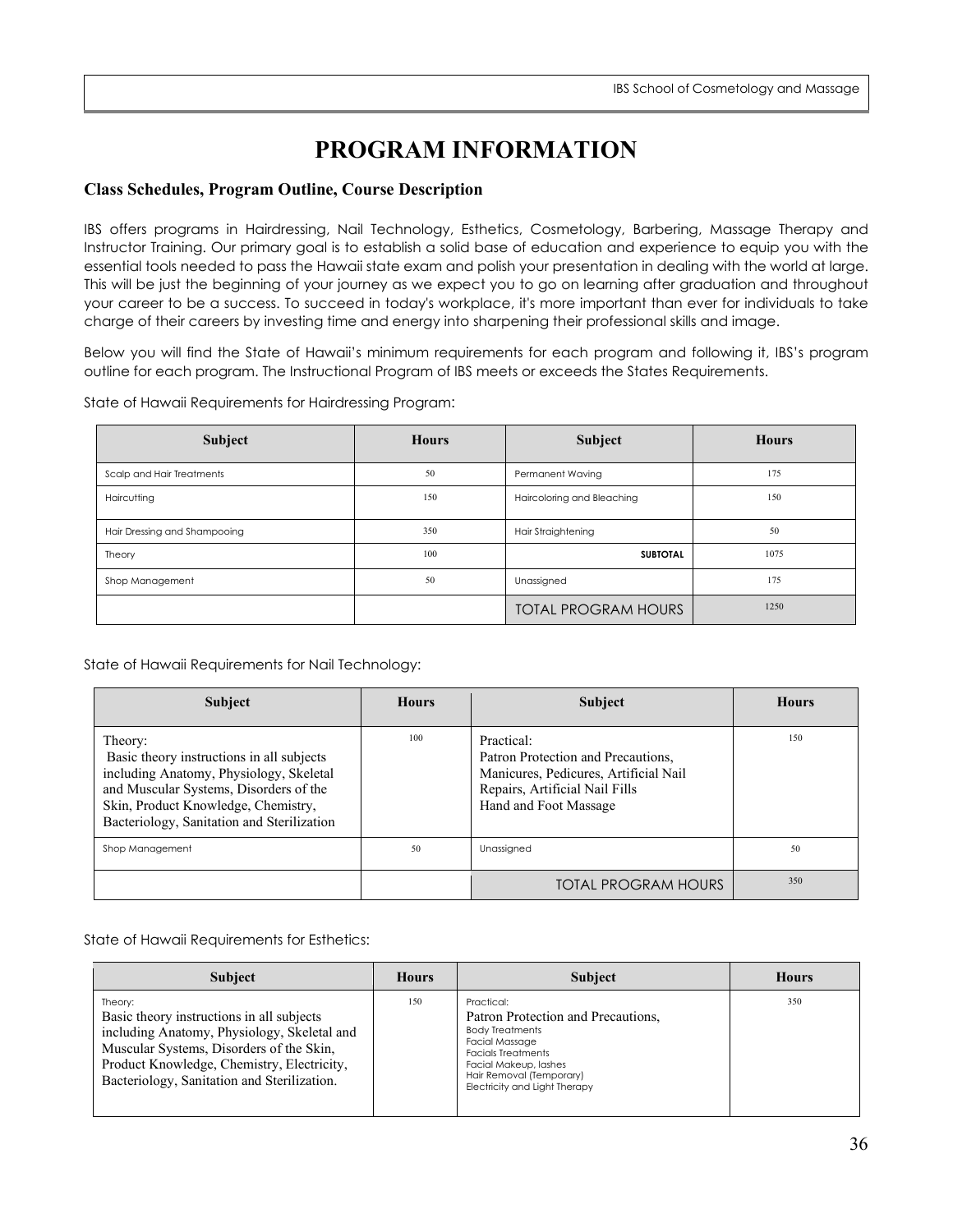| Shop Management | 50 | Unassigned                 | 50  |
|-----------------|----|----------------------------|-----|
|                 |    | <b>TOTAL PROGRAM HOURS</b> | 600 |

State of Hawaii Requirements for Cosmetology:

| Subject                      | <b>Hours</b> | Subject                         | <b>Hours</b> |
|------------------------------|--------------|---------------------------------|--------------|
| Scalp and Hair Treatments    | 50           | Permanent Waving                | 175          |
| Haircutting                  | 150          | Haircoloring and Bleaching      | 150          |
| Hair Dressing and Shampooing | 350          | Hair Straightening              | 50           |
| Unassigned                   | 250          | Facials, Treatments, and Makeup | 175          |
| Theory                       | 200          | Manicuring and Pedicuring       | 150          |
| Shop Management              | 100          |                                 |              |
|                              |              | <b>TOTAL PROGRAM HOURS</b>      | 1800         |

State of Hawaii Requirements for Instructor Training Program:

| <b>SUBJECT</b>                       | <b>MINIMUM HOURS</b> | <b>SUBJECT</b>                         | <b>MINIMUM</b><br><b>HOURS</b> |
|--------------------------------------|----------------------|----------------------------------------|--------------------------------|
| Theory Development (About Teaching)  | 50                   | Learning (About Learning)              | 100                            |
| Practical Development (About Skills) | 300                  | <b>Professional Career Development</b> | 75                             |
|                                      |                      | Unassigned                             | 75                             |
|                                      |                      | <b>TOTAL HOURS</b>                     | 600                            |

## **PROGRAMS OUTLINE**

#### **HAIRDRESSING PROGRAM**

Hairdressing is more than just cutting hair, it is considered art. Our program will cover a range of courses that include the various techniques of cutting, shaping, sculpting, coloring, perming and caring for hair. All courses taught at IBS are based on defined competency skill levels. The programs knowledge and performance skill task requirements are based on current industry services, standard performance techniques, and state regulations. Demonstration of consistent Senor Level performance is required for program completion. Theory and technical information will be taught through technical manuals, primarily the "Milady's Standard Textbook of Cosmetology". Additional instruction will be presented through guest instructors and their presentations, video instruction and instructor demonstration. It will be up to the student to proceed through the program as scheduled to achieve the required hours for graduation. Each individual area of concentration, if completed separately, must include coursework in Safety & Sanitation and Career Development.

The 1250 hours Hairdressing Program shall include 925 hours in Hairdressing and 325 hours in Theory and Shop Management.

## **HAIRDRESSING PROGRAM OUTLINE 1250 HOURS/ 40 HOURS PER WEEK**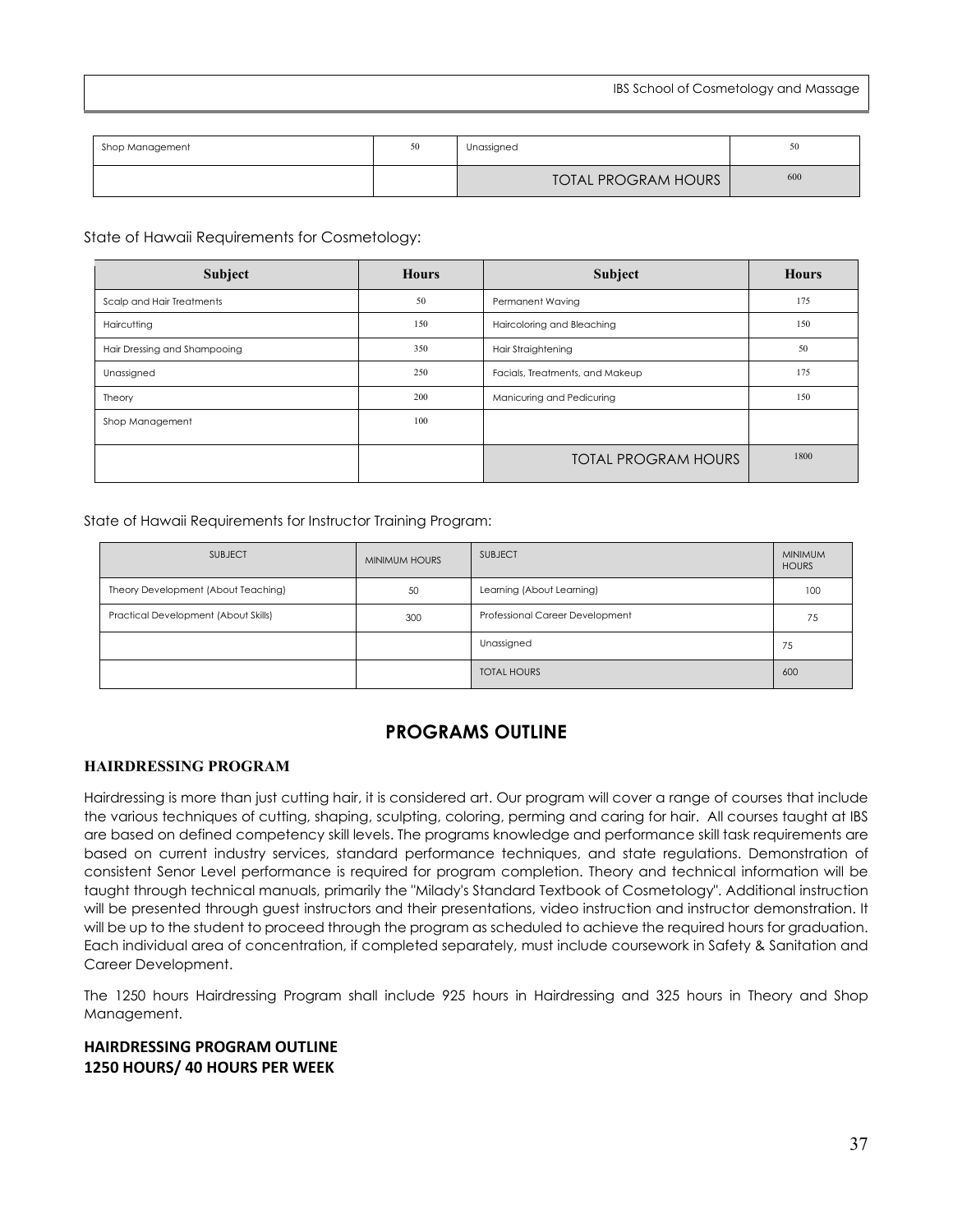## **Program Description**

Hairdressing is more than just cutting hair, it is considered art. Our program will cover a range of courses that include the various techniques of cutting, shaping, sculpting, coloring, permanent waving, and caring for hair.

### **Instructional Methods**

All programs at IBS are taught using a combination of the lecture and Socratic methods of instruction. Lecture is the traditional form of instruction in which material is presented to students while the Socratic Method has been defined as "a form of inquiry and debate between individuals with opposing viewpoints based on asking and answering questions to stimulate critical thinking and to illuminate ideas. It is a [dialectical](http://en.wikipedia.org/wiki/Dialectical) method, often involving an oppositional discussion in which the defense of one point of view is pitted against the defense of another; one participant may lead another to contradict him in some way, strengthening the inquirer's own point".

IBS provides the instruction, the curriculum, the resources, the tools, the facility, and maps out the required steps for graduation. A student progresses through the system based on a commitment to practice, individual skills, and the ability to remain focused. Progress is determined by a series of written and practical tests that students must complete to move forward through the program.

## **Educational Objectives**

Upon completion of the course requirements, the determined graduate will be able to:

- Project a positive attitude and a sense of personal integrity and self-confidence.
- Practice effective communications skills, visual poise, and proper grooming.
- Respect the need to deliver worthy service for value received in an employer-employee relationship.
- Perform the basic manipulative skills in the areas of hair care.
- Perform the basic analytical skills to determine appropriate hair care services to achieve the best total look for each client.
- Apply academic and practical learning and related information to ensure sound judgments, decisions, and procedures.

To ensure continued career success, the graduate will continue to learn new and current information related to skills, trends, and methods for career development in cosmetology and related fields.

The programs knowledge and performance skill task requirements are based on current industry services, standard performance techniques, and state regulations. It is the goal of the School to prepare each student for a career as a Hair Stylist.

## **Grading Procedures**

Testing can be divided into two general categories: 1) theory tests; and 2) practical tests. All students are required to pass a series of written theory tests and practical tests. Written tests are given in order to assess a student's understanding of theory, while practical tests are given to assess a student's application of acquired knowledge. A practical exam will be offered once a student has attended all of the related theories and passed the corresponding written exams.

Theory tests are offered to students once they have attended the relevant theory and have completed all related requirements.

Practical tests are offered provided that the student has fulfilled all of the requirements for the relevant practical test. Students will be required to provide their own models for the practical tests.

Students will receive a grade according to the following grade scale:

90% - 100% EXCELLENT 85% - 89% VERY GOOD 75% - 84% SATISFACTORY 0% - 74% BELOW STANDARDS UNSATISFACTORY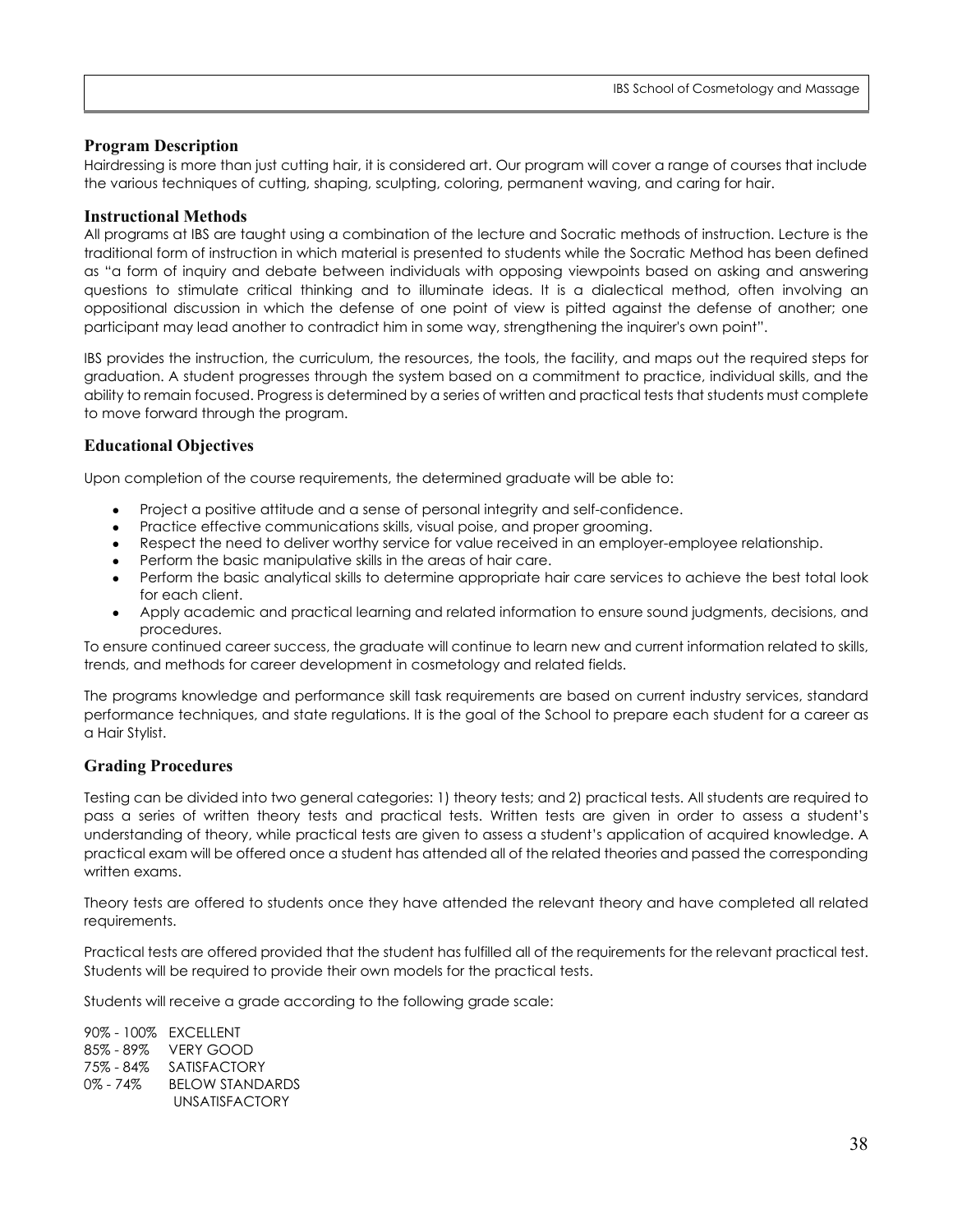#### **CONTENTS OF THE UNITS OF INSTRUCTION**

(Please see your 100/200 level schedules for the sequence of units)

#### **HOURS|SUBJECT/UNIT**

120 **ORIENTATION:** Basic theory in all subjects including Anatomy (Circulatory System, Skin, Hair and Nails), Physiology, Skeletal and Muscular Systems, Disorders of the skin, Scalp and Hair, Product Knowledge, Chemistry, Bacteriology, Sanitation and Sterilization. Written and Practical tests are administered.

50 **SHOP MANAGEMENT:** Hygiene and good grooming, Visual poise, Personality development, Professional Ethics, Resume Development, Interview Preparation, Seeking Employment, Bacteriology, Sterilization, Sanitation, State Laws, including labor and Sanitation (Chapter 439 – Beauty Culture / Chapter 436B – Professional and Vocational Licensing Act / Title 11 – Department of Health,

Chapter 11 - sanitation/ Title 16 – DCCA Chapter 78 - Cosmetology, First Aid, Desk, Lab and dispensary duties, Inventory.

200 **HAIRCUTTING:** Sanitation and Sterilization, draping, Shampooing/Rinsing, Hair shaping. Patron Preparation, implements, sectioning, haircutting and thinning with shears and razors, clippers. Monitory duties and records, study, review and Specialization of haircutting techniques.

60 **SCALP AND HAIR TREATMENTS:** Sanitation and Sterilization, Draping, Shampooing/Rinsing, scalp and hair care, Theory of massage therapy, Skin disorder, hair disorders, Anatomy, Electricity and Light Therapy. Patron Preparation, Brushing, Application of products, and Manipulations, Electrical equipment. Monitory duties and records, study, review and Specialization of scalp and hair treatments.

370 **HAIRDRESSING AND SHAMPOOING:** Sanitation and Sterilization, Draping, Shampooing/Rinsing, Finger waving, Hairstyling, Care and Styling of wigs, Thermal Styling, Curling and Blow Dry Styling, Chemistry, Thermal Styling and Blow drying, Rollers and rollers technique, Back combing and Back Brushing, braiding and the care, Setting and Styling of Wigs.

190 **PERMANENT WAVING (ALKALINE-ACID):** Sanitation and Sterilization, Draping, Shampooing/Rinsing, Permanent Waving, Chemistry. Patron Preparation and Preparation, Sectioning and Blocking, Wrapping Techniques, Test Curls, Processing, Rinsing, Neutralizing, Record cards and Release statement. Monitory duties and records, study, review and Specialization of Perm techniques.

200 **HAIRCOLORING AND BLEACHING:** Sanitation and Sterilization, Draping, Shampooing/Rinsing, Law of Color, Color selection, Chemistry. Patron Preparation and Preparation, Patch test, Safety Precautions, Procedures for mixture and Application of temporary Rinses, Semi permanent tints and lighteners. Application of Virgin tint, Retouch, Virgin Lighteners, Retouch lightener, Toners, Frosting, Tiping, Cap and Weave, color removal. Monitory duties and records, study, review and Specialization of haircoloring techniques.

60 **HAIR STRAIGHTENING:** Sanitation and Sterilization, Draping, Shampooing/Rinsing, Chemical hair relaxing, Thermal Hair Straightening, Pressing, Reverse Reconstructive Curl (thio relaxer), Relaxer/Straightener (sodium Hydroxide). Patron Preparation and Protection, Application of Sodium Hydroxide, Retouch, Thio Relaxer and Retouch, Safety Precautions. Monitory duties and records, study, review and Specialization of hair straightening techniques.

#### **1250 TOTAL HOURS**

#### **100 LEVEL**

All 100 level students are required to attend the entire cycle of theory. Students are required to demonstrate the proper commitment to following a schedule as one would in an actual employment setting. Students will need to demonstrate their ability in this area by attending every class during the 100 level. This is part of the requirement to pass to the next level. If a student fails to meet progress standards, the student must repeat the 100 level.

All 100 level students are required to complete Workbook 100, which consists primarily of practical exercises that are required to be completed a minimum number of times (the criterion for each procedure are listed in the Workbook as well as where to find the information needed in the textbook or video). The 100 level Workbook is a list of components containing every step leading to the complete operation or procedure. An instructor will need to inspect and sign-off every component procedure completed.

#### **200 LEVEL**

All 200 level students receive instruction in theory as well as supervised practical time on the clinic floor. All students at this level are required to complete specific sections of Workbook 200-300, which they will receive upon successful completion of the 100 level. All procedures required in Workbook 100 will be repeated together with some new procedures. The margin of error and the time required for each will be reduced. Half of each set of procedures will be required to be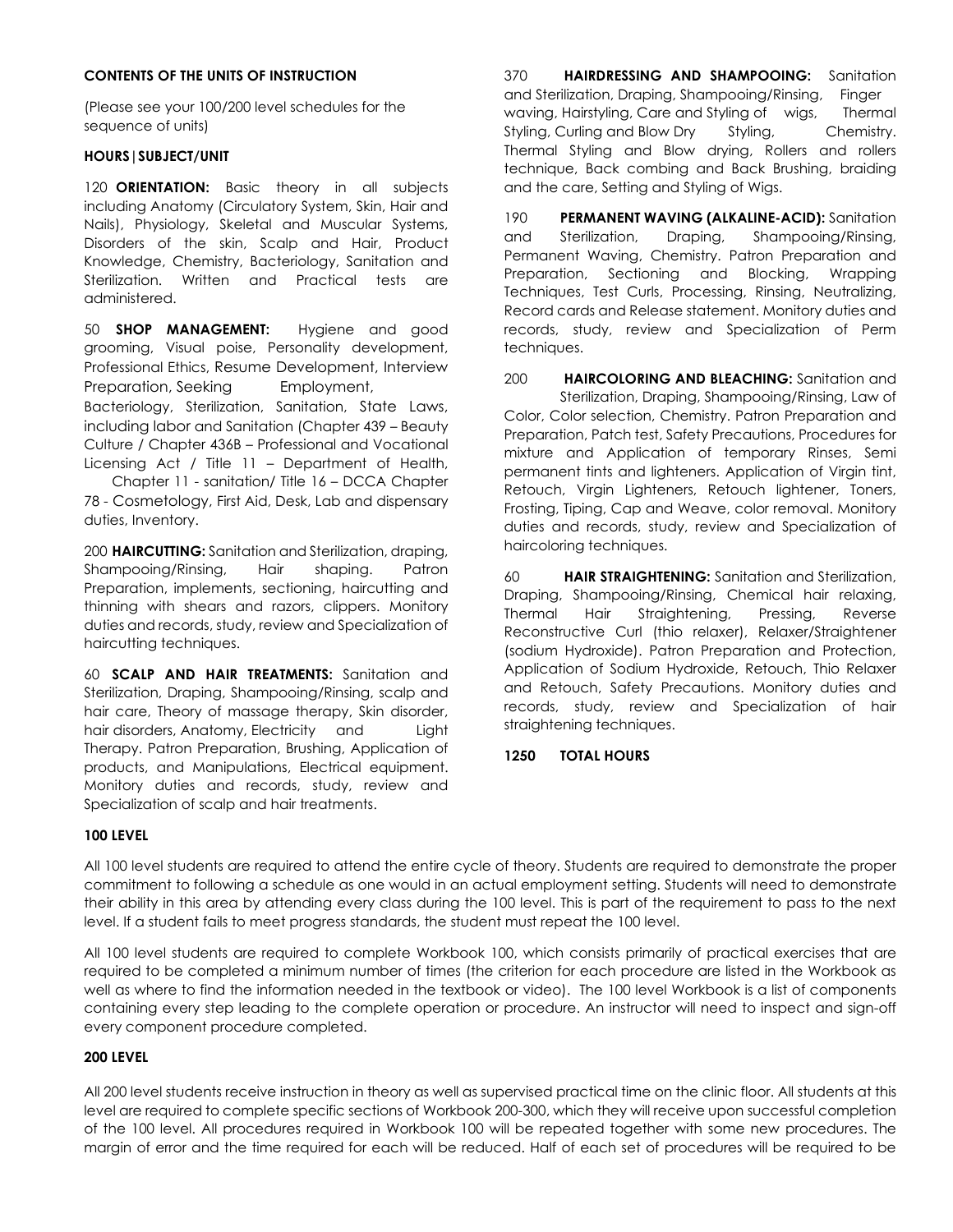performed on live models or on clients on the clinic floor. The School will have a limited number of clients available and will assign clients as fairly as can be accomplished. Students should not rely on the School to provide all of the opportunities required to gain the necessary experience for graduation. It will be necessary for the student to practice on the mannequin head or a live model brought in by the student to gain this experience.

In order to advance to the 300 level of the program a student must attend all units of 200 level theory and successfully complete all written tests associated with each unit as well as complete the required sections of Workbook 200-300, including a minimum number of services performed during clinic time. Students wishing to advance to the 300 level shall be required to pass the 200 level practical exam. This assessment is intended to bring focus to the areas which the student needs to focus on at the 300 level.

#### **300 LEVEL**

The 300 level is designed to develop practical skills. Students may choose to review the theory and practical material by attending the 200 level classes or by reviewing the material and chapter tests on the computer. 300 level students will need to complete the procedures listed in Workbook 200-300 until they can be completed consistently under the allotted time and without error. This is the time to refine techniques and to become more comfortable in dealing with clients. Students will be encouraged to improve their communication skills and interaction each time services are performed on clients. The instructor may at any time retest a practical procedure to assure that the procedure is being completed consistently with a minimum number of errors and the magnitude of any error remains below the criterion for the 300 level.

A 300 level student shall be qualified to sit for the final theory and practical exams provided that they have successfully met the following criteria: 1) the student has completed all assignments in both Workbook 100 and 200-300; 2) the student has maintained the required attendance rates; and 3) the student has reached an appropriate skill level. Students who test at the required passing rates shall qualify to sit the State certifying exam upon issuance of the transcript.

## **NAIL TECHNOLOGY PROGRAM OUTLINE**

#### **350 HOURS/ 24 HOURS PER WEEK**

#### **Program Description**

Students will be provided instruction in every aspect of Nail Technology. Students will be expected to become proficient performing manicures, pedicures and the application of artificial nail products including acrylic, fiberglass, and gel products. In addition, students will also be required to undergo all of the theory subjects that are covered in the State licensing examination.

#### **Instructional Methods**

All programs at IBS are taught using a combination of the lecture and Socratic methods of instruction. Lecture is the traditional form of instruction in which material is presented to students while the Socratic Method has been defined as "a form of inquiry and debate between individuals with opposing viewpoints based on asking and answering questions to stimulate critical thinking and to illuminate ideas. It is a [dialectical](http://en.wikipedia.org/wiki/Dialectical) method, often involving an oppositional discussion in which the defense of one point of view is pitted against the defense of another; one participant may lead another to contradict him in some way, strengthening the inquirer's own point".

IBS provides the instruction, the curriculum, the resources, the tools, the facility, and maps out the required steps for graduation. A student progresses through the system based on a commitment to practice, individual skills, and the ability to remain focused. Progress is determined by a series of written and practical tests that students must complete to move forward through the program.

#### **Educational Objectives**

Upon completion of the course requirements, the determined graduate will be able to:

- Project a positive attitude and a sense of personal integrity and self-confidence.
- Practice effective communications skills, visual poise, and proper grooming.
- Respect the need to deliver worthy service for value received in an employer-employee relationship.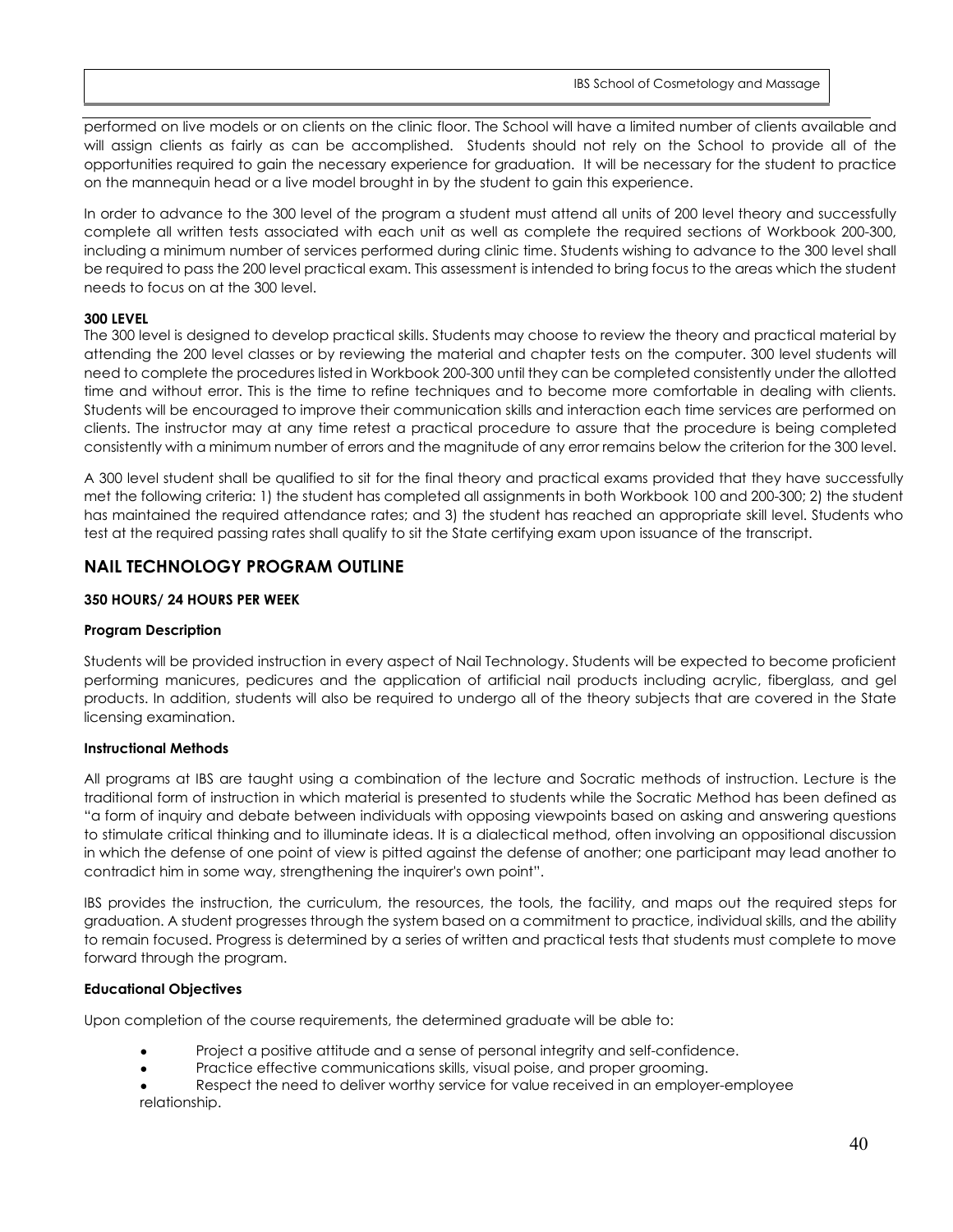Perform the basic manipulative skills in the areas of nail care.

Perform the basic analytical skills to determine appropriate nail care services to achieve the best total look for each client.

Apply academic and practical learning and related information to ensure sound judgments, decisions, and procedures.

To ensure continued career success, the graduate will continue to learn new and current information related to skills, trends, and methods for career development in cosmetology and related fields.

The programs knowledge and performance skill task requirements are based on current industry services, standard performance techniques, and state regulations. It is the goal of the School to prepare each student for a career in Nail Technology.

#### **Grading Procedures**

Testing can be divided into two general categories: 1) theory tests; and 2) practical tests. All students are required to pass a series of written theory tests and practical tests. Written tests are given in order to assess a student's understanding of theory, while practical tests are given to assess a student's application of acquired knowledge. A practical exam will be offered once a student has attended all of the related theories and passed the corresponding written exams.

Theory tests are offered to students once they have attended the relevant theory and have completed all related requirements.

Practical tests are offered provided that the student has fulfilled all of the requirements for the relevant practical test. Students will be required to provide their own models for the practical tests.

Students will receive a grade according to the following grade scale:

90% - 100% EXCELLENT 85% - 89% VERY GOOD 75% - 84% SATISFACTORY 0% - 74% BELOW STANDARDS UNSATISFACTORY

#### **CONTENTS OF THE UNITS OF INSTRUCTION**

(Please see your 100/200 level schedules for the sequence of units)

#### **HOURS|SUBJECT/UNIT**

100 **ORIENTATION:** Basic theory in all subjects including Anatomy (Circulatory System, Skin, Hair and Nails), Physiology, Skeletal and Muscular Systems, Disorders of the skin, Scalp and Hair, Product Knowledge, Chemistry, Bacteriology, Sanitation and Sterilization,

50 **SHOP MANAGEMENT:** Hygiene and good grooming, Visual poise, Personality development, Professional Ethics, Resume Development, Interview Preparation, Seeking Employment, Bacteriology, Sterilization, Sanitation, State Laws, including labor and

Sanitation (Chapter 439 – Beauty Culture / Chapter 436B – Professional and Vocational Licensing Act / Title 11 – Department of Health, Chapter 11 - sanitation/Title 16 – DCCA Chapter 78 - Cosmetology, Bacteriology, Sterilization, Sanitation, First Aid, Desk, Lab and dispensary duties, Inventory.

200 **MANICURING AND PEDICURING:** Sanitation and Sterilization, Manicuring, The Nail and Disorders of the nail, Theory of massage therapy, The Skin and Disorders, Anatomy and Chemistry, Patron Protection and Precautions, Nail Repair, Artificial Nails (acrylic and gel application), Polish application, Tips and Wraps, Pedicuring. Monitory duties and records, study, review and Specialization.

350 **TOTAL HOURS**

#### **100 LEVEL**

The 100 level is a very brief period of time with the focus being primarily on the training of students to meet a minimum level of competency to perform various aspects of services. Students are required to demonstrate the proper commitment to following a schedule as one would in an actual employment setting and comply with the required attendance levels. Students at this level will attend both theory and guided practical classes as well as pass a series of written and practical tests.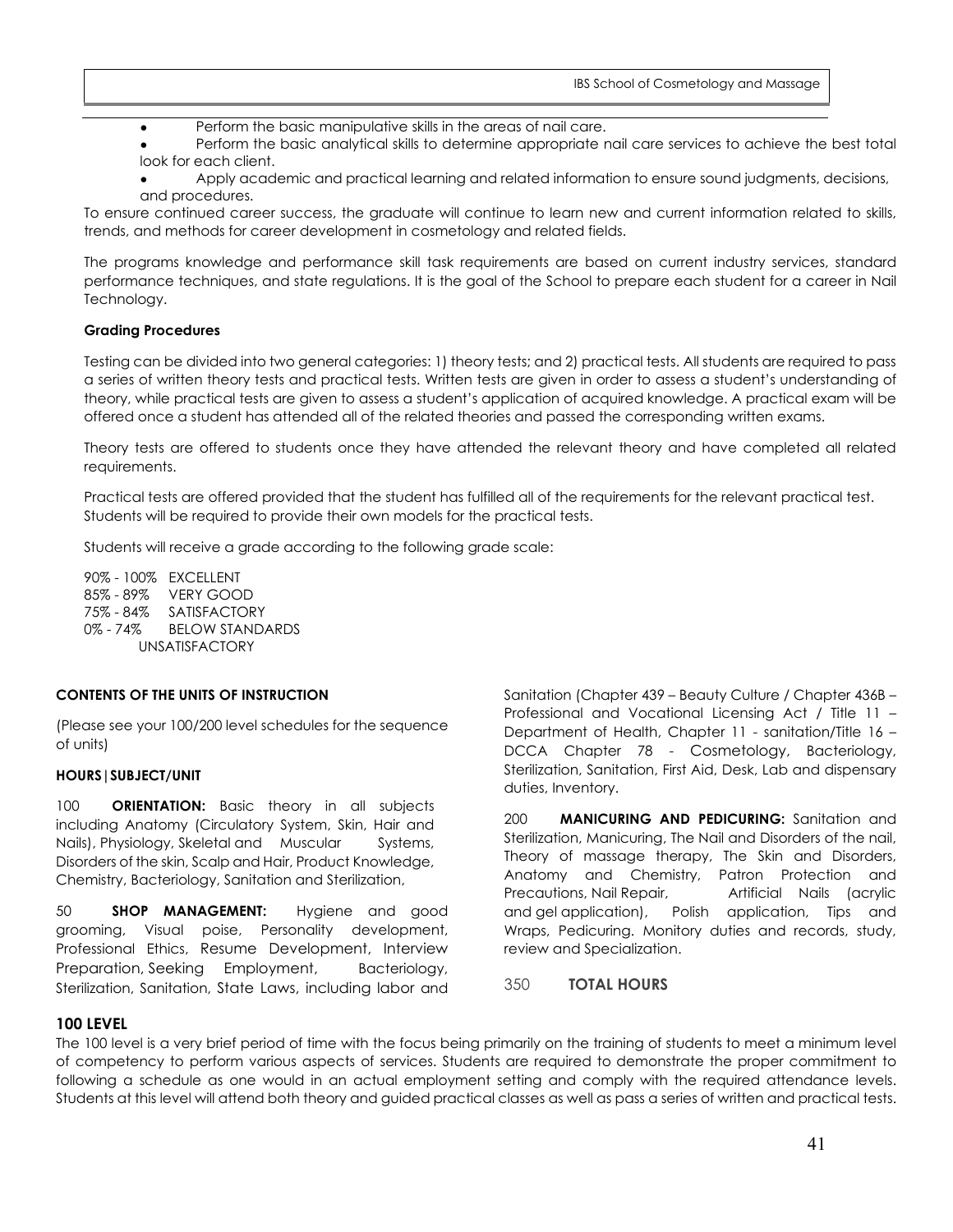Written tests are given in order to assess a student's understanding of theory, while practical tests are given to assess a student's application of acquired knowledge.

Students at the 100 level will be issued Workbook 100 which consists primarily of practical exercises that are required to be completed a minimum number of times (the criterion required for each procedure is listed in the Workbook as well as where to find the information needed in the textbook or video). The Workbook is a list of components containing every step leading to the complete operation or procedure; an instructor will need to inspect and sign-off every component of procedures as they are completed. Students will need to complete the requirements of the Workbook until the required sets of procedures can be completed consistently under the allotted time and without error. A practical exam will be offered once a student has attended all required 100 level theories and passed the corresponding written exams as well as completing Workbook 100. Successful completion of the practical exam will certify that the student has met a minimum level of competence and enable them to perform services on customers.

## **200 LEVEL**

Both theory and practical instruction will take place at the 200 level. 200 level students will be required to attend all theory classes and pass the corresponding written test. Students will also be required to complete Workbook 200, which will be issued upon entrance into the level. The School will have a limited number of customers available and will assign customers as fairly as can be accomplished. Students should not rely on the School to provide all of the opportunities required to gain the necessary experience for graduation. It will be necessary for the student to use a model brought in by the student or by using another student in the School to gain this experience. This is the time to refine techniques and to become more comfortable in dealing with clients. Students will be encouraged to improve their communication skills and interaction each time services are performed on clients. The instructor may at anytime retest a practical procedure to assure that the procedure is being completed consistently with a minimum number of errors and the magnitude of any error meets the standard for the 200 level.

A 200 level student shall be qualified to sit for the final theory and practical exams provided that they have successfully completed the following criteria: 1) the student has completed all assignments in Workbook 200; 2) the student has maintained the required attendance rates; and 3) the student has reached an appropriate skill level. Students who test at the required passing rates shall qualify to sit the State certifying exam upon issuance of the transcript.

## **ESTHETICS PROGRAM OUTLINE**

#### **600 HOURS/32 HOURS PER WEEK**

## **PROGRAM DESCRIPTION**

The knowledge acquired will cover skin analysis and its related problems, recommend treatments. The student will perform skin care treatments (body and face), application of make-up and temporary hair removal. Students also learn the physiology of the skin and theory of facial massage as well as the theory subjects required by the State licensing exam.

## **INSTRUCTIONAL METHODS**

All programs at IBS are taught using a combination of the lecture and Socratic methods of instruction. Lecture is the traditional form of instruction in which material is presented to students while the Socratic Method has been defined as "a form of inquiry and debate between individuals with opposing viewpoints based on asking and answering questions to stimulate critical thinking and to illuminate ideas. It is a [dialectical](http://en.wikipedia.org/wiki/Dialectical) method, often involving an oppositional discussion in which the defense of one point of view is pitted against the defense of another; one participant may lead another to contradict him in some way, strengthening the inquirer's own point".

IBS provides the instruction, the curriculum, the resources, the tools, the facility, and maps out the required steps for graduation. A student progresses through the system based on a commitment to practice, individual skills, and the ability to remain focused. Progress is determined by a series of written and practical tests that students must complete to move forward through the program.

#### **EDUCATIONAL OBJECTIVES**

Upon completion of the course requirements, the determined graduate will be able to:

● Project a positive attitude and a sense of personal integrity and self-confidence.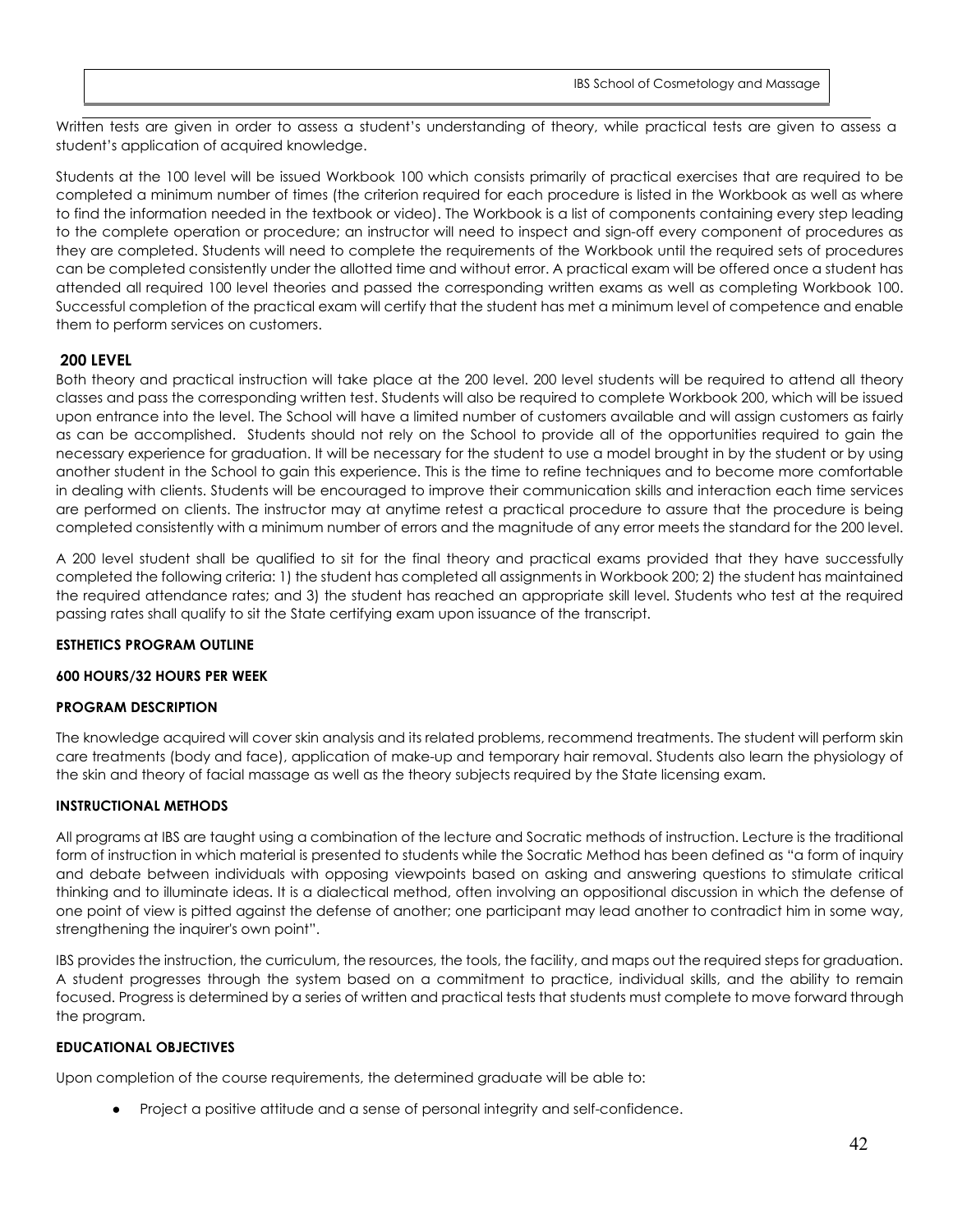- Practice effective communications skills, visual poise, and proper grooming.
- Respect the need to deliver worthy service for value received in an employer-employee relationship.
- Perform the basic manipulative skills in the areas of facial massage, effective use of implements and equipment, proper application of corrective makeup, and temporary hair removal.
- Perform the basic analytical skills to determine appropriate skin care and makeup services to achieve the best look for each client.
- Apply academic and practical learning and related information to ensure sound judgments, decisions, and procedures.

To ensure continued career success, the graduate will continue to learn new and current information related to skills, trends, and methods for career development in esthetics and related career positions.

The programs knowledge and performance skill task requirements are based on current industry services, standard performance techniques, and state regulations. It is the goal of the School to prepare each student for a career as an Esthetician.

#### **GRADING PROCEDURES**

Testing can be divided into two general categories: 1) theory tests; and 2) practical tests. All students are required to pass a series of written theory tests and practical tests. Written tests are given in order to assess a student's understanding of theory, while practical tests are given to assess a student's application of acquired knowledge. A practical exam will be offered once a student has attended all of the related theories and passed the corresponding written exams.

Theory tests are offered to students once they have attended the relevant theory and have completed all related requirements.

Practical tests are offered provided that the student has fulfilled all of the requirements for the relevant practical test. Students will be required to provide their own models for the practical tests.

Students will receive a grade according to the following grade scale:

90% - 100% EXCELLENT 85% - 89% VERY GOOD 75% - 84% SATISFACTORY 0% - 74% BELOW STANDARDS UNSATISFACTOR

#### **CONTENTS OF THE UNITS OF INSTRUCTION** 9

(Please see your 100/200 level schedules for the sequence of units)

#### **HOURS|SUBJECT/UNIT**

100 **ORIENTATION:** Basic theory in all subjects including Anatomy (Circulatory System, Skin, Hair and Nails), Physiology, Skeletal and Muscular Systems, Disorders of the skin, Scalp and Hair, Product Knowledge, Chemistry, Bacteriology, Sanitation and Sterilization,

50 **SHOP MANAGEMENT:** Hygiene and good grooming, Visual poise, Personality development, Professional Ethics, Resume Development, Interview Preparation, Seeking

Employment, Bacteriology, Sterilization, Sanitation, State Laws, including labor and Sanitation (Chapter 439 – Beauty Culture / Chapter 436B – Professional and Vocational Licensing Act / Title 11 – Department of Health, Chapter 11 - sanitation/ Title16 – DCCA Chapter 78 - Cosmetology, First Aid, Desk, Lab and dispensary duties, Inventory.

250 **FACIAL :** Sanitation and Sterilization, draping, theory of massage, Cosmetic Chemistry, Product Ingredients & Safety, Product Selection, Facial Treatment Benefits, Treatment and Client Preparation, Treatments for Different Skin Types and Conditions, Acne Facials, Exfoliation Treatments, Massage Treatments, Body Treatments. Monitory duties and records, study, review and **Specialization** 

150 **HAIR REMOVAL:** Sanitation and Sterilization, draping, Morphology of the Hair, Hair Growth Cycle, Characteristics and Differences in Hair Growth, Methods of Hair Removal, Techniques, Products, Temporary Hair Removal Waxing/Tweezing. Monitory duties and records, study, review and Specialization

25 **ADVANCED TOPICS:** Sanitation and Sterilization, Chemical Exfoliation, Microdermabrasion, Laser Technology, Light Therapy, Microcurrent Machines, Ultrasound and Ultrasonic Technology, Spa Body Treatments. Monitory duties and records, study, review and **Specialization**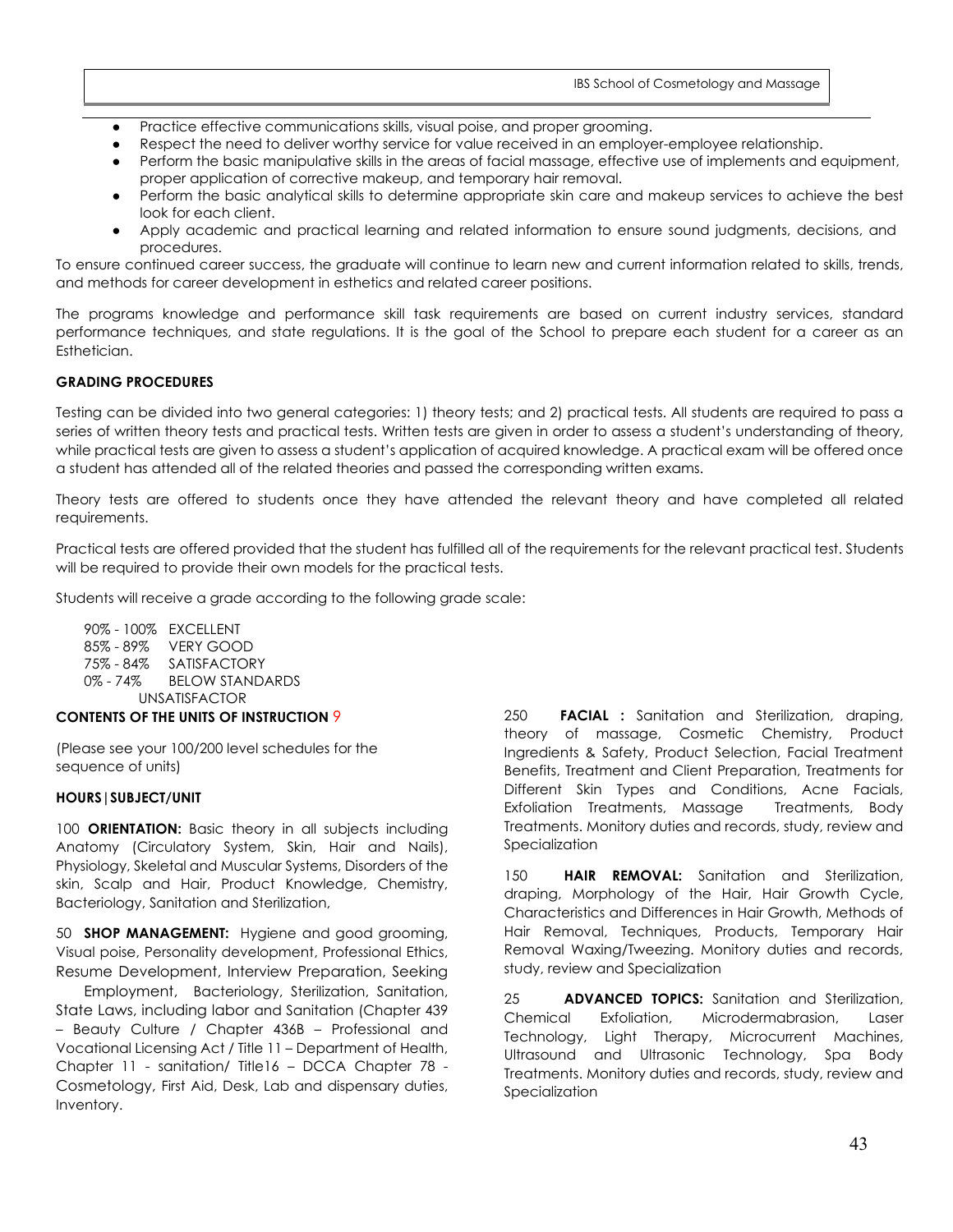25 **FACIAL MAKEUP :** Sanitation and Sterilization, draping, Color Theory, Products and Formulations, Tools and Supplies, Application Techniques, Artificial Eyelashes. Monitory duties and records, study, review and Specialization

**600 TOTAL HOUR**

#### **100 Level**

The 100 level is a very brief period of time with the focus being primarily on the training of students to meet a minimum level of competency to perform various aspects of services. Students are required to demonstrate the proper commitment to following a schedule as one would in an actual employment setting and comply with the required attendance levels. Students at this level will attend both theory and guided practical classes as well as pass a series of written and practical tests. Written tests are given in order to assess a student's understanding of theory, while practical tests are given to assess a student's application of acquired knowledge.

Students at the 100 level will be issued Workbook 100 which consists primarily of practical exercises that are required to be completed a minimum number of times (the criterion required for each procedure is listed in the Workbook as well as where to find the information needed in the textbook or video). The Workbook is a list of components containing every step leading to the complete operation or procedure; an instructor will need to inspect and sign-off every component of procedures as they are completed. Students will need to complete the requirements of the Workbook until the required sets of procedures can be completed consistently under the allotted time and without error. A practical exam will be offered once a student has attended all required 100 level theories and passed the corresponding written exams as well as completing Workbook 100. Successful completion of the practical exam will certify that the student has met a minimum level of competence and enable them to perform services on customers.

#### **200 Level**

Both theory and practical instruction will take place at the 200 level. 200 level students will be required to attend all theory classes and pass the corresponding written test. Students will also be required to complete Workbook 200, which will be issued upon entrance into the level. The School will have a limited number of customers available and will assign customers as fairly as can be accomplished. Students should not rely on the School to provide all of the opportunities required to gain the necessary experience for graduation. It will be necessary for the student to use a model brought in by the student or by using another student in the School to gain this experience. This is the time to refine techniques and to become more comfortable in dealing with clients. Students will be encouraged to improve their communication skills and interaction each time services are performed on clients. The instructor may at anytime retest a practical procedure to assure that the procedure is being completed consistently with a minimum number of errors and the magnitude of any error meets the standard for the 200 level.

A 200 level student shall be qualified to sit for the final theory and practical exams provided that they have successfully completed the following criteria: 1) the student has completed all assignments in Workbook 200; 2) the student has maintained the required attendance rates; and 3) the student has reached an appropriate skill level. Students who test at the required passing rates shall qualify to sit the State certifying exam upon issuance of the transcript.

#### **COSMETOLOGY PROGRAM OUTLINE**

#### **1800 HOURS/40 HOURS PER WEEK**

This program covers the course content included in the Hair Dressing, Esthetics, and Nail Technology programs.

## **Program Description**

The cosmetology course is intended to provide the cosmetologist with both the theory and practical aspects of the various techniques of cutting, shaping, sculpting, coloring, permanent waving, and caring for hair, skin care treatments (body and face), application of make-up and temporary hair removal and performing manicures, pedicures and the application of artificial nail products including acrylic, fiberglass, and gel products. In addition, students will also be required to undergo all of the theory subjects that are covered in the State licensing examination.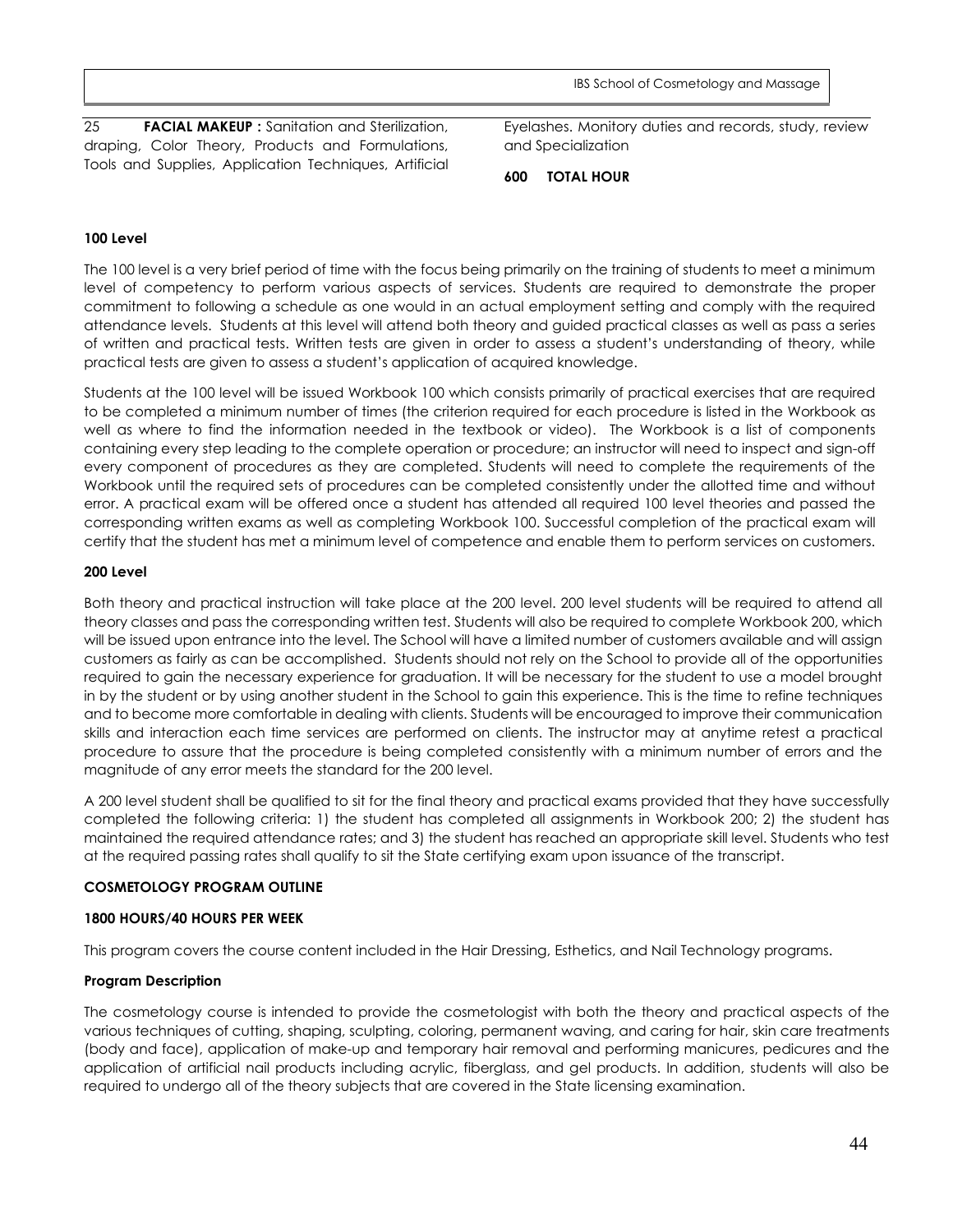#### **Instructional Methods**

All programs at the School are taught using a combination of the lecture and Socratic methods of instruction. Lecture is the traditional form of instruction in which material is presented to students while the Socratic Method has been defined as "a form of inquiry and debate between individuals with opposing viewpoints based on asking and answering questions to stimulate critical thinking and to illuminate ideas. It is a [dialectical](http://en.wikipedia.org/wiki/Dialectical) method, often involving an oppositional discussion in which the defense of one point of view is pitted against the defense of another; one participant may lead another to contradict him in some way, strengthening the inquirer's own point".

The School provides the instruction, the curriculum, the resources, the tools, the facility, and maps out the required steps for graduation. A student progresses through the system based on a commitment to practice, individual skills, and the ability to remain focused. Progress is determined by a series of written and practical tests that students must complete to move forward through the program.

#### **Educational Objectives**

Upon completion of the course requirements, the determined graduate will be able to:

- Project a positive attitude and a sense of personal integrity and self-confidence.
- Practice effective communications skills, visual poise, and proper grooming.
- Respect the need to deliver worthy service for value received in an employer-employee relationship.
- Perform the basic manipulative skills in the areas of hair care.
- Perform the basic analytical skills to determine appropriate hair care services to achieve the best total look for each client.
- Apply academic and practical learning and related information to ensure sound judgments, decisions, and procedures.
- Perform the basic manipulative skills in the areas of nail care.
- Perform the basic analytical skills to determine appropriate nail care services to achieve the best total look for each client.
- Apply academic and practical learning and related information to ensure sound judgments, decisions, and procedures.
- Perform the advanced manipulative skills required for facial massage, effective use of required implements and equipment, proper techniques for hair removal, lash/brow tinting, and use of advanced facial devices, as well as chemical peels and enzymes, and application of eyelash extensions.
- Apply the underlying theory, technical information and related matter to assure sound judgments, decisions, and accurate advanced procedures.

To ensure continued career success, the graduate will continue to learn new and current information related to techniques, tools, trends, and methods for career development in advanced esthetics and related career positions.

The programs knowledge and performance skill task requirements are based on current industry services, standard performance techniques, and state regulations. It is the goal of the School to prepare each student with advanced esthetics techniques to further their career as a Cosmetologist.

#### **Grading Procedures**

Testing can be divided into two general categories: 1) theory tests; and 2) practical tests. All students are required to pass a series of written theory tests and practical tests. Written tests are given in order to assess a student's understanding of theory, while practical tests are given to assess a student's application of acquired knowledge. A practical exam will be offered once a student has attended all of the related theories and passed the corresponding written exams.

Theory tests are offered to students once they have attended the relevant theory and have completed all related requirements.

Practical tests are offered provided that the student has fulfilled all of the requirements for the relevant practical test. Students will be required to provide their own models for the practical tests.

Students will receive a grade according to the following grade scale: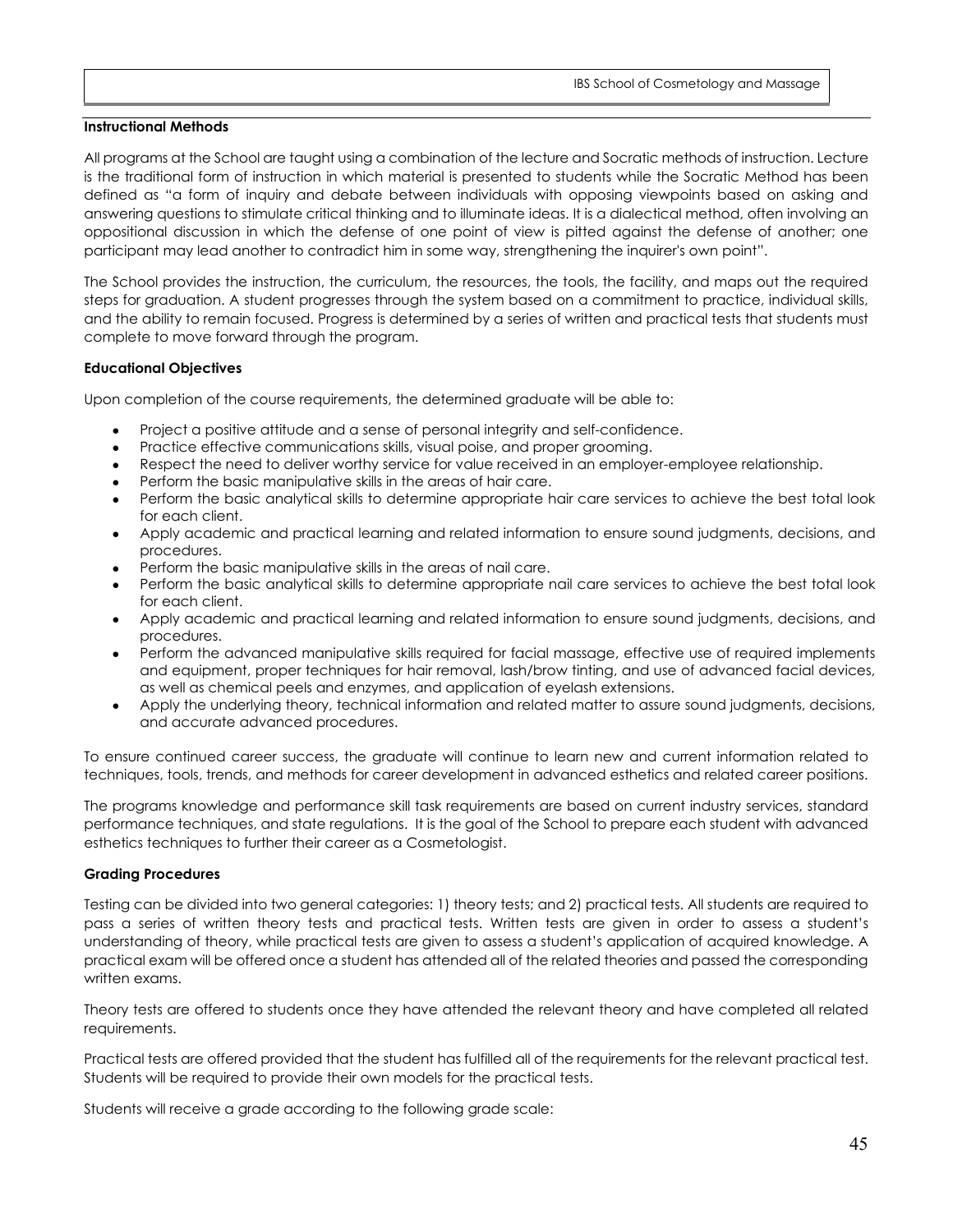90% - 100% EXCELLENT 85% - 89% VERY GOOD 75% - 84% SATISFACTORY BELOW STANDARDS UNSATISFACTORY

#### **CONTENTS OF THE UNITS OF INSTRUCTION**

(Please see your 100/200 level schedules for the sequence of units)

#### **HOURS|SUBJECT/UNIT**

200 **ORIENTATION:** Basic theory in all subjects including Anatomy (Circulatory System, Skin, Hair and Nails), Physiology, Skeletal and Muscular Systems, Disorders of the skin, Scalp and Hair, Product Knowledge, Chemistry, Bacteriology, Sanitation and Sterilization.

100 **SHOP MANAGEMENT:** Hygiene and good grooming, Visual poise, Personality development, Professional Ethics, Resume Development, Interview Preparation, Seeking Employment, Bacteriology, Sterilization, Sanitation, State Laws, including labor and Sanitation (Chapter 439 – Beauty Culture / Chapter 436B – Professional and Vocational Licensing Act / Title 11 – Department of Health, Chapter 11 sanitation/ Title 16 – DCCA Chapter 78 - Cosmetology, First Aid, Desk, Lab and dispensary duties, Inventory.

180 **HAIRCUTTING:** Sanitation and Sterilization, draping, Shampooing/Rinsing, Hair shaping. Patron Preparation, implements, sectioning, haircutting and thinning with shears and razors, clippers. Monitory duties and records, study, review and Specialization of haircutting techniques.

50 **SCALP AND HAIR TREATMENTS:** Sanitation and Sterilization, Draping, Shampooing/Rinsing, scalp and hair care, Theory of massage, Skin disorder, hair disorders, Anatomy, Electricity and Light Therapy. Patron Preparation, Brushing, Application of products, and Manipulations, Electrical equipment. Monitory duties and records, study, review and Specialization of Scalp and hair treatments.

350 **HAIR DRESSING AND SHAMPOOING:**  Sanitation and Sterilization, Draping, Shampooing/Rinsing, Finger waving, Hairstyling, Care and Styling of wigs, Thermal Styling, Curling and Blow Dry Styling, Chemistry. Thermal Styling and Blow drying, Rollers and rollers technique, Back combing and Back Brushing, braiding and the care, Setting and Styling of Wigs.

175 **PERMANENT WAVING (ALKALINE-ACID):**  Sanitation and Sterilization, Draping, Shampooing/Rinsing, Permanent Waving, Chemistry. Patron Preparation and Preparation, Sectioning and Blocking, Wrapping Techniques, Test Curls, Processing, Rinsing, Neutralizing, Record cards and Release statement.

180 **HAIRCOLORING AND BLEACHING:** Sanitation and Sterilization, Draping, Shampooing/Rinsing, Law of Color, Color selection, Chemistry. Patron reparation and Preparation, Patch test, Safety Precautions, Procedures for mixture and Application of temporary Rinses, Semi permanent tints and lighteners. Application of Virgin tint, Retouch, Virgin Lighteners, Retouch lightener, Toners, Frosting, Tiping, Cap and Weave, color removal. Monitory duties and records, study, review and Specialization of haircoloring techniques.

50 **HAIR STRAIGHTENING:** Sanitation and Sterilization, Draping, Shampooing/Rinsing, Chemical hair relaxing, Thermal Hair Straightening, Pressing, Reverse Reconstructive Curl (thio relaxer), Relaxer/Straightener (sodium Hydroxide). Patron Preparation and Protection, Application of Sodium Hydroxide, Retouch, Thio Relaxer and Retouch, Safety Precautions.

200 **FACIAL:** Sanitation and Sterilization, draping, theory of massage, Cosmetic Chemistry, Product Ingredients & Safety, Product Selection, Facial Treatment Benefits, Treatment and Client Preparation, Treatments for Different Skin Types and Conditions, Acne Facials, Exfoliation Treatments, Massage Treatments, Body Treatments.

115 **HAIR REMOVAL:** Sanitation and Sterilization, draping, Morphology of the Hair, Hair Growth Cycle, Characteristics and Differences in Hair Growth, Methods of Hair Removal, Techniques, Products, Temporary Hair Removal Waxing/Tweezing.

25 **ADVANCED TOPICS:** Sanitation and Sterilization, Chemical Exfoliation, Microdermabrasion, Laser Technology, Light Therapy, Microcurrent Machines, Ultrasound and Ultrasonic Technology, Spa Body Treatments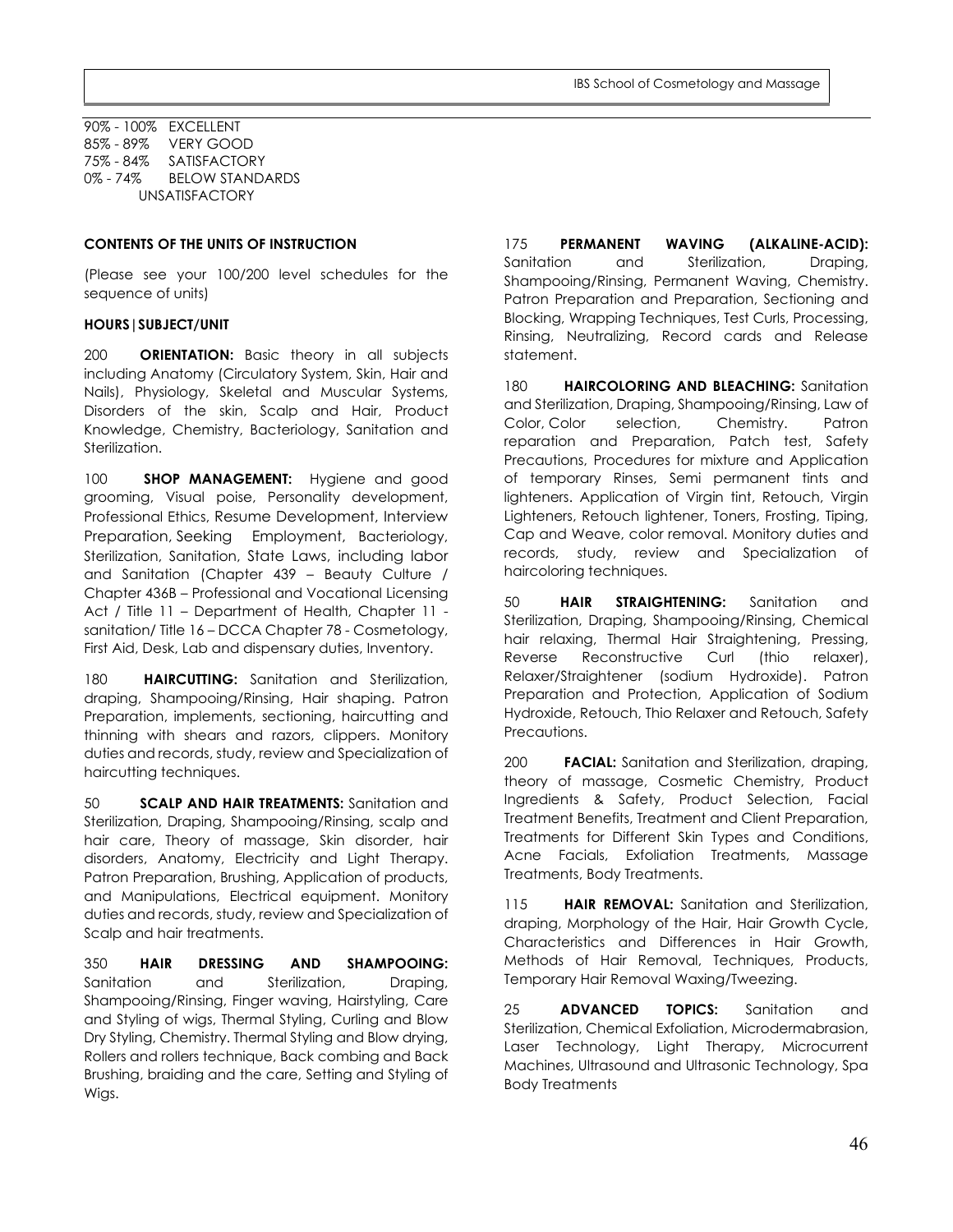25 **FACIAL MAKEUP:** Sanitation and Sterilization, draping, Color Theory, Products and Formulations, Tools and Supplies, Application Techniques, Artificial Eyelashes

150 **MANICURING AND PEDICURING:** Sanitation and Sterilization, Manicuring, The Nail and Disorders of the nail, Theory of massage, The Skin and Disorders, Anatomy and Chemistry, Patron Protection and Precautions, Nail Repair, Artificial Nails (acrylic and gel application), Polish application, Tips and Wraps, Pedicuring. Monitory duties and records, study, review and Specialization

#### **1800 TOTAL HOURS**

#### **100 Level**

There are several requirements that a 100 level student will have to satisfy before graduating to the 200 level.

All 100 level students are required to attend the entire cycle of theory. Students are required to demonstrate the proper commitment to following a schedule as one would in an actual employment setting and maintain the required attendance rates.

All 100 level students are required to complete Workbook 100 which consists primarily of practical exercises that are required to be completed a minimum number of times (the criterion required for each procedure are listed in the Workbook as well as where to find the information needed in the textbook or video). Workbook 100 is a list of components containing every step leading to the complete operation or procedure. An instructor will need to inspect and sign-off every component procedure completed.

All 100 level students are required to pass a series of written and practical tests. Written tests are given in order to assess a student's understanding of theory, while practical tests are given to assess a student's application of acquired knowledge. A practical exam will be offered once a student has attended all of the 100 level theories and passed the corresponding written exams.

#### **200 Level**

200 level students receive instruction in theory as well as supervised practical time on the clinic floor. All students at this level are required to complete Workbook 200, which they will receive upon successful completion of the 100 level. All of the procedures in Workbook 100 will be repeated together along with some new procedures. 200 level students will need to complete the procedures listed in Workbook 200 until they can be completed consistently under the allotted time and without error. Half of each set of procedures will be required to be performed on live models or on clients on the clinic floor. The School will have a limited number of clients available and will assign clients as fairly as can be accomplished. Students should not rely on the School to provide all of the opportunities required to gain the necessary experience for graduation. It will be necessary for the student to practice on the mannequin head or a live model brought in by the student to gain this experience. This level is designed to develop practical skills and is the time to refine techniques and to become more comfortable working with clients. Students will be encouraged to improve their communication skills and interaction each time services are performed on clients.

A 200 level student shall be qualified to sit for the final theory and practical exams provided that they have successfully completed the following criteria: 1) the student has completed all assignments in both Workbook 100 and 200; 2) the student has maintained the required attendance rates; and 3) the student has reached an appropriate skill level. Students who test at the required passing rates shall qualify to sit the State certifying exam upon issuance of the transcript.

#### **300 LEVEL**

The 300 level is designed to develop practical skills. Students may choose to review the theory and practical material by attending the 200 level classes or by reviewing the material and chapter tests on the computer. 300 level students will need to complete the procedures listed in Workbook 200-300 until they can be completed consistently under the allotted time and without error. This is the time to refine techniques and to become more comfortable in dealing with clients. Students will be encouraged to improve their communication skills and interaction each time services are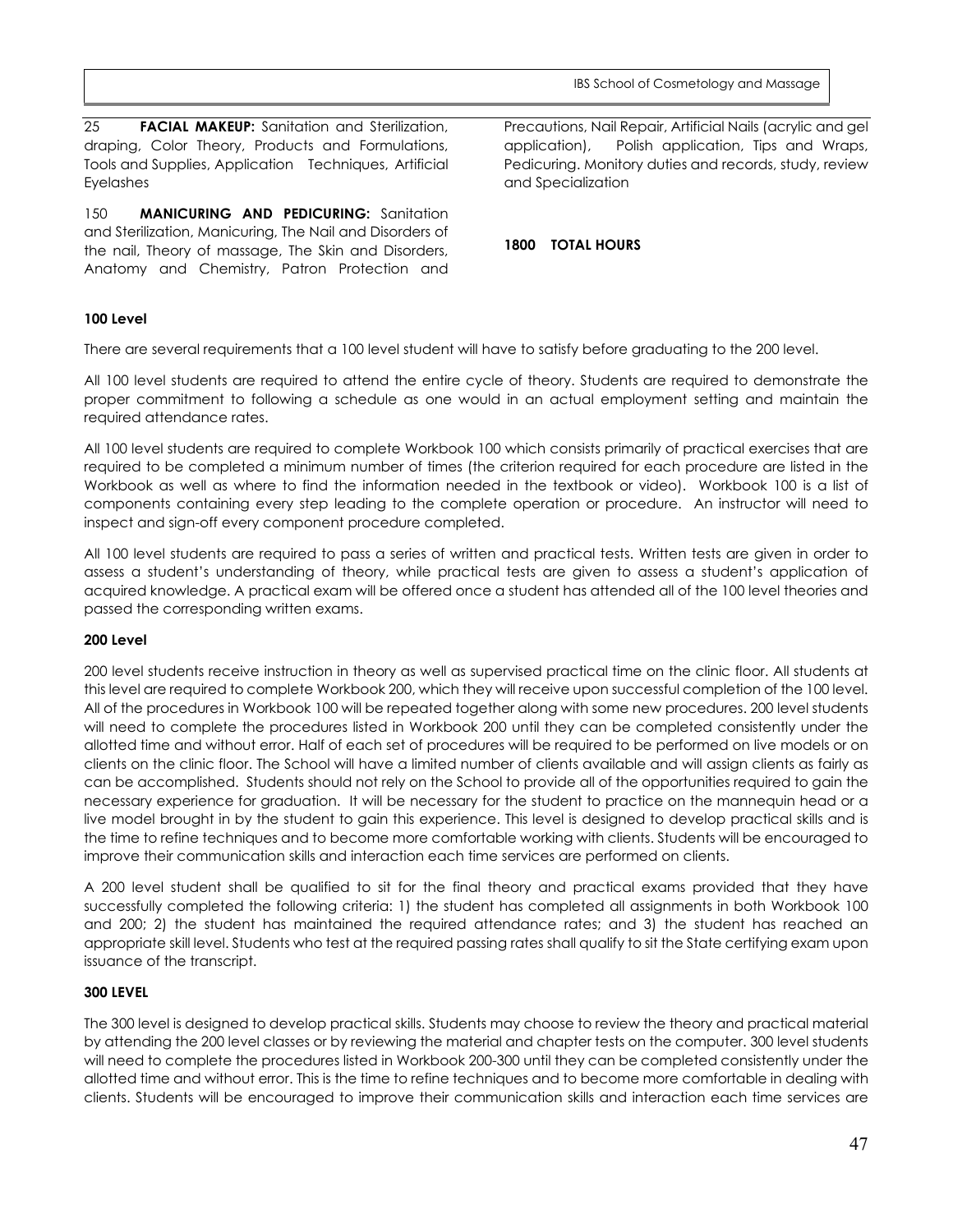performed on clients. The instructor may at any time retest a practical procedure to assure that the procedure is being completed consistently with a minimum number of errors and the magnitude of any error remains below the criterion for the 300 level.

A 300 level student shall be qualified to sit for the final theory and practical exams provided that they have successfully met the following criteria: 1) the student has completed all assignments in both Workbook 100 and 200- 300; 2) the student has maintained the required attendance rates; and 3) the student has reached an appropriate skill level. Students who test at the required passing rates shall qualify to sit the State certifying exam upon issuance of the transcript.

#### **MASSAGE THERAPY PROGRAM**

The massage therapy program is structured to provide students with the core competencies essential to become successful massage therapists. The 600-hour program exceeds both Hawaii State (Hawaii requires 570 hours) as well as national certification requirements. The School feels that the additional 30 hours shall permit the School to better prepare students in the theory of massage therapy. Many states impose theory hourly requirements that generally exceed 200 hours so the addition of 30 theory hours, bringing the total to 180 theory hours, better aligns the program with national standards. When completed, students will receive a certificate of completion and will be eligible to sit for the National Certification Examination for Therapeutic Massage (NCETM), Massage and Bodywork Licensing Exam (MBLEx), and the Hawaii Board of Massage Therapy Examination.

| Subject                                                                                                                                                                                           | Hours | <b>SUBJECT</b>                                        | <b>HOURS</b> |
|---------------------------------------------------------------------------------------------------------------------------------------------------------------------------------------------------|-------|-------------------------------------------------------|--------------|
| Theory and Demonstration:<br>Massage Procedure<br>Record Keeping<br>Hygiene<br><b>Theory</b><br>Draping<br>Assessment<br>Pathology/Conditions/Contrain<br>dications<br><b>Business and Ethics</b> | 120   | Human Anatomy<br>Physiology<br>Structural Kinesiology | 50           |
|                                                                                                                                                                                                   |       | Practical Massage Therapy<br>Training                 | 430          |
|                                                                                                                                                                                                   |       | <b>TOTAL PROGRAM HOURS</b>                            | 600          |

#### **MASSAGE THERAPY PROGRAM OUTLINE**

#### **600 HOURS/ 24 HOURS PER WEEK**

#### **Program Description**

The Massage Therapy program is intended to introduce students to all facets of massage including Swedish massage, business, ethics and practice. The intention is to prepare a student for work in a professional clinic or spa.

#### **Instructional Methods**

All programs at IBS are taught using a combination of the lecture and Socratic methods of instruction. Lecture is the traditional form of instruction in which material is presented to students while the Socratic Method has been defined as "a form of inquiry and debate between individuals with opposing viewpoints based on asking and answering questions to stimulate critical thinking and to illuminate ideas. It is a [dialectical](http://en.wikipedia.org/wiki/Dialectical) method, often involving an oppositional discussion in which the defense of one point of view is pitted against the defense of another; one participant may lead another to contradict him in some way, strengthening the inquirer's own point".

IBS provides the instruction, the curriculum, the resources, the tools, the facility, and maps out the required steps for graduation. A student progresses through the system based on a commitment to practice, individual skills, and the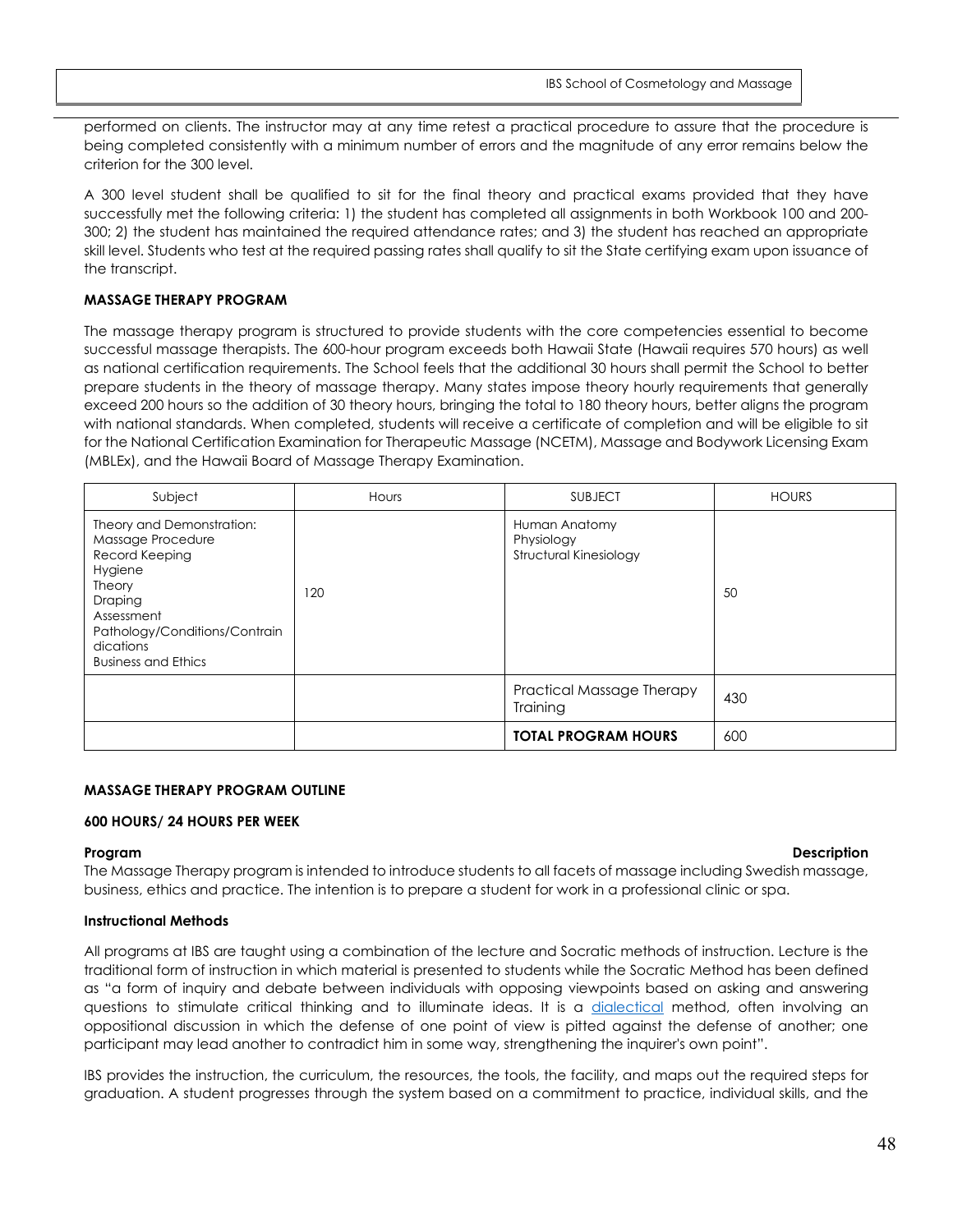ability to remain focused. Progress is determined by a series of written and practical tests that students must complete to move forward through the program.

#### **EDUCATIONAL OBJECTIVES**

The major goal of this course is to prepare students to administer a professional massage in a clinical environment. This implies a thorough understanding of the human body, its anatomy, and its physiology. In addition, you will be expected to practice various allied "modalities" that may enhance your ability to succeed in the field of massage therapy. To this end, you are encouraged from the outset to assume an extremely professional attitude in regard to the practice of therapeutic massage therapy. You will learn that the most important phase of any good massage happens before the practitioner's hands ever touch the client. Clear communication is essential. High ethical standards are required, and, most of all, the desire to help others feel better via safe, nurturing touch.

#### **Program Outcomes**

- Administer therapeutic modalities
- Model professional and ethical behavior
- Perform client consultation and assessment
- **Demonstrate therapeutic interpersonal skills**
- Apply safety and sanitation techniques to client care

#### **General Education Outcomes**

- Provide client assessment, treatment planning, and documentation
- Administer therapeutic modalities
- Perform Swedish massage
- Apply safety and sanitation techniques to client care

The programs knowledge and performance skill task requirements are based on current industry services, standard performance techniques, and state regulations. It is the goal of the School to prepare each student for a career as a Massage Therapist.

#### **Grading Procedures**

Testing can be divided into two general categories: 1) theory tests; and 2) practical tests. All students are required to pass a series of written theory tests and practical tests. Written tests are given in order to assess a student's understanding of theory, while practical tests are given to assess a student's application of acquired knowledge. A practical exam will be offered once a student has attended all of the related theories and passed the corresponding written exams.

Theory tests are offered to students once they have attended the relevant theory and have completed all related requirements.

Practical tests are offered provided that the student has fulfilled all of the requirements for the relevant practical test. Students will be required to provide their own models for the practical tests.

Students will receive a grade according to the following grade scale:

90% - 100% EXCELLENT 85% - 89% VERY GOOD 75% - 84% SATISFACTORY 0% - 74% BELOW STANDARDS UNSATISFACTORY

#### **CONTENTS OF THE UNITS OF INSTRUCTION**

(Please see your 100/200 level schedules for the sequence of units)

- 50 Human anatomy, physiology and structural kinesiology;
- 20 **Business and Ethics:** Business Skills

#### **HOURS|SUBJECT/UNIT**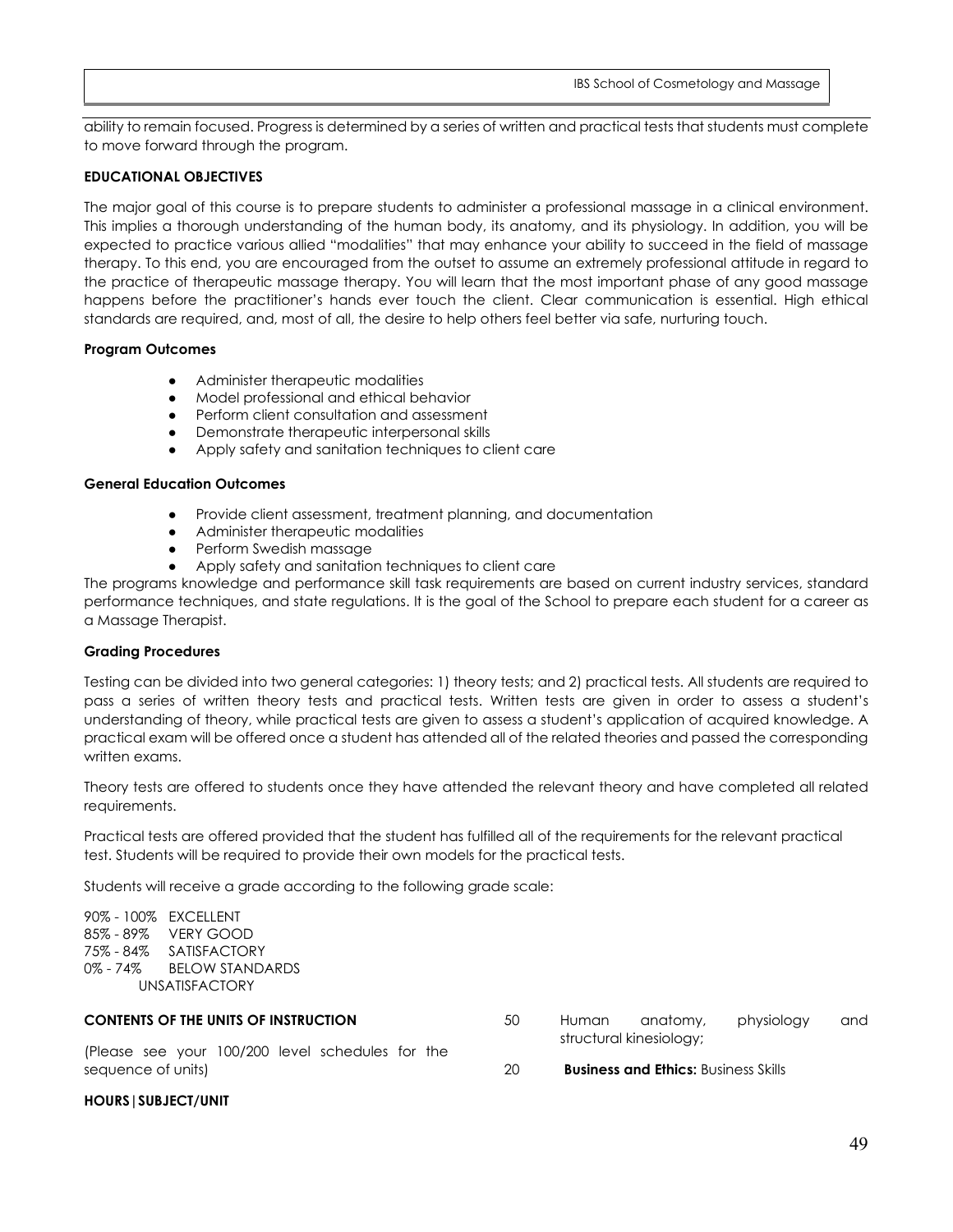430 **Practical massage therapy:** Clinical operations (70 hrs: 30 hrs sanitation + 30 hrs office

#### 100 **Coursework on the theory and demonstration of massage**: The proper procedure in massaging; Record keeping; Hygiene; Theory; Draping; Technique for specific conditions; Contraindications of massage for specific techniques according to conditions; Assessment of the client's condition and the

general technique to be applied.

procedures + 10 hrs record keeping); Advanced Techniques (40 hrs: 20 hrs of observation of classroominstructors + 20 hrs of consulting); Hands on supervised massage with record keeping (320 hrs).

#### **600 TOTAL HOURS**

#### **Human anatomy, physiology and structural kinesiology**

Describe the relationships of body systems in providing client care. Describe the structure and function of the various body systems. Students will learn about a number of diseases and disorders for each of the organ systems.

Students will develop an understanding in the area of human movement and exercise prescription with the human body stationary and in motion.

**Business and Ethics:** The course will cover state statures and the rules for massage therapy practice, including licensing/certification, local and federal regulations, and business practices and considerations. Ethical guidelines discussed in this course include boundaries, HIPPA regulations, special needs clients, and sexual harassment.

**Coursework on the theory and demonstration of massage:** The proper procedure in massaging; Record keeping; Hygiene; Theory; Draping; Technique for specific conditions; Contraindications of massage for specific techniques according to conditions; Assessment of the client's condition and the general technique to be applied.

#### **Practical massage therapy**

#### **Chair Massage**

Chair Massage course is specifically designed for the back, neck, shoulders, the arms, hands and scalp.

#### **Deep Tissue**

Deep Tissue Massage aims to address long term muscular issues, break down adhesive build up, reduce postural dysfunction and pain.

#### **Hot Stones**

This course will present the basics of hot and cold stone massage including benefits, contraindications, set up, and how to use stones during massage therapy.

#### **Lomi Lomi**

This relaxing and Therapeutic massage includes long fluid rhythmic strokes over the whole body using the hands as instruments of the heart.

#### **Prenatal**

Students will learn Prenatal Massage Contraindications, Setup Practices of Prenatal Massage, Prenatal Side Lying Massage technique, Prenatal Massage Benefits among other topics.

#### **Reflexology**

Reflexology is the art of applying pressure to the feet to alleviate symptoms in other parts of the body.

#### **Shiatsu**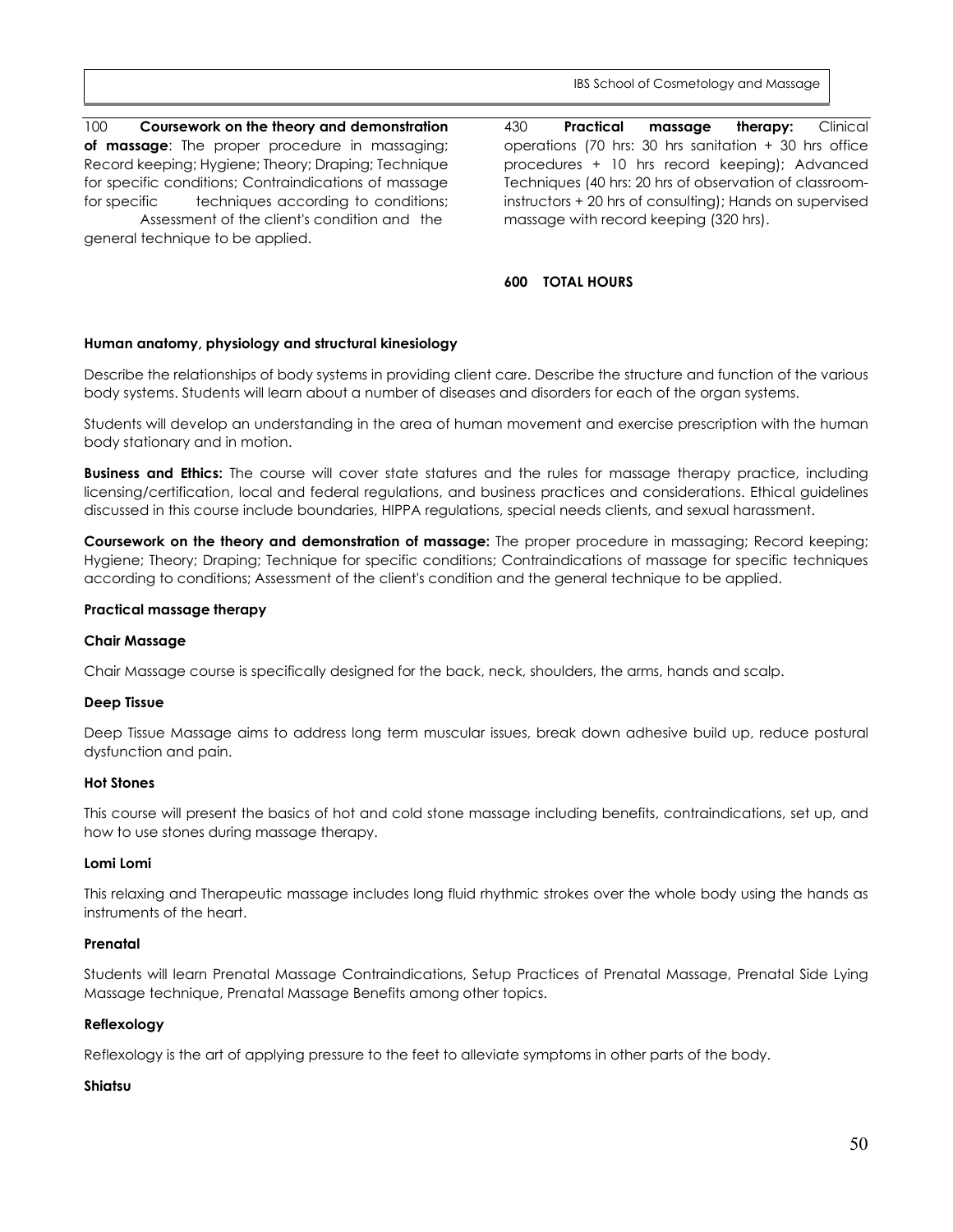This unique healing art, the therapist uses stretching and shiatsu techniques to affect the body's energy lines and pressure points.

#### **Sports Massage**

Learn the anatomy and techniques and skills to help athletes perform at their best. The effects of sports massage on the body, contraindications and cautions in massage, planning and giving a sports massage.

#### **Swedish**

Full body massage sequence. Incorporating strokes to reduce stress, improve circulation, assist lymph function and enhance relaxation.

#### **Thai Massage**

Basic principles, ethics, bodywork and theory of Thai massage.

The Massage Therapy program is intended to introduce students to all facets of massage including Swedish massage, business, ethics and practice. The intention is to prepare a student for work in a professional clinic or spa. In addition, the program is designed to prepare students to pass the Hawaii State licensing examination, as well as the national exams (non-energy). The course is divided into a theory/practical application segment and a clinical practice segment. The 100 level classes of the program and covers theory as well as guided practical on various aspects of massage therapy. At the end of 100 level classes, qualified students shall be given the opportunity to undertake a practical test which shall qualify a student to participate in the clinic practice segment; this portion of the program will place the student into a spa setting in which they will be performing massage services on the public. Thereafter, students shall be required to complete the balance of the theory/practical application segment as well as the clinical hours required to graduate. The School will assign clients as fairly as can be accomplished. Students should not rely on the School to provide all of the opportunities required to gain the necessary experience for graduation.

Students shall be required to complete both written exams and practical assessments. Students shall have weekly theory tests on the subjects offered during that week. In addition, there shall be one final theory that encompasses all theory subjects. There will be 2 preliminary and 1 final assessments offered. The first assessment exam is required to be able to participate in the student clinic. The second practical assessment is intended to test a students' understanding of anatomy, physiology and kinesiology through palpation. The final assessment is intended to prepare a student for the Hawaii Board of Massage Therapy Therapist's licensing exam. A SAP compliant student who chooses to test out once all of the Schools requirements are met or may remain enrolled for the maximum time allowed as mentioned previously.

#### **BARBERING PROGRAM**

This Program covers haircuts and styling, hair coloring and perming, shaving and beard trimming, hair replacement techniques, and basic facials and facial treatments. In addition to the services, students acquire familiarity with the specialized tools that are used in this field.

| <b>SUBJECT</b>                    | <b>MINIMUM</b><br><b>OPERATIONS</b> | <b>HOURS</b> | <b>SUBJECT</b>                              | MINIMUM OPERATIONS                                                  | <b>HOURS</b> |
|-----------------------------------|-------------------------------------|--------------|---------------------------------------------|---------------------------------------------------------------------|--------------|
| <b>Basic Theory</b>               |                                     | 300          | Haircoloring,<br>Bleaching, and<br>Relaxing | 25 Color<br>10 Bleach<br>10 Relaxer                                 | 130          |
| Permanent Waving                  | 50                                  | 175          |                                             | 20 Shaves<br>20 mustache/ beard trims                               | 50           |
| Scalp Treatment                   | 10                                  | 15           | Haircutting and Styling                     | 200 Style Cuts<br>80 Tapered Cuts<br>5 Razor Cuts<br>200 Hairstyles | 570          |
| Shampooing<br>and<br>Conditioning | 50                                  | 75           | Shaving, mustache and beard trims           | 20 Shaves<br>20 Mustaches and beard trim                            | 50           |
| Facials                           | 15                                  | 20           |                                             |                                                                     |              |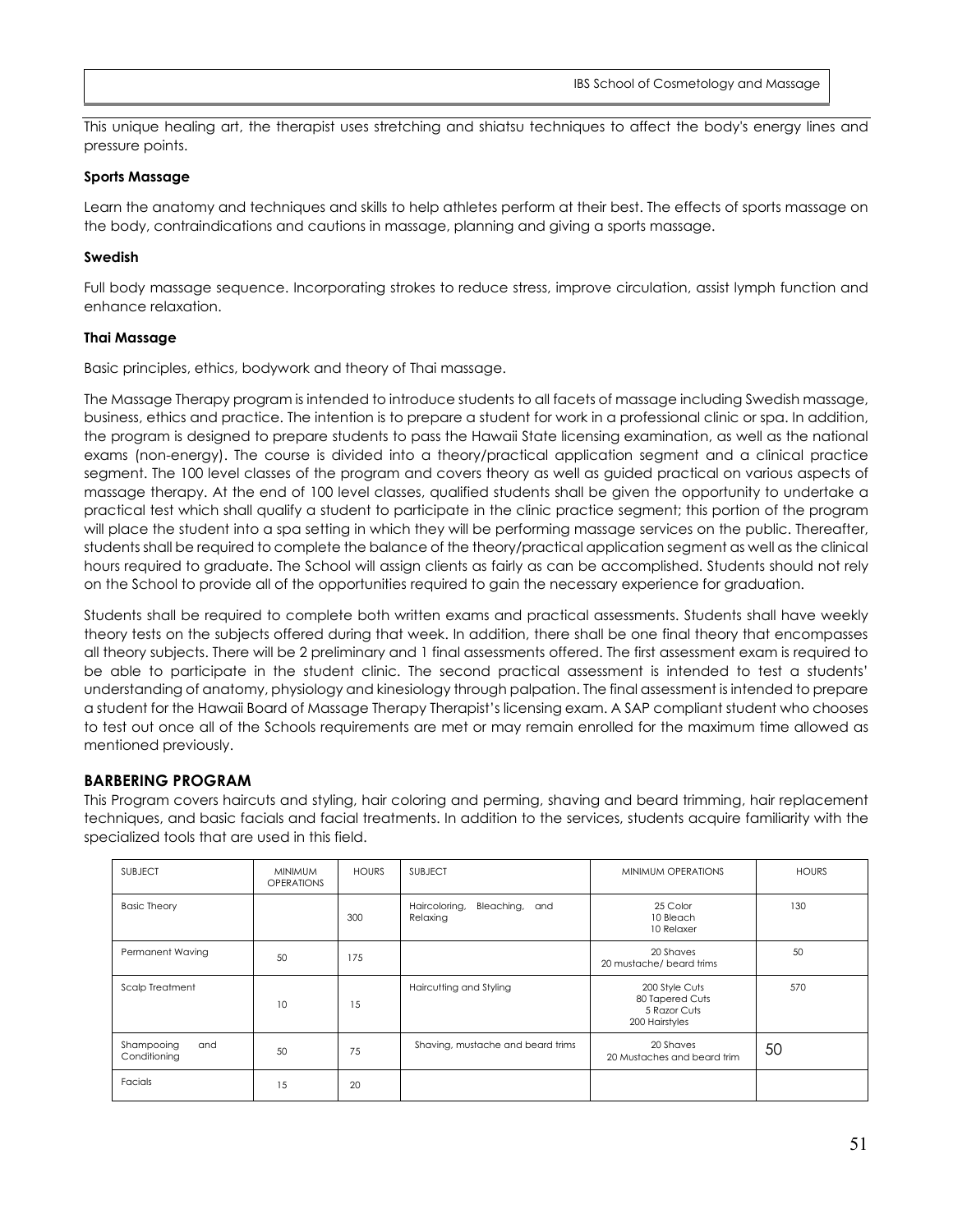| Sanitation<br>and<br>Sterilization | 50               |                            |      |
|------------------------------------|------------------|----------------------------|------|
| Shop Management<br>and Sales       | $\epsilon$<br>65 | <b>TOTAL PROGRAM HOURS</b> | 1500 |

#### **BARBERING PROGRAM OUTLINE**

#### **1500 HOURS/ 40 HOURS PER WEEK**

#### **Program Description**

This program covers haircuts and styling, shaving and beard trimming, hair replacement techniques, and basic facials and facial treatments. In addition to the services, students acquire familiarity with the specialized tools that are used in this field. This program does not cover any of the chemical services such as perms and coloring.

#### **Instructional Methods**

All programs at IBS are taught using a combination of the lecture and Socratic methods of instruction. Lecture is the traditional form of instruction in which material is presented to students while the Socratic Method has been defined as "a form of inquiry and debate between individuals with opposing viewpoints based on asking and answering questions to stimulate critical thinking and to illuminate ideas. It is a [dialectical](http://en.wikipedia.org/wiki/Dialectical) method, often involving an oppositional discussion in which the defense of one point of view is pitted against the defense of another; one participant may lead another to contradict him in some way, strengthening the inquirer's own point".

IBS provides the instruction, the curriculum, the resources, the tools, the facility, and maps out the required steps for graduation. A student progresses through the system based on a commitment to practice, individual skills, and the ability to remain focused. Progress is determined by a series of written and practical tests that students must complete to move forward through the program.

#### **Educational Objectives**

Upon completion of the course requirements, the determined graduate will be able to:

- Project a positive attitude and a sense of personal integrity and self-confidence.
- Practice effective communications skills, visual poise, and proper grooming.
- Respect the need to deliver worthy service for value received in an employer-employee relationship.
- Perform the basic manipulative skills in the areas of barbering.
- Perform the basic analytical skills to determine appropriate hair care services to achieve the best total look for each client.
- Apply academic and practical learning and related information to ensure sound judgments, decisions, and procedures.

To ensure continued career success, the graduate will continue to learn new and current information

related to skills, trends, and methods for career development in cosmetology and related fields.

#### **Grading Procedures**

Testing can be divided into two general categories: 1) theory tests; and 2) practical tests. All students are required to pass a series of written theory tests and practical tests. Written tests are given in order to assess a student's understanding of theory, while practical tests are given to assess a student's application of acquired knowledge. A practical exam will be offered once a student has attended all of the related theories and passed the corresponding written exams.

Theory tests are offered to students once they have attended the relevant theory and have completed all related requirements.

Practical tests are offered provided that the student has fulfilled all of the requirements for the relevant practical test. Students will be required to provide their own models for the practical tests.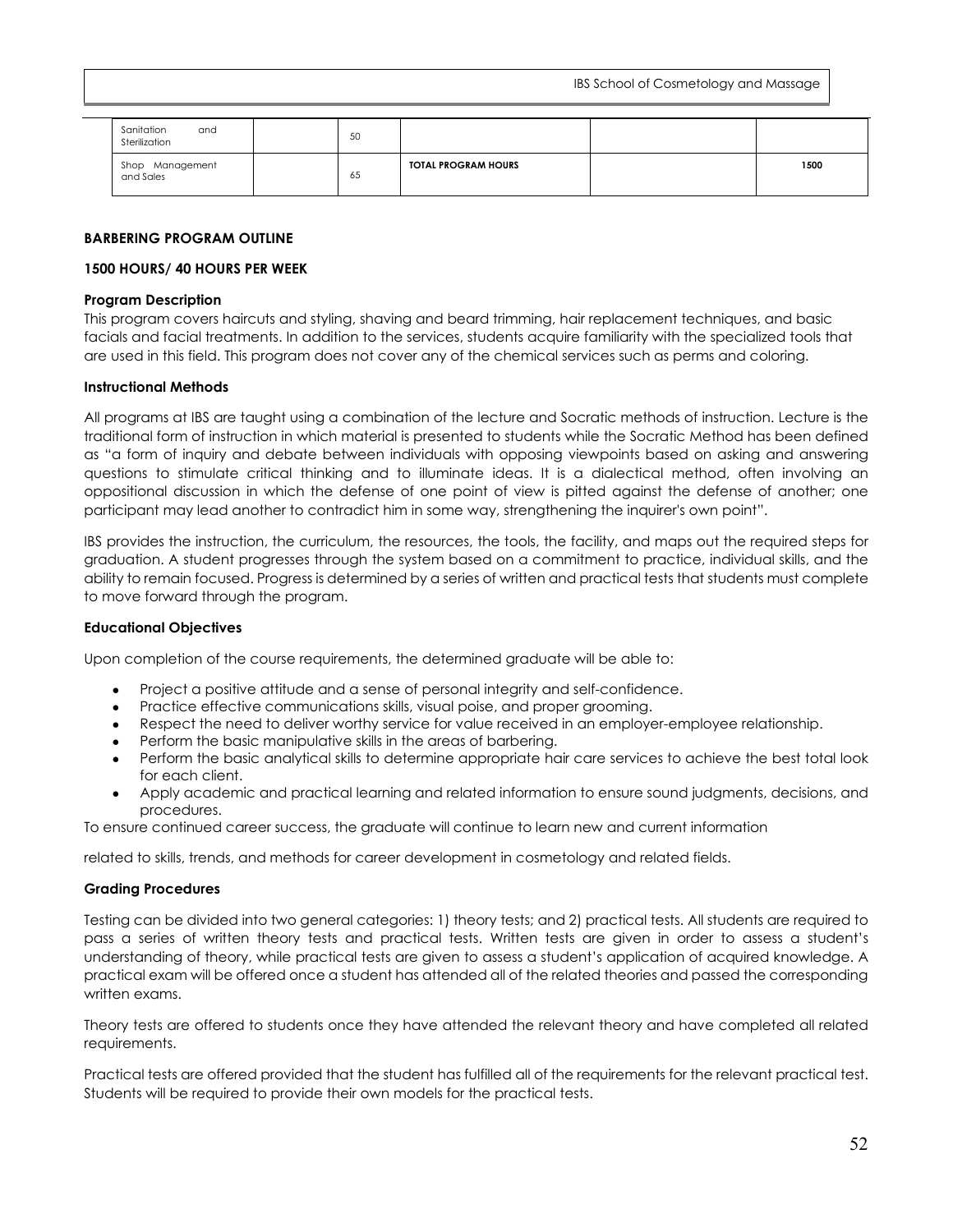Students will receive a grade according to the following grade scale:

90% - 100% EXCELLENT 85% - 89% VERY GOOD 75% - 84% SATISFACTORY 0% - 74% BELOW STANDARDS UNSATISFACTORY

#### **CONTENTS OF THE UNITS OF INSTRUCTION**

(Please see your 100/200 level schedules for the sequence of units)

#### **HOURS|SUBJECT/UNIT**

200 **ORIENTATION:** Instruction in all subjects including the history of barbering, ethics, hygiene, bacteriology, sanitation, sterilization, safe work practices, trichology, dermatology, anatomy and chemistry (limited to their use in barbering), skin scalp and hair disorders and diseases, laws, rules and regulations governing the practice of barbering in Hawaii, and all practical services performed by a barber.

40 **SHOP MANAGEMENT:** Hygiene and good grooming, Visual poise, Personality development, Professional Ethics, Bacteriology, Sterilization, Sanitation, and State Laws (including labor and Sanitation). First Aid, Desk, Lab and dispensary duties, Inventory. Retailing.

800 **HAIRCUTTING AND STYLING:** Sanitation and Sterilization, draping, Shampooing/Rinsing, Hair shaping. Patron Preparation, implements, sectioning, haircutting and thinning with shears and razors, clippers. Thermal Styling, Curling and Blow Dry Styling. Tapered cuts, razor cuts, hairstyles

5 **SCALP TREATMENTS:** Sanitation and Sterilization, Draping, Shampooing/Rinsing, scalp and hair care, Theory of massage, Skin disorder, hair disorders, Anatomy, Electricity and Light Therapy. Patron Preparation, Brushing, Application of products, and Manipulations, Electrical equipment.

#### 50 **SHAMPOOING AND CONDITIONING:**

Sanitation and Sterilization, Draping, Shampooing/Rinsing, Chemistry. Hair and scalp analysis, application techniques.

### 100 **PERMANENT WAVING (ALKALINE-ACID):**

Sanitation and Sterilization, Draping, Shampooing/Rinsing, Permanent Waving, Chemistry.

Patron Preparation and Protection, Hair and scalp analysis, application techniques. Sectioning and Blocking, Wrapping Techniques, Test Curls, Processing, Rinsing, Neutralizing, Record cards and Release statement.

75 **HAIRCOLORING AND BLEACHING:** Sanitation and Sterilization, Draping, Shampooing/Rinsing, Law of Color, Color selection, Chemistry. Patron Preparation and Preparation, Patch test, Safety Precautions, Procedures for mixture and Application of temporary Rinses, Semi permanent tints and lighteners. Application of Virgin tint, Retouch, Virgin Lighteners, Retouch lightener, Toners, Frosting, Tiping, Cap and Weave, color removal.

50 **HAIR RELAXING:** Sanitation and Sterilization, Draping, Shampooing/Rinsing, Chemical hair relaxing, Thermal Hair Straightening, Pressing, Reverse Reconstructive Curl (thio relaxer), Relaxer/Straightener (sodium Hydroxide). Patron Preparation and Protection, Application of Sodium Hydroxide, Retouch, Thio Relaxer and Retouch, Safety Precautions.

30 **FACIAL:** Sanitation and Sterilization, draping, theory of massage, Cosmetic Chemistry, Product Ingredients & Safety, Product Selection, Facial Treatment Benefits, Treatment and Client Preparation.

#### 50 **SHAVING, MOUSTACHES AND BEARDS:**

Sanitation and Sterilization, draping, facial analysis, use and care of implements, steam, lather and astringent, patron protection, safety, material and supplies, techniques.

100 **SANITATION AND STERILIZATION:** Methods, preparation and agents used to kill or retard the growth of pathogenic bacteria, sanitary rules and measures. Continuous cleaning of station, chair, sink, mirror, and floors, sanitation and sterilization of implements, sanitary use of supplies, all responsibility necessary for managing a clean and safe shop.

#### **1500 TOTAL HOUR**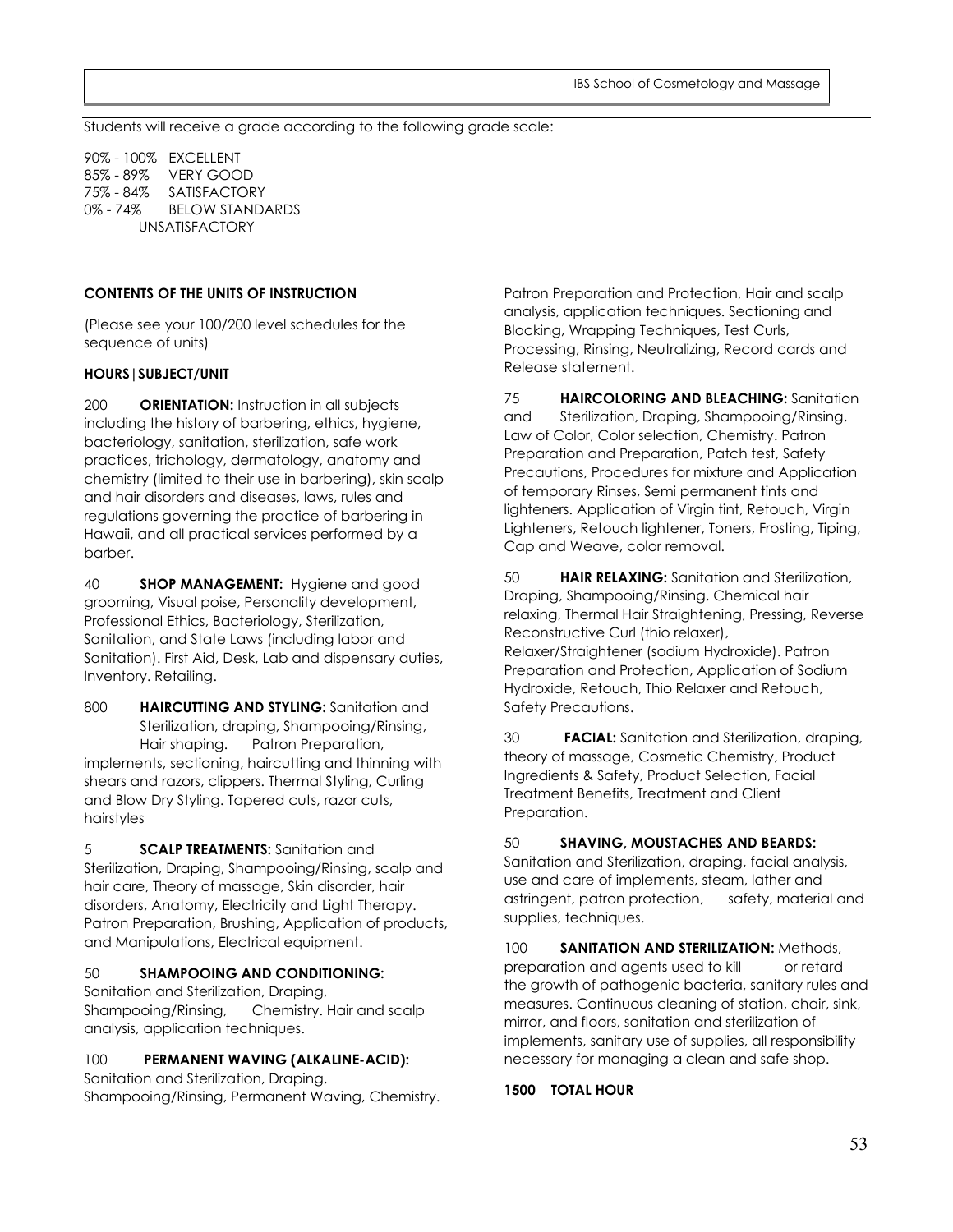#### **100 Level**

There are several requirements that a 100 level student will have to satisfy before graduating to the 200 level.

All 100 level students are required to attend the entire cycle of theory. Students are required to demonstrate the proper commitment to following a schedule as one would in an actual employment setting and maintain the required attendance rates.

All 100 level students are required to complete Workbook 100 which consists primarily of practical exercises that are required to be completed a minimum number of times (the criterion required for each procedure are listed in the Workbook as well as where to find the information needed in the textbook or video). Workbook 100 is a list of components containing every step leading to the complete operation or procedure. An instructor will need to inspect and sign-off every component procedure completed.

All 100 level students are required to pass a series of written and practical tests. Written tests are given in order to assess a student's understanding of theory, while practical tests are given to assess a student's application of acquired knowledge. A practical exam will be offered once a student has attended all of the 100 level theories and passed the corresponding written exams.

#### **200 Level**

200 level students receive instruction in theory as well as supervised practical time on the clinic floor. All students at this level are required to complete Workbook 200, which they will receive upon successful completion of the 100 level. All of the procedures in Workbook 100 will be repeated together along with some new procedures. 200 level students will need to complete the procedures listed in Workbook 200 until they can be completed consistently under the allotted time and without error. Half of each set of procedures will be required to be performed on live models or on clients on the clinic floor. The School will have a limited number of clients available and will assign clients as fairly as can be accomplished. Students should not rely on the School to provide all of the opportunities required to gain the necessary experience for graduation. It will be necessary for the student to practice on the mannequin head or a live model brought in by the student to gain this experience. This level is designed to develop practical skills and is the time to refine techniques and to become more comfortable working with clients. Students will be encouraged to improve their communication skills and interaction each time services are performed on clients.

A 200 level student shall be qualified to sit for the final theory and practical exams provided that they have successfully completed the following criteria: 1) the student has completed all assignments in both Workbook 100 and 200; 2) the student has maintained the required attendance rates; and 3) the student has reached an appropriate skill level. Students who test at the required passing rates shall qualify to sit the State certifying exam upon issuance of the transcript.

#### **INSTRUCTOR TRAINING PROGRAM OUTLINE**

#### **600 HOURS/ 40 HOURS PER WEEK**

#### **Program Description**

A beauty instructor will develop both the technical and career aspirations of individuals entering into the field of cosmetology. All aspects of the educational process will be covered ranging from course curriculum, preparation and delivery of lectures and the development of clinic skills. The instructor training program is a 600-hour program which shall prepare and qualify candidates to apply for their instructor's license. The program shall expose the student to all aspects of teaching from curriculum development, the preparation of lectures and the administration of the practical aspects of cosmetology classes.

Students shall follow a set curriculum. The curriculum shall set out the theory and practical tasks to be completed. In addition, students will be required to complete 600 clock hours in order to graduate from the program. An instructor shall, upon the completion of all of the required tasks and hourly requirements assign relevant grades to mark the level of accomplishment that that student has demonstrated throughout the program. A SAP compliant student who chooses to test out once all of the Schools requirements are met or may remain enrolled for the maximum time allowed as mentioned previously.

#### **Instructional Methods**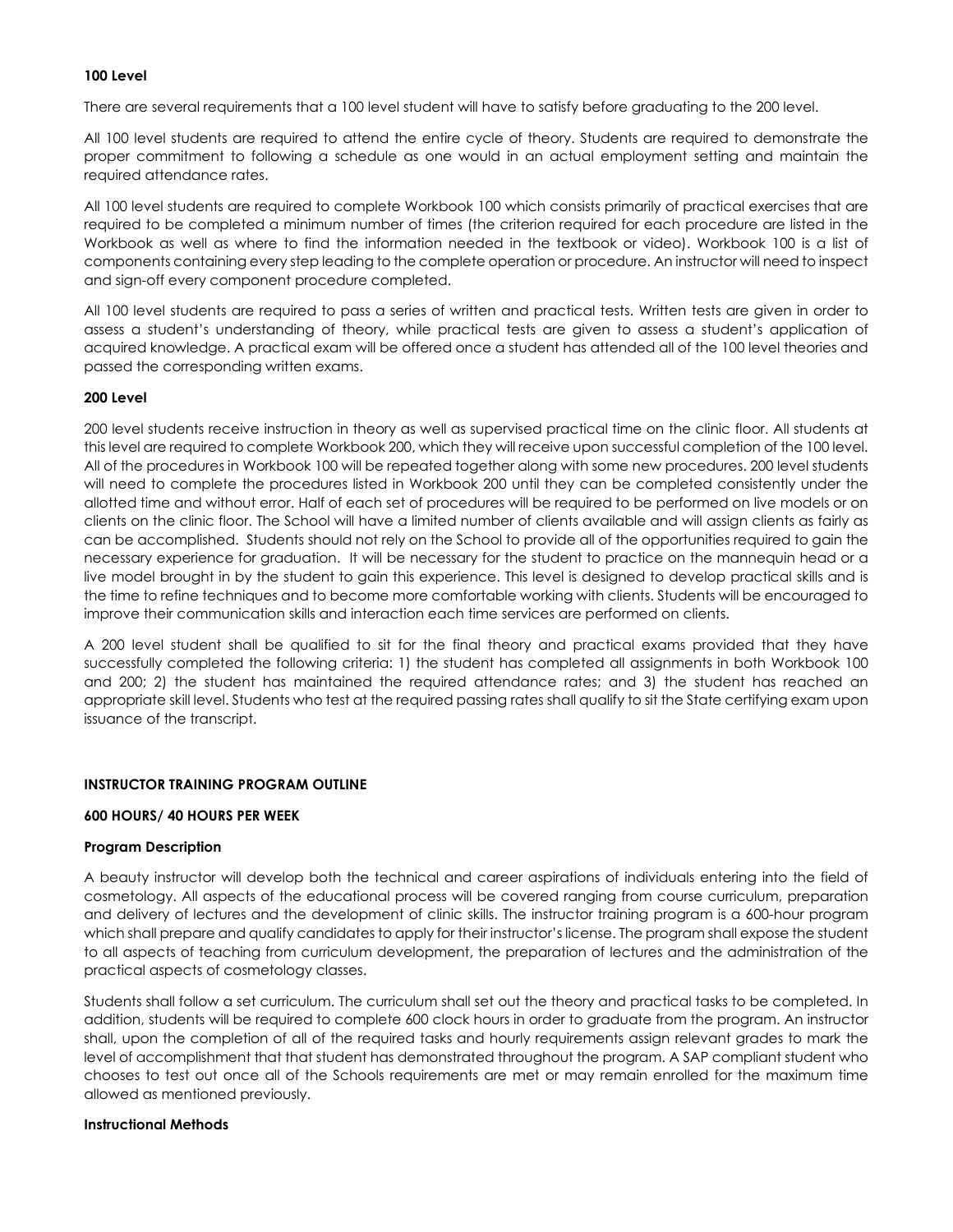All programs at IBS are taught using a combination of the lecture and Socratic methods of instruction. Lecture is the traditional form of instruction in which material is presented to students while the Socratic Method has been defined as "a form of inquiry and debate between individuals with opposing viewpoints based on asking and answering questions to stimulate critical thinking and to illuminate ideas. It is a [dialectical](http://en.wikipedia.org/wiki/Dialectical) method, often involving an oppositional discussion in which the defense of one point of view is pitted against the defense of another; one participant may lead another to contradict him in some way, strengthening the inquirer's own point".

IBS provides the instruction, the curriculum, the resources, the tools, the facility, and maps out the required steps for graduation. A student progresses through the system based on a commitment to practice, individual skills, and the ability to remain focused. Progress is determined by a series of written and practical tests that students must complete to move forward through the program.

#### **Educational Objectives**

Upon completion of the course requirements, the determined graduate will be able to:

- 1. Project a positive attitude and a sense of personal integrity and self-confidence.
- 2. Practice proper grooming and effective communications skills and visual poise.
- 3. Understand employer-employee relationships and respect the need to deliver worthy service for value received.
- 4. Perform the basic skills necessary for teaching, including writing lesson plans, performing lectures and demonstrations, directing student projects, using library resources and audiovisual aids, conducting theory class instruction and measuring student achievement, supervising clinic operations, and maintaining required student records.
- 5. Apply the theory, technical information, and related matter to assure sound judgments, decisions, and procedures.

To ensure continued career success, the graduate will continue to lean new and current information related to techniques, communication skills, and teaching methodologies to improve teaching skills.

The programs knowledge and performance skill task requirements are based on current industry services, standard performance techniques, and state regulations. It is the goal of the School to prepare each student for a career as an instructor in the cosmetology industry.

#### **Grading Procedures**

Testing can be divided into two general categories: 1) theory tests; and 2) practical tests. All students are required to pass a series of written theory tests and practical tests. Written tests are given in order to assess a student's understanding of theory, while practical tests are given to assess a student's application of acquired knowledge. A practical exam will be offered once a student has attended all of the related theories and passed the corresponding written exams.

Theory tests are offered to students once they have attended the relevant theory and have completed all related requirements.

Practical tests are offered provided that the student has fulfilled all of the requirements for the relevant practical test. Students will be required to provide their own models for the practical tests.

Students will receive a grade according to the following grade scale:

90% - 100% EXCELLENT 85% - 89% VERY GOOD 75% - 84% SATISFACTORY 0% - 74% BELOW STANDARDS UNSATISFACTORY **CONTENTS OF THE UNITS OF INSTRUCTION** 

(Please see your 100/200 level schedules for the sequence of units)

#### **HOURS|SUBJECT/UNIT**

25 **ORIENTATION:** Regulations dealing with the practice of cosmetology, State Laws, including labor and Sanitation (Chapter 439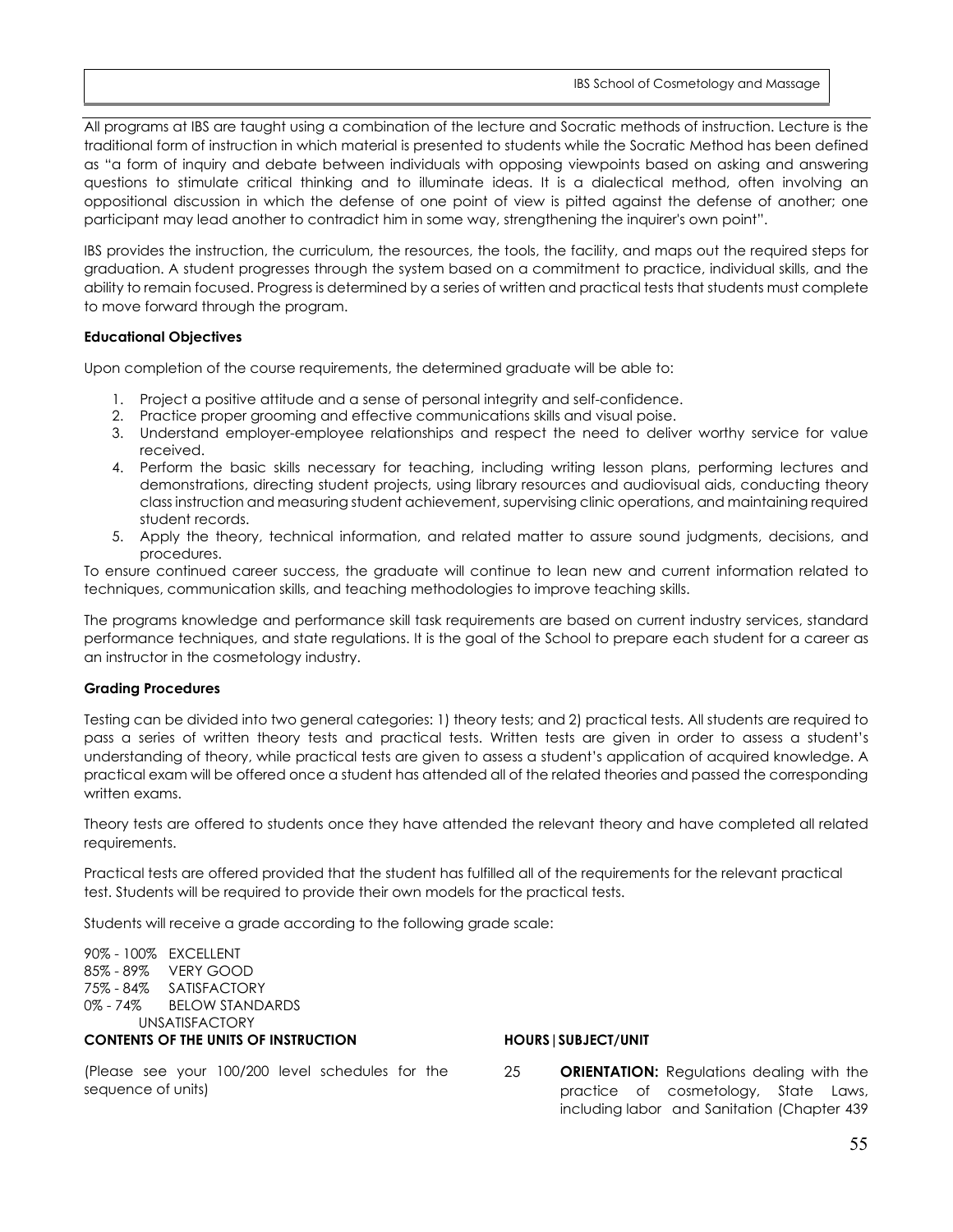– Beauty Culture / Chapter 436B – Professional and Vocational Licensing Act / Title 11 – Department of Health, Chapter 11 sanitation/ Title 16 – DCCA Chapter 78 - Cosmetology, sanitation and labor. School Operations, First Aid

50 **THE PROFESSIONAL TEACHER:** Teacher personality, technical knowledge and characteristics. Teacher as professionals. Preparation for teaching (planning the course, preparing lesson plans and steps of teaching). Recordkeeping, time card, student record, appointment and school operation duties.

50 **STUDENT MOTIVATION AND LEARNING:** Laws governing learning processes. Student motivation, participation and personalities. Individual differences. Counseling.

50 **METHODS, MANAGEMENT AND MATERIALS:**  Methods, procedures and techniques of teaching

(lectures, discussions, demonstrations, conducting practice activities, questioning techniques, and special situations). Classroom management (physical environment, administrative duties, discipline, class supervision, classroom routines and corrective measures). Teaching materials (audio visual aids, values of different teaching aids, correct usage, textbook, workbooks, reference books, creative aids.

50 **TESTING AND EVALUATION:** Testing (purpose of testing, performance tests, written test, written tests and standardize tests). Evaluation (student abilities and achievement, teacher evaluation).

375 **PRACTICE TEACHING:** Practical application of teaching techniques in clinic and theory classroom.

## **600 TOTAL HOURS 600**

A beauty instructor will develop both the technical and career aspirations of individuals entering into the field of cosmetology. All aspects of the educational process will be covered ranging from course curriculum, preparation and delivery of lectures and the development of clinic skills. The instructor training program is a 600-hour program which shall prepare and qualify candidates to apply for their instructor's license. The program shall expose the student to all aspects of teaching from curriculum development, the preparation of lectures and the administration of the practical aspects of cosmetology classes.

Students shall follow a set curriculum. The curriculum shall set out the theory and practical tasks to be completed. In addition, students will be required to complete 600 clock hours in order to graduate from the program. An instructor shall, upon the completion of all of the required tasks and hourly requirements assign relevant grades to mark the level of accomplishment that that student has demonstrated throughout the program. A SAP compliant student who chooses to test out once all of the Schools requirements are met or may remain enrolled for the maximum time allowed as mentioned previously.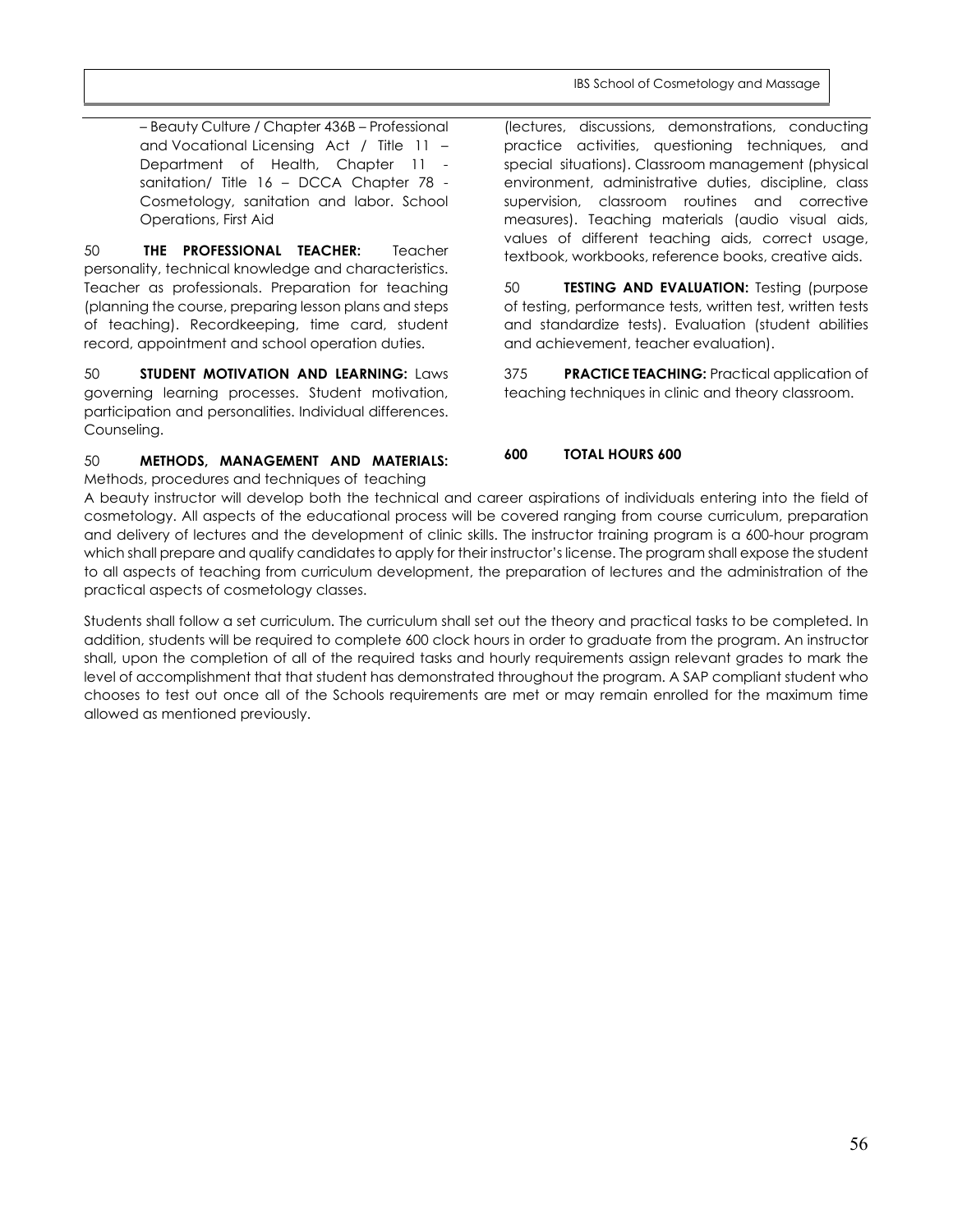## ENROLLMENT CONTRACT OPTIONS

<span id="page-56-0"></span>IBS operates between the hours of 8:30am to 5:00pm on Mondays through Saturdays, and offers students the following full-time contract options:

| <b>Full Time Classes</b> |                   |  |  |  |
|--------------------------|-------------------|--|--|--|
| Hairdressing             | 40 hours per week |  |  |  |
| Esthetics                | 32 hours per week |  |  |  |
| Nail Technology          | 40 hours per week |  |  |  |
| Cosmetology              | 40 hours per week |  |  |  |
| Massage Therapy          | 24 hours per week |  |  |  |
| Barbering                | 40 hours per week |  |  |  |
| Instructor Training      | 40 hours per week |  |  |  |

## **Schedule of Classes**

<span id="page-56-1"></span>

| Hairdressing        |                |                    |
|---------------------|----------------|--------------------|
| Full Time           | Mon.- Fri.     | 8:30 am to 5:00 pm |
| <b>Esthetics</b>    |                |                    |
| Full Time           | Mon.-Thurs.    | 8:30 am to 5:00 pm |
| Part Time           | Mon. - Thurs.  | Please inquire     |
| Nail Technology     |                |                    |
| Full Time           | Mon.- Fri.     | 8:30 am to 5:00 pm |
| Part Time           | Wed. - Fri.    | 8:30 am to 5:00 pm |
| Cosmetology         |                |                    |
| Full Time           | Mon.- Fri.     | 8:30 am to 5:00 pm |
| Instructor Training |                |                    |
| Full Time           | Mon.-Fri.      | 8:30 am to 5:00 pm |
| Part Time           | Please inquire | Please inquire     |
| <b>Barbering</b>    |                |                    |
| Full Time           | Mon.- Fri.     | 8:30 am to 5:00 pm |
| Massage Therapy     |                |                    |
| Part Time Class     | Thurs. - Sat.  | 8:30 am to 5:00 pm |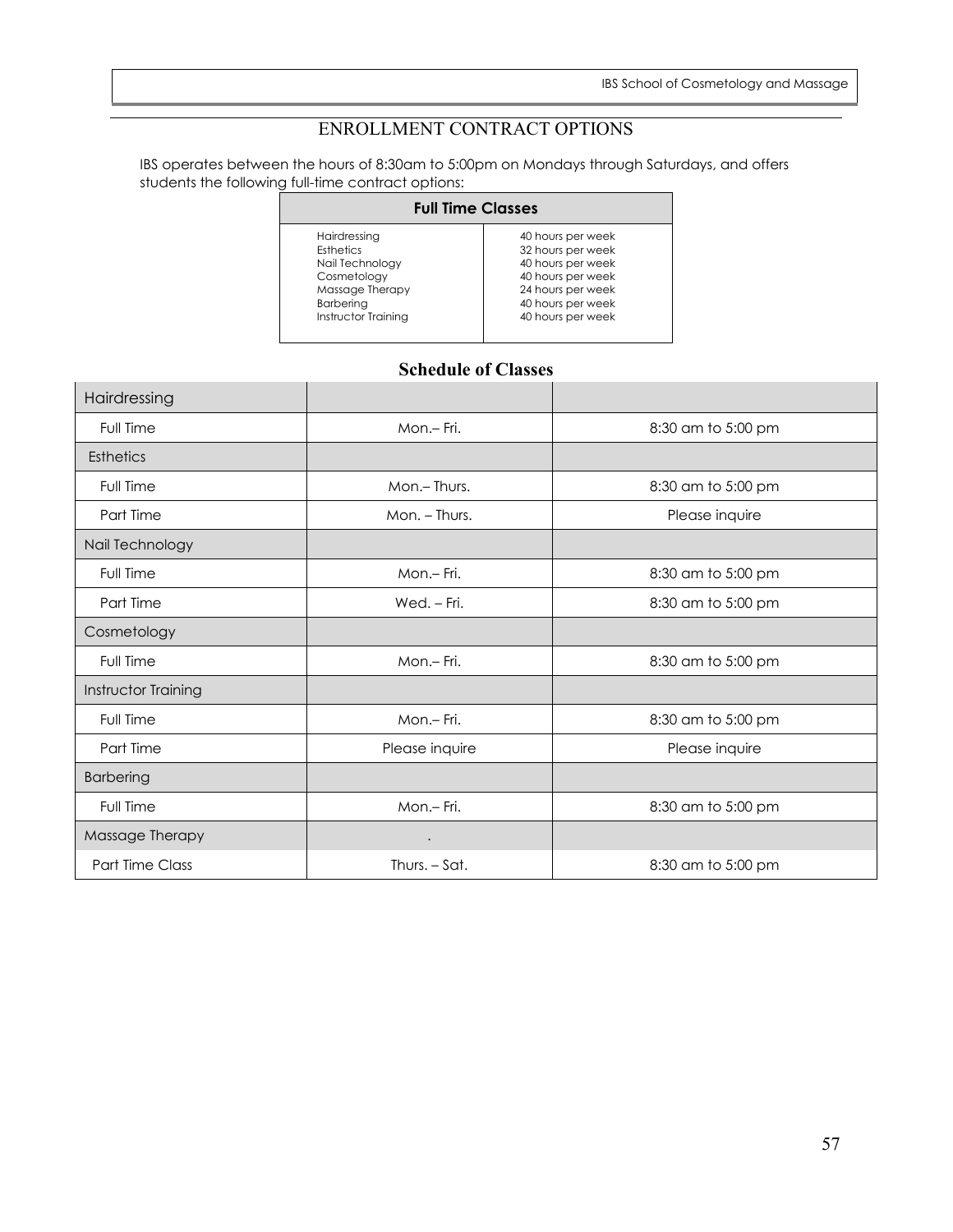<span id="page-57-0"></span>

| <b>Program Start Dates</b> |                        |                               |                               |                                        |                        |                    |                   |
|----------------------------|------------------------|-------------------------------|-------------------------------|----------------------------------------|------------------------|--------------------|-------------------|
| Cosmetology<br>FT          | Hair<br>Dressing<br>FT | <b>Esthetics</b><br><b>FT</b> | <b>Esthetics</b><br><b>PT</b> | <b>Nail</b><br>Technology<br>PT and FT | Instructor<br>Training | Massage<br>Therapy | <b>Barbering</b>  |
| 01.10.22                   | 01.10.22               | 12.20.21                      | 12.20.21                      | 11.10.21                               | Please<br>Inquire      | 1.10.22            | Please<br>Inquire |
| 02.28.22                   | 02.28.22               | 02.07.22                      | 02.07.22                      | 02.09.22                               |                        | 05.05.22           |                   |
| 04.18.22                   | 04.18.22               | 03.21.22                      | 03.21.22                      | 03.23.22                               |                        | 08.18.22           |                   |
| 06.06.22                   | 06.06.22               | 05.02.22                      | 05.02.22                      | 05.04.22                               |                        | 12.01.22           |                   |
| 07.25.22                   | 07.25.22               | 06.13.22                      | 06.13.22                      |                                        |                        |                    |                   |
| 09.12.22                   | 09.12.22               | 07.25.22                      | 07.25.22                      |                                        |                        |                    |                   |
| 10.31.22                   | 10.31.22               | 09.06.22                      | 09.06.22                      |                                        |                        |                    |                   |
| 12.19.22                   | 12.19.22               |                               |                               |                                        |                        |                    |                   |

Start Dates are Subject to Changes. Barbering Classes are currently not available. Saturday Cosmetology, Hair Dressing, Nail Technology and Esthetics Classes are currently not available.

## **Duration and Fee Schedule**

Please note, that the prices below are cash prices and there will be a 2% fee applied to payment with a credit card.

Financial aid recipients understand that monies received on their behalf are applied first to tuition costs.

\*Tax: The State of Hawaii charges 4.166% General Excise Tax on all goods and services.

| Course                        | <b>Hours</b><br>Required to<br>Complete | Applicatio<br>n Fee | Registration<br>Fee | Tuition  | <b>Books</b> | <b>Kits</b> | Sales Tax | <b>Totals</b> |
|-------------------------------|-----------------------------------------|---------------------|---------------------|----------|--------------|-------------|-----------|---------------|
| <b>Hairdressing</b>           | 1250 hrs.                               | \$25                | \$150               | \$11,700 | \$290        | \$1,600     | \$566.15  | \$14,331.15   |
| <b>Esthetics</b>              | 600 hrs.                                | \$25                | \$150               | \$6,400  | \$300        | \$700       | \$308.28  | \$7,883.28    |
| <b>Nail</b><br>Technology     | 350 hrs.                                | \$25                | \$150               | \$4,000  | \$290        | \$550       | \$201.63  | \$5,216.63    |
| <b>Barbering</b>              | 1500 hrs.                               | \$25                | \$150               | \$12,500 | \$260        | \$1,600     | \$598.24  | \$15,133.24   |
| Massage<br><b>Therapy</b>     | 600 hrs.                                | \$25                | \$150               | \$6,000  | \$260        | \$200       | \$269.12  | \$6,904.12    |
| Cosmetology                   | 1800 hrs.                               | \$25                | \$150               | \$17,680 | \$460        | \$2,850     | \$874.44  | \$22,039.44   |
| Instructor<br><b>Training</b> | 600 hrs.                                | \$25                | \$150               | \$4,500  | \$250        | n/a         | \$197.89  | \$5,122.89    |